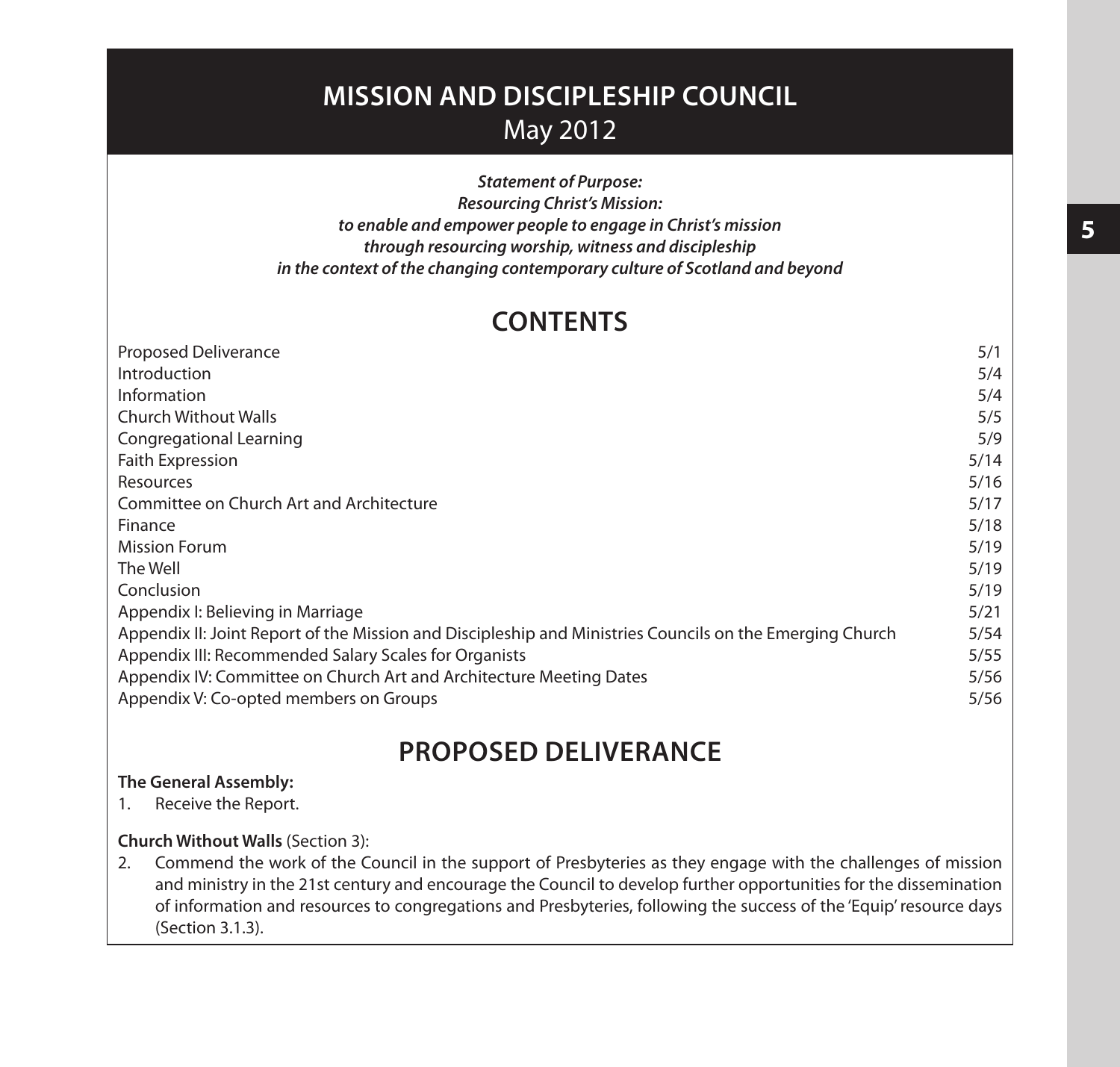- 3. Urge congregations and Presbyteries to support the events arranged by 'Why Believe?' during 2012 (Section 3.4).
- 4. Welcome the Council for the successful introduction of the "Pray It Forward" initiative and look forward to future developments to capture the imagination of so many (Section 3.5).

# **Congregational Learning** (Section 4):

- 5. Invite the Council to research and identify particular training and educational needs of congregational leaders and present further opportunities like the 'Who Cares?' conference in future (Section 4.2.3).
- 6. Commend those elders who have engaged with the training of elders to act as Moderator of Kirk Sessions and instruct Presbyteries to undertake a survey of all those trained to establish the pattern of their usage and send the results of the survey to the Council by 30 November 2012 and identify the issues which need to be addressed so that they might be used productively in future (Section 4.2.4).
- 7. Commend the Rural Research on Deprivation Report and bring it to the attention of all Presbyteries in rural areas, noting that it has been sent to every Presbytery Clerk and is available at www.churchofscotland.org.uk/connect/ rural church on the Church of Scotland website for all Commissioners to read and reflect upon (Section 4.5.3).
- 8. Instruct the Ministries Council, General Trustees and the Mission and Discipleship Council to recognise the particular issues and types of deprivation highlighted in the report, and ensure that these are acknowledged in relation to the training and resourcing offered to congregations and Presbyteries in areas of rural deprivation (Section 4.5.3).
- 9. Look forward to further developments in the area of children and youth work and the activities of the Council in the support of Presbyteries and congregations in this area (Section 4.7).
- 10. Refer the work completed on young people and the decision-making process to a working party under the leadership of the Council of Assembly, with representatives of the Mission and Discipleship Council, Church and Society Council, the Legal Questions Committee and the General Assembly Arrangements Committee, and look forward to a report on this issue to the General Assembly in 2013 (Section 4.7.4.1).

# **Faith Expression** (Section 5):

- 11. Endorse the development of further resources on the 'Starters for Sunday' website and thank all those who have been responsible for making contributions to this valued resource (Section 5.2).
- 12. Encourage congregations to make use of Pray Now as a versatile aid to devotion (Section 5.5).
- 13. Encourage the Council, with the support of the Council of Assembly, in the discussions regarding the development of the Scottish Storytelling Centre as part of the Traditional Arts Networks Group, and look forward to a report on the developments achieved in this area to the General Assembly in 2013 (Section 5.7.5).

# **Resources** (Section 6):

- 14. Congratulate the Life and Work production team on the continued success of the magazine (Section 6.1)
- 15. Welcome the new developments and express support of the planning for new ventures in forms of communication and publication (Section 6.1.3).
- 16. Welcome the continued publication of books in the Saint Andrew Press imprint and encourage Hymns Ancient and Modern to liaise with the Council on future titles (Section 6.2.1).
- 17. Express the thanks of the church to the Rev Ronald S Blakey for his distinguished service as editor of the Church of Scotland Year Book and wish him well in his retirement (Section 6.2.2).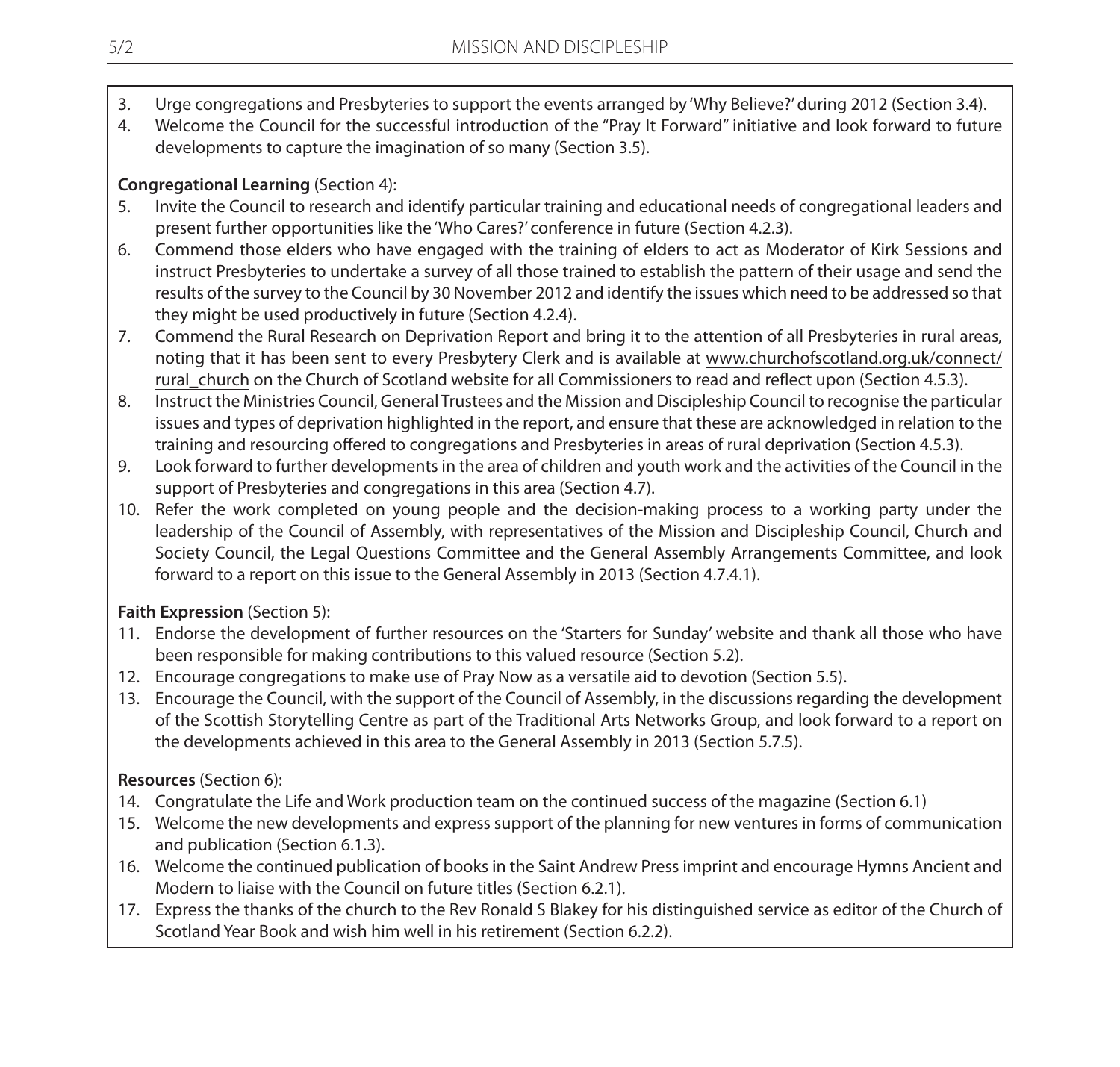# **Committee on Church Art and Architecture** (Section 7):

- 18. Instruct congregations to contact the Committee early in developing plans for alterations and development and encourage this practice in all congregations and presbyteries, through the use of the appropriate forms (Section 7.1).
- 19. Instruct the General Trustees, in collaboration with the Committee on Church Art and Architecture, to examine the impact of the ecological initiatives of the Church on the architectural heritage (Section 7.3).
- 20. Encourage congregations which are considering their carbon footprint to explore the use of appropriate energy tariffs (Section 7.4).
- 21. Remind congregations of their obligation to contact the Committee prior to the installation of projection screens and audio-visual equipment to ensure that the worship function and aesthetic quality of the Church building is protected (Section 7.6).
- 22. Invite congregations to use the internet service of the Committee, Exchange and Transfer, to enable the appropriate recycling of church furnishings (Section 7.7).

# **Finance** (Section 8):

23. Note the steps taken to address the deficit and financial challenges of recent years and encourage the Council to exercise continued responsible stewardship in the future (Section 8.1).

# **Mission Forum** (Section 9):

24. Acknowledge the groundwork which has been accomplished in the area of exploration of mission and support the Council's intention to bring a report to the General Assembly in 2013 on this issue (Section 9.5).

**The Well** (Section 10):

25. Express support for, and interest in, the new charity which is undertaking the supervision and governance of The Well (Section 10.1).

### **Appendix I – Marriage Report**

26. Receive the Report.

- 27. Thank and discharge the working group, which has prepared this report, and thank the members for their diligence and commitment over a number of years.
- 28. Instruct the Council to prepare materials to facilitate the discussion of the Report and develop liturgical resources which reflect the understanding of marriage and its contemporary situation.
- 29. Commend the Report for study throughout the Church, noting its affirmations of marriage within the wider context of Christian discipleship and its availability on the Church of Scotland website at http://www.churchofscotland.org. uk/about\_us/general\_assembly/general\_assembly\_2012

# **Appendix II – Joint Emerging Church Report**

30. Note the formation of the Joint Emerging Church Group as a significant strategy and policy group for emerging and new expressions of church within the Church of Scotland, under the governance of the Ministries and Mission and Discipleship Councils.

# **Appendix III – Recommended Salary Scales for Organists**

31. Note the recommended salary scales which have been prepared by the Scottish Federation of Organists for the guidance of congregations.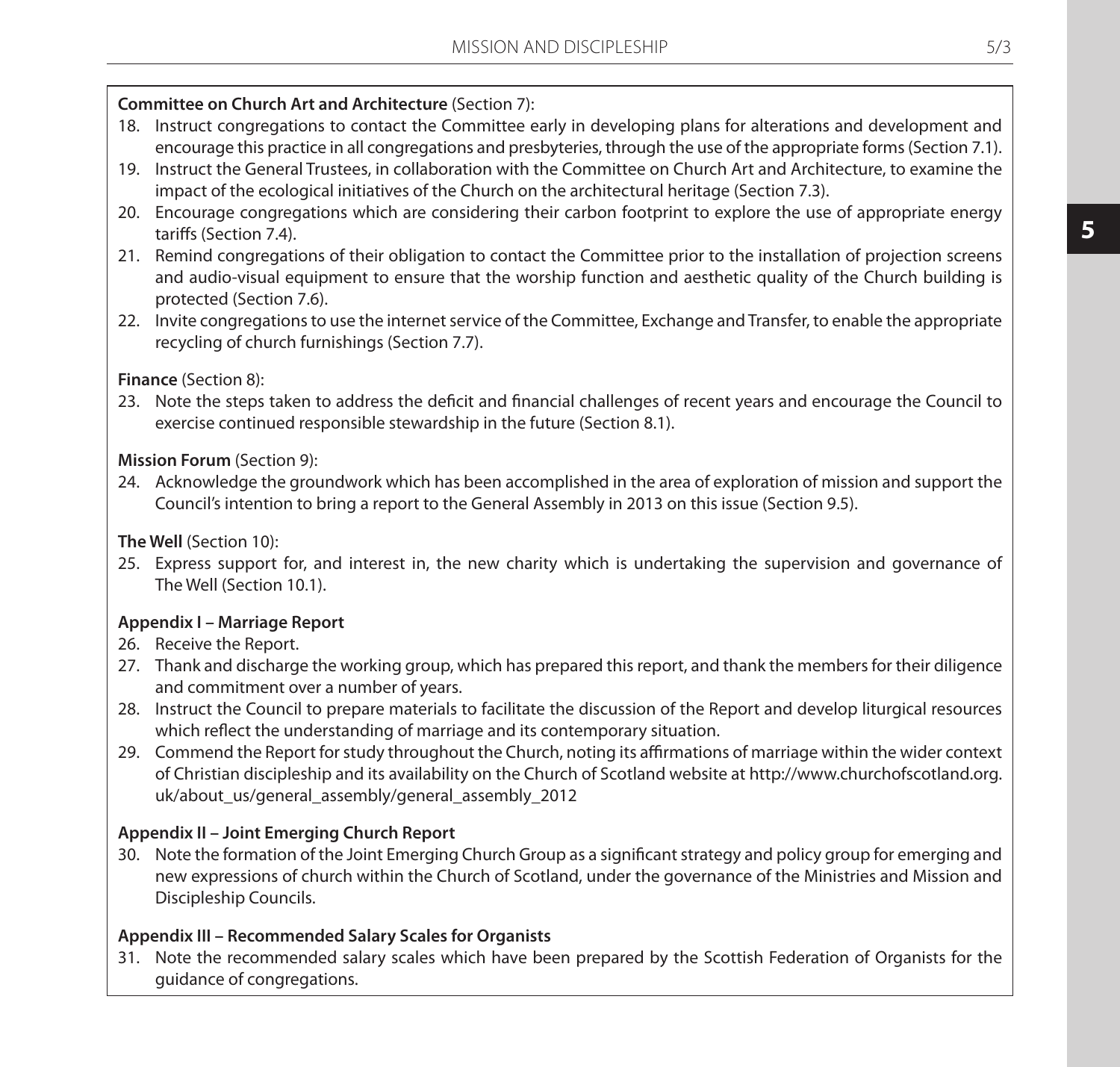# **REPORT**

# **1. Introduction**

**1.1** The Great Commission at the conclusion of the Gospel of St Matthew, Chapter 28 verses 19 – 20 is probably one of the best known parts of the Bible.

• *'Therefore go and make disciples of all nations, baptising them in the name of the Father and of the Son and of the Holy Spirit and teaching them to obey everything I have commanded you.'*

**1.2** It appears in the Scots Confession (1560) and for the early Church of Scotland it was a kind of motto, to be referred to as a source of inspiration and direction. It has been the source of much work in many areas of Church life and witness, and encouraged great ventures in mission and evangelism throughout the world and in many denominations.

**1.3** It has, however, an obvious connection with the work of the Mission and Discipleship Council, identifying much of what we do in the service of the Gospel and the Church of Scotland, to enable and empower the witness of members and congregations. At the time of the reorganisation of the central administration of the Church in 2005, this instruction of Jesus may have been the motivation in creating this Council linking worship, witness and congregational learning in one group. It was anticipated that this mix of interests and concerns would enrich and assist each of these areas in their attempt to fulfil this commandment as it applied to local congregations.

**1.4** After seven years of operation, and after an internal review and evaluation of core business in 2010, the Council now wishes to report on the progress it has made in effectively enabling and empowering the membership of the Church in these vital areas of service. The work of the Council is subject to continual review and evaluation in the light of its experience and with reference to its remit and principles.

**1.5** The Council offers a comprehensive and varied programme of support and education for congregations and is committed to equipping and supporting the membership to undertake mission and offers the insights and resources whereby members and congregations might adapt and use insights and knowledge from a number of perspectives and make it their own. Instead of 'doing mission' for or on behalf of congregations, the Council has determined that its role is to give congregations the skills and means through which our membership can become more effective in mission and more adventurous in discipleship. Examples of how this is being fulfilled on a regular basis by the Council include the following:

- • geographical spread and diversity of its contacts
- • financial reports of the Council managing to live within its budget
- • success of initiatives in Church without Walls
- impact of courses supplied by congregational learning and the developments of the website to support worship leaders here and beyond our shores
- • popularity of *Life and Work*
- • work which assists congregations in making their buildings and physical 'plant' fit for the mission and worship of congregations in the early 21st century

**1.6** While it is not possible to report in great detail on everything that has been undertaken by the Council in the last year, it is hoped that this overview and highlights of various initiatives will assist the Commissioners in their appreciation of the work of this Council whose remit of 'congregational resourcing' was deemed one of the priorities of the Church from 2005 onwards.

# **2. Information**

**2.1** Through our work audit log, we are now able to accurately gauge the contacts and interest in the Council's work. We gather information from all of our staff members, from the development team to the administration team, assessing needs and listening to the questions. This informs the work of the Council.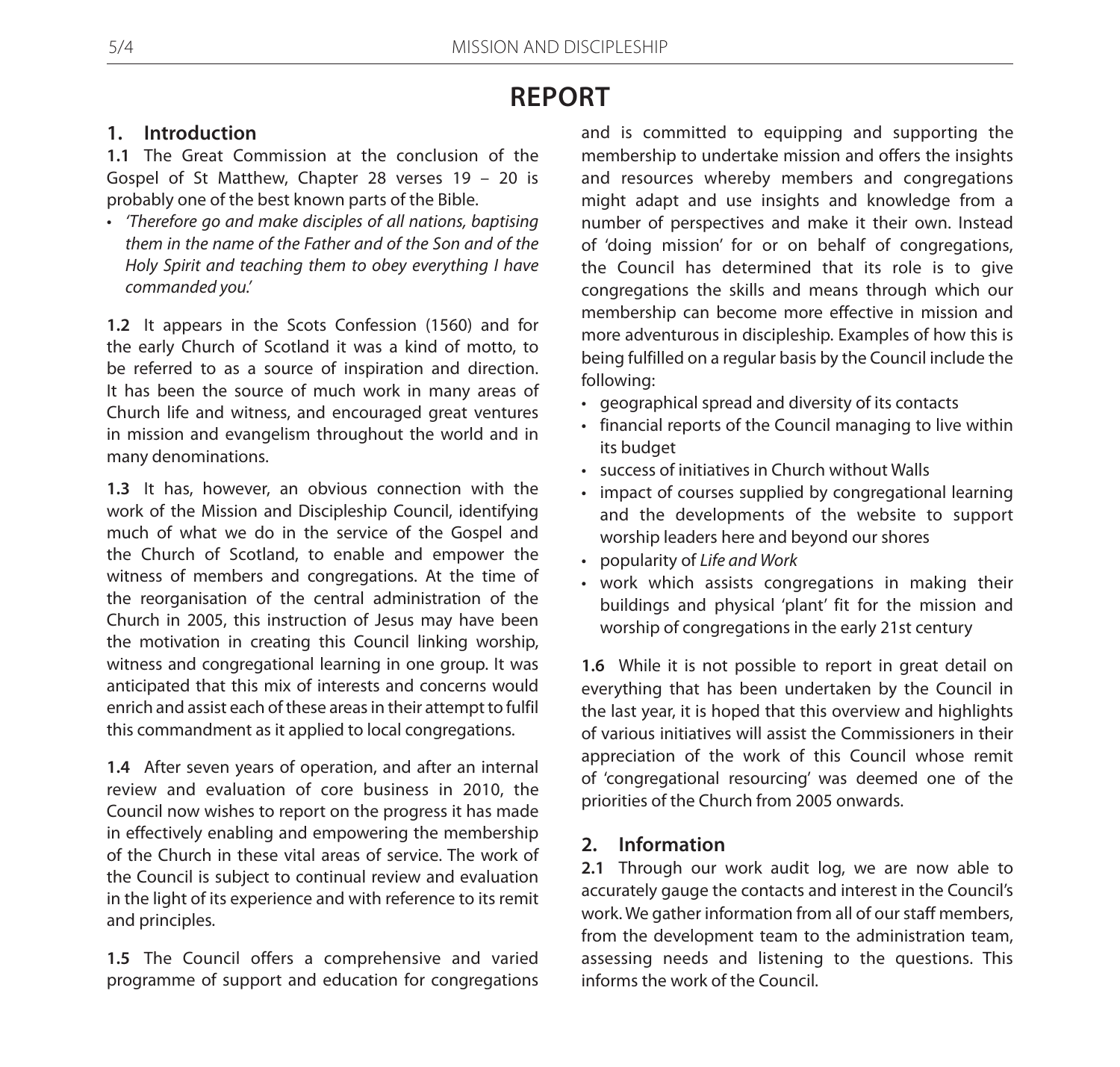**2.1.1** During the past year, the reach of the Council's work has been far and wide. Every Presbytery in the country has had a varying level of involvement or contact with us, some greatly more than others. Other contacts range from New Zealand to Zimbabwe, from Australia to Malaysia, from the Scottish Episcopal Church to the North Carolina Episcopal Church, USA. We have been involved with, and had enquiries regarding, a variety of subjects, including pastoral training requests, art networks, Presbytery planning, building closures, worship audits, interfaith visits, session clerk information, body and soul fairs, Life and Work, Commonwealth Games, vision days, book reviews, funeral service material, eldership, outreach opportunities, *Different Voices*, youth work strategy, dementia seminars, leadership opportunities, entertaining angels, roll away the stone event, dance workshops, exchange and transfer, special trusts, emerging church, mission audits to name but a few.

### **2.2 Statistics of interest**

**2.2.1** It has not been possible to give Commissioners accurate statistics of the varied strands of the Council's work in the past. Now, through the use of recent technological developments, the Council may highlight in the following areas as a reflection of those who have sought the services of the Council and been involved in its ongoing work and witness:

- $\cdot$  10,000+ = people reached through our conferences, events and general contact from Oct 2010 to February 2012
- $\cdot$  100+ = people who attended the Who Cares? pastoral care event in June 2011
- $\cdot$  170+ = people who attended the Elders Moderating Kirk Session events in November 2010/2011
- $\cdot$  85+ = people who attended the Session Clerks conferences in October 2010 and February 2012
- $\cdot$  300+ = people who attended the Equip events in Perth, Inverness and Paisley
- $\cdot$  100+ = people who attended the Weaving Worship event in March 2011
- $\cdot$  140+ = people who attended National Youth Assembly in September 2011
- $\cdot$  140+ = variety of resources sold in 2011
- $\cdot$  150+ = people who attended the Dementia Seminars in March and September 2011
- $\cdot$  25,000+ = subscribers to Life and Work each month

### **2.3 Administration**

**2.3.1** The many varied enquiries and arrangements for conferences and events are made through the administration team, which supports the work of the Council and the other staff members. Each of the administrative team has their own specific area of interest and responsibility, but all of them are working together under the guidance of the Administration Manager to ensure that those who seek the assistance of the Council receive appropriate and helpful responses as soon as possible. Due to the reduction in staff numbers as a result of the internal review, increasing demands are being made upon the administration staff and they have met this challenge willingly and with good humour.

- • *A job well done. Looking forward to the additional material in due course.*
- • *I'm not surprised you received many thanks. It was a good day – good speakers – friendly people (audience) – lovely lunch. Good feedback. Sessions. No sense of boredom. Worth while. Good learning curve. What more could a girl want?!!*

### **2.4 E-news**

**2.4.1** The e-news of the Council reaches over 750 people and is seen as a valuable resource and source of information to those who subscribe. If you wish to have this resource, please contact the Council at mandd@cofscotland.org.uk.

- • *Thank you for e-news there's always something of real interest – be assured it doesn't simply go off into the digital ether – much appreciated*
- • *This is a super thing to send round. So much going on but we don't always find out about it. Thanks for pulling it all together.*

# **3. CHURCH WITHOUT WALLS**

### **3.1 Mission Development**

**3.1.1** Mission development in congregations and presbyteries is a core part of the work of Church Without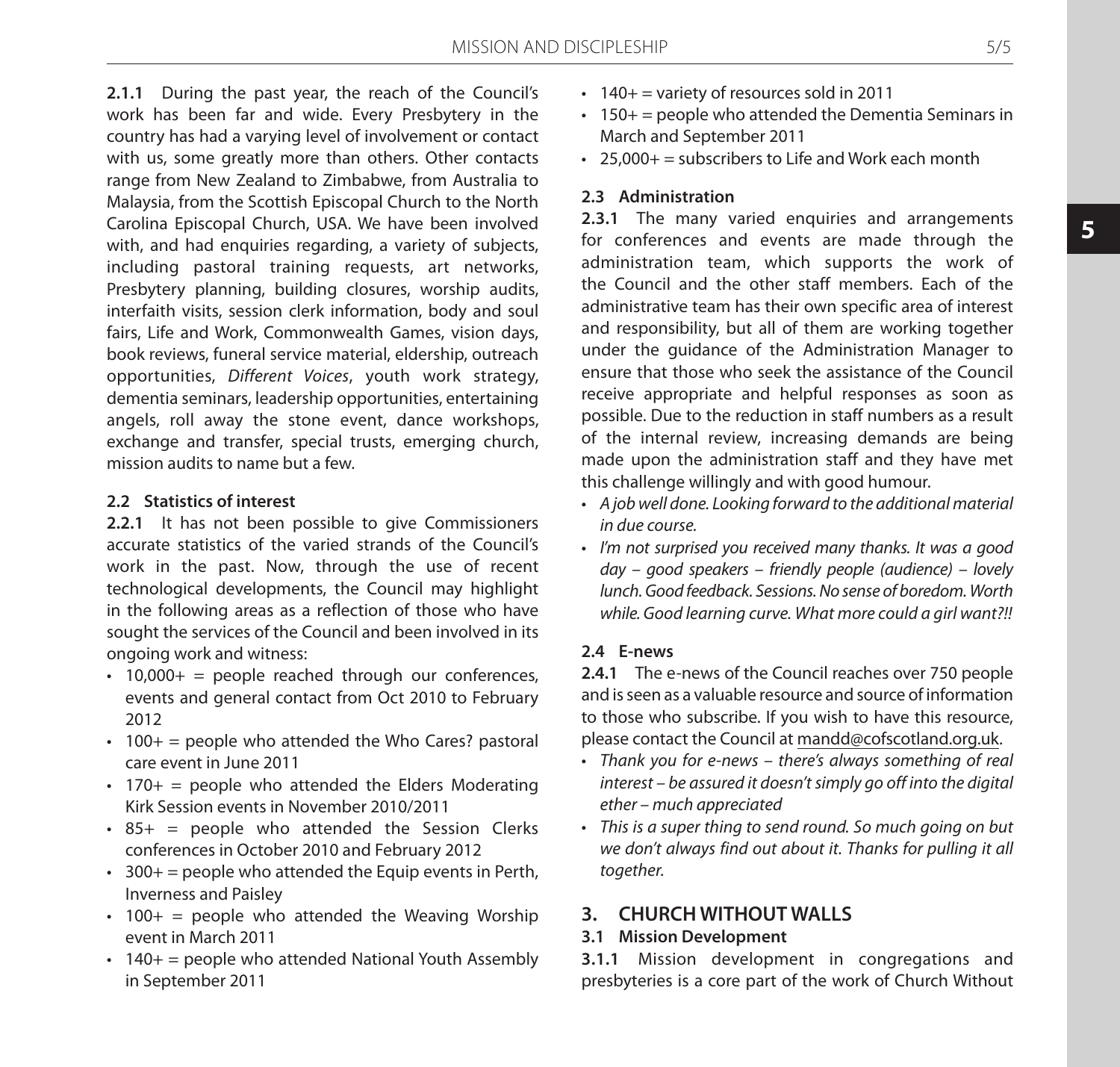Walls. It provides a wide variety of support and training initiatives which assist congregations in understanding how the values of Church Without Walls can inform and shape the witness of the local church. Key to this are the Mission Development Workers (MDWs) based locally in the North, East and West of the country. It is not possible to give an exhaustive account of their work, but some snapshots will serve to provide a taste of what is happening.

# **3.1.2 Future Focus**

**3.1.2.1** Future Focus is a facilitated resource for churches that are evaluating their current life and ministry, dreaming dreams, and making plans for their future direction. It has been widely used and is one of the most versatile tools in the MDWs' kit. Those who have engaged with the process often express surprise at how enjoyable it is. Much of this work is being carried out in the east of the country.

**3.1.2.2** For example, Livingston Old Parish undertook a short Future Focus programme of sessions to discern God's vision for the church in five years' time. The minister, Graham Smith, informs us that as the church begins to formulate a strategy in order to start moving towards its dreams, other benefits have emerged, following on from the Future Focus programme. Firstly, at one of the two worship centres, attendances have shot up on Sundays. Nobody can very easily explain this, but there is an "air of confidence" around. This of course, is highly encouraging. Graham also tells us that amongst the Kirk Session members, there is an ever greater sense of unity. Since undertaking Future Focus, elders have started working more closely together. Whilst congregations up and down the country embark upon a long term process of growth towards their respective visions, such short term 'gains' are very helpful in building confidence and provide that satisfying sense of *"we are moving forwards!"*

**3.1.2.3** Future Focus is continually being developed to meet the needs of congregations, and we plan to offer training to those who wish to explore being a volunteer Future Focus facilitator. Please contact the Council for more information about this at mandd@cofscotland.org.uk.

# **3.1.3 'Equip' Resource Days**

**3.1.3.1** Three 'Equip' events took place in 2011-12: at Bankfoot in May 2011, Inverness in September 2011 and Paisley in February 2012. Around 300 people attended these events, coming from as far apart as Shetland and the Borders. These days of varied workshops and speakers were geared towards supporting a mission focus in local congregations, and allowed those attending to see some of the resources and services available from the Council. The workshops covered topics as varied as 'messy church', emerging church ministries, inter-faith relations, leadership development, models of worship, youth work, apologetics and information on licensing for music and multi-media. Feedback was generally very positive and many people left feeling inspired and, of course, better equipped!

**3.1.3.2** Some of the comments received were:

- • *"Wish more people from our Presbytery had taken the opportunity to come along!"*
- • *"Excellent day and venue well worth the four and a half hour round trip!"*
- • *"I found it a very satisfying day and quite inspiring."*

# **3.1.4 Supporting Presbyteries**

**3.1.4.1** Training for facilitators was given in one Presbytery to lead congregational workshops as part of the Presbytery's commitment to create a clearer understanding of the needs and visions of congregations as a foundation for planning and action. Support has also been given to other Presbyteries in the development of the Presbytery Review Pilot Project and assistance has been given with the development of Outward Looking Focus audit tools for Presbytery planning, and the training of facilitators in how to use these.

### **3.2 Sharing Faith**

**3.2.1** One of the issues which is regularly highlighted is the need to build confidence in sharing faith naturally. The Council has gone some way to addressing this through the work of the Why Believe? group, and in a workshop day based on the resource 'You're an Angel'. This can be purchased from www.madstuff.biz.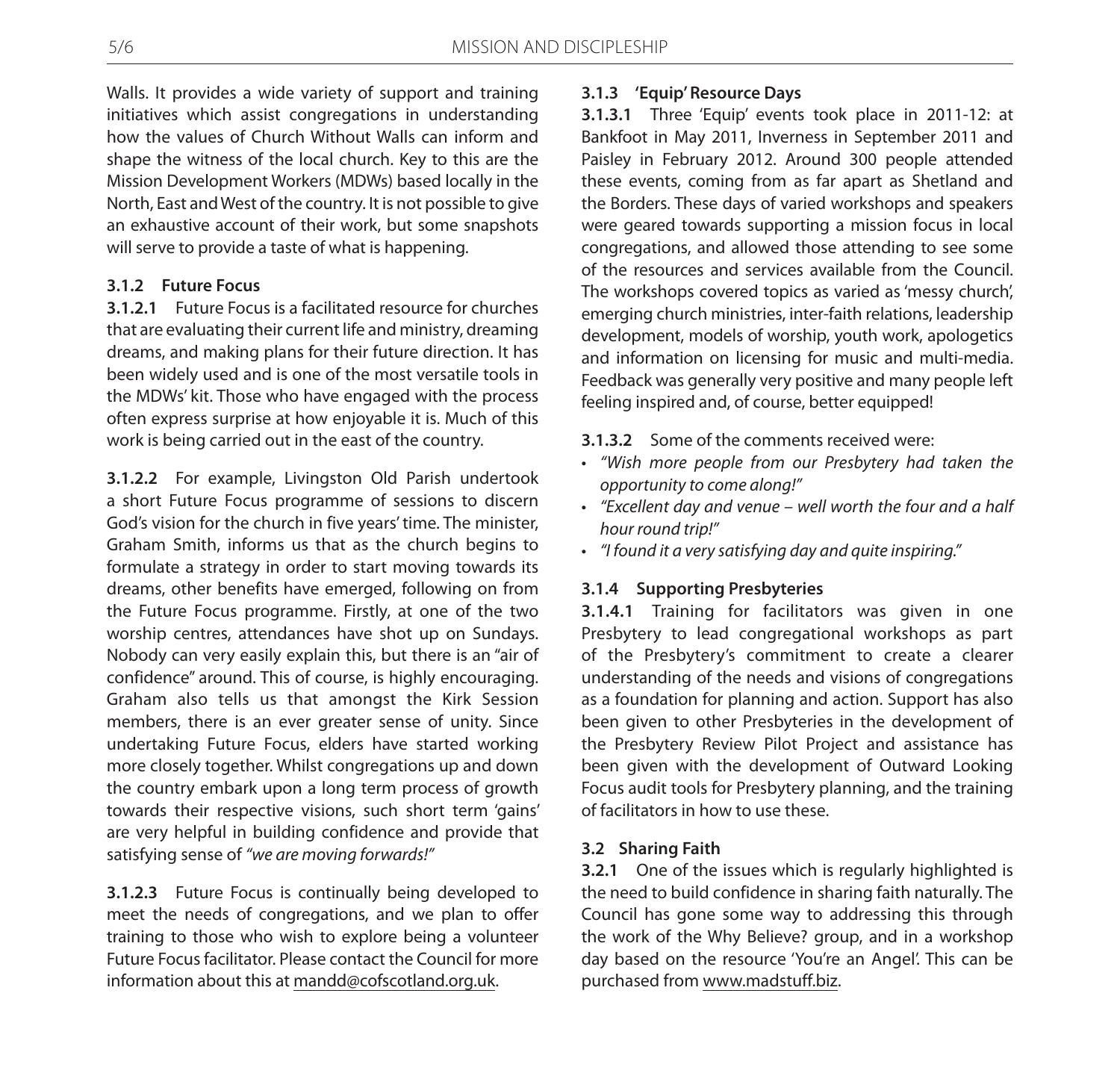# **3.3 Networks and Retreats**

**3.3.1** The CWW team have been involved in the establishment of learning networks in various areas, including:

- a network of the growing number of church based arts workers, in collaboration with "Faith in Community Scotland"; and
- a series of Rural Churches' Forums for Inverness and neighbouring Presbyteries – providing opportunities to explore the particular opportunities and challenges facing rural Highland parishes.

#### **3.4 Why Believe?**

**3.4.1** 'Why Believe?' is a resource to encourage the Scottish churches to provide a reasoned case for Christian belief (apologetics) amid the challenges and opportunities of today's Scotland. It brings together a group of Christians of different denominations, administered by the Mission and Discipleship Council, and also supported by the Action of Churches Together in Scotland. Following an excellent response to the resource leaflets, two conferences have been organised for 2012: 'What can I say?' on 12 May in Edinburgh with Amy Orr-Ewing, author and Curriculum Director for the Oxford Centre for Christian Apologetics, as keynote speaker; and 'How can I say it?' on 27 October in Glasgow with Jeremy Begbie, musician and theologian. The emphasis will be on workshops to help church members explore contemporary ways of responding both to new questions and classic issues, like science, suffering and pluralism, and also to explore the opportunities of today's changing social contexts in presenting the claims of Jesus Christ.

**3.4.2** The group has made presentations to a Church and Society's School Chaplains workshop and gave a TV interview on the churches' apologetics work during Assembly week 2011. The Group has also re-launched the website known as www.godsearchscotland.org.uk, providing access to a wider range of resources, including text, audio and video clips, and new preaching and worship resources written by members of the group.

**3.4.3** In 2008 the Why Believe? group bought sets of books on apologetic issues to be placed in various libraries in Scotland. Following very encouraging feedback from public libraries in Oban and Perth and Kinross, from Dundee and Glasgow Universities, and from Peebles High School, we are now extending this project to other libraries, with the help of the "Speaking Volumes" organisation.

#### **3.5** *Pray It Forward*

**3.5.1** In 2010 Mission and Discipleship launched *Pray it Forward* – a set of eight cards, each with a different scripture-inspired blessing and an invitation to pray for someone else and pass on the card. These high-quality cards are credit-card sized and so fit easily into a wallet, purse or pocket. After piloting the concept at various events in 2011 including Roll Away the Stone, the Royal Highland Show, and the National Youth Assembly, they were made available to congregations in October 2011. To accompany this new resource, some worship possibilities were prepared and are now available on the Church's website (http://www.churchofscotland.org.uk/worship/ starters\_for\_sunday). The cards have been very warmly received, and the congregations and individuals who have used them have shown great creativity in using them, including pastoral visiting, outreach events, sharing faith with family and friends, encouraging one another and services of blessing. By the end of 2011 almost 40,000 cards were in circulation, not just in Scotland, but throughout the world. These can be purchased from www.madstuff.biz.

**3.5.2** Comments received include:

- • *"These cards are really going to be an amazing blessing to thousands of people. They are simple but powerful – any time I have been in a meeting where they have been used, at least one person has been impacted."*
- • *"A leader at a Girls Brigade camp went to comfort one of the children who was upset at night, to find another child with her arm around her, reading the blessing from a Pray it Forward card."*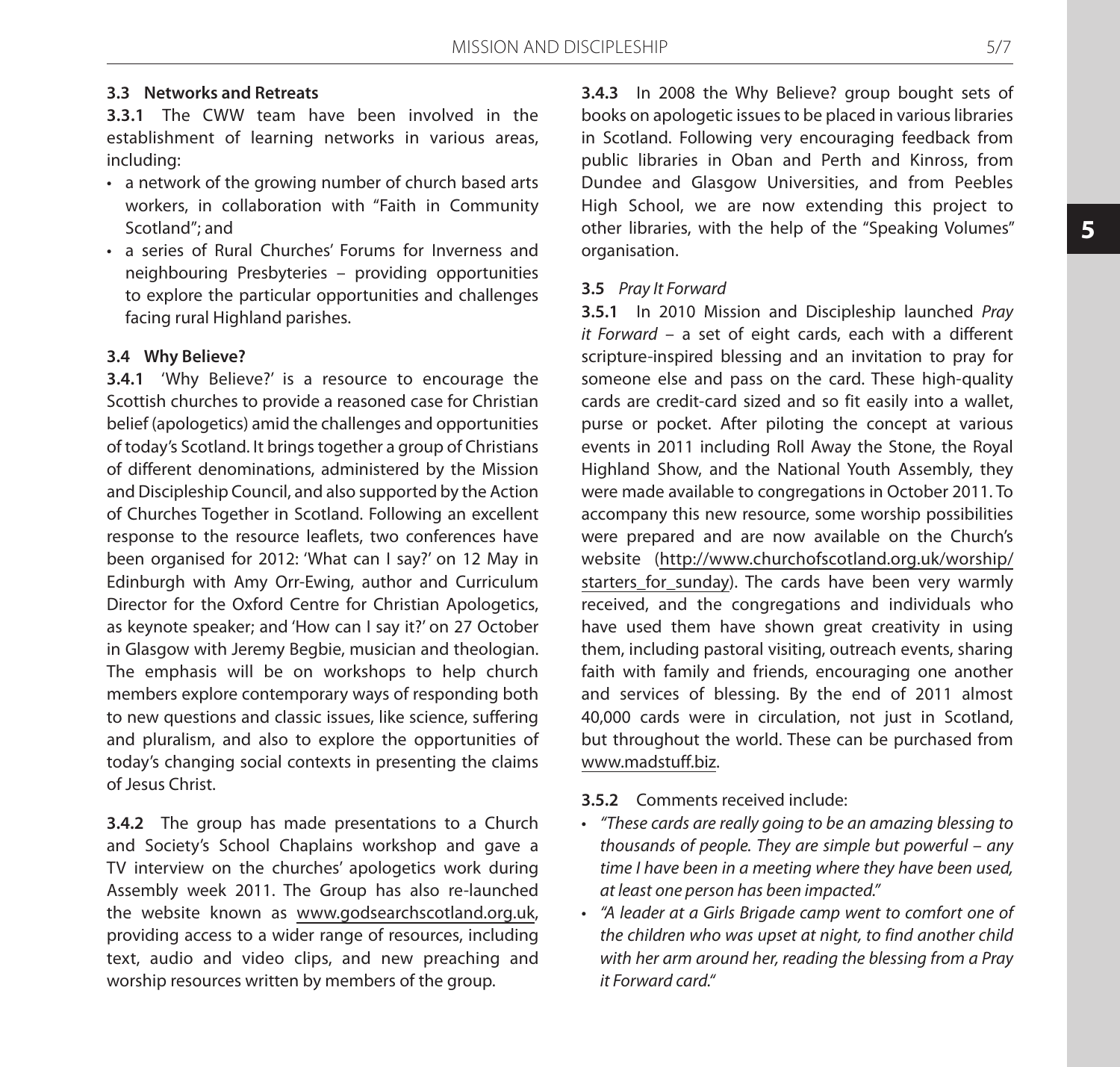- • *"I used the cards at Presbytery. I put one on every seat and when I was speaking as part of the Mission & Discipleship Committee report, I asked everyone to read their card silently and then to identify in their mind someone appropriate to receive the card… It went down well; there was quite a buzz as everyone was reading the prayers aloud… At the end of the evening, only two cards were left on chairs even though there were quite a few empty chairs – folk must have taken extra cards!!"*
- • *"Many thanks for this prompt attention and information. I have visited madstuff.biz and managed to place my order and enjoy the special offer that is on at the moment. I can understand why these cards are going so fast, we had an introduction to them at our October Presbytery Meeting and they were well received and such a great idea and just perfect for carrying around in a pocket or handbag. Thanking you again for the prompt service you give."*

### **3.6 Research**

**3.6.1** De-churching in the Highlands: Listening to – and learning from – Christians who are not involved in congregational church

**3.6.1.1** Research suggests that, in Scotland, more than twice as many people are 'de-churched' as those who count themselves as 'regular churchgoers'. These are people who were once engaged with a local church, but are no longer. Evidence suggests that most of these people have not lost their Christian faith. Rather, they make up one part of that growing sector of the Christian community that lives out faith in a non-congregational way. During 2012 the MDW based in the Highlands and Islands will be conducting research into this trend and reflecting on what we might learn from those who have chosen to leave or, in some cases, never join, a congregational expression of church.

### **3.6.2 New Models of Church**

**3.6.2.1** In the West, our MDW is conducting research into new models of church in a Priority Area context; with the rebuilding of community through hospitality and creative engagement using as a starting point the community arts church café at Colston Milton Parish Church, Glasgow.

# **3.7 Statistics for Mission**

**3.7.1** The Scottish Census took place on 27 March 2011 and through 2012 and 2013 information from the census will be rolled out and made available to interested parties, including the Church of Scotland. The Statistics for Mission Group, which is a collaborative initiative of the Mission and Discipleship and Ministries Councils, continues to work towards providing:

- a comprehensive platform for using and understanding census and other relevant data about communities in Scotland.
- relevant information on the needs and characteristics of parishes
- a base for further development incorporating other community data from local authorities, health boards, etc.
- • a database of priority areas urban and rural.

**3.7.2** The group has made significant progress in collecting and digitising parish boundary information, which is essential for the integrity of the data which will be produced for each parish. The group have enjoyed valuable support from and collaboration with the Census Division of the National Records for Scotland office.

**3.7.3** At "Roll Away the Stone" during the General Assembly in 2011, the Statistics for Mission stand, provided by the Presbytery of Edinburgh, was one of the busiest at the event. Hundreds of visitors took away a taster of the information that the project plans to provide for congregations as summary parish profiles were created on the spot.

**3.7.4** Part of the project is to help make 'church tourism' information available, and the group will be giving congregations the opportunity of supplying information about their church which is of interest to visitors and newcomers to the area.

### **3.8 New Frontiers**

**3.8.1** This area of work intentionally seeks to engage with those currently beyond the reach of the church. This includes working collaboratively with Ministries Council and the Emerging Ministries projects, in partnership with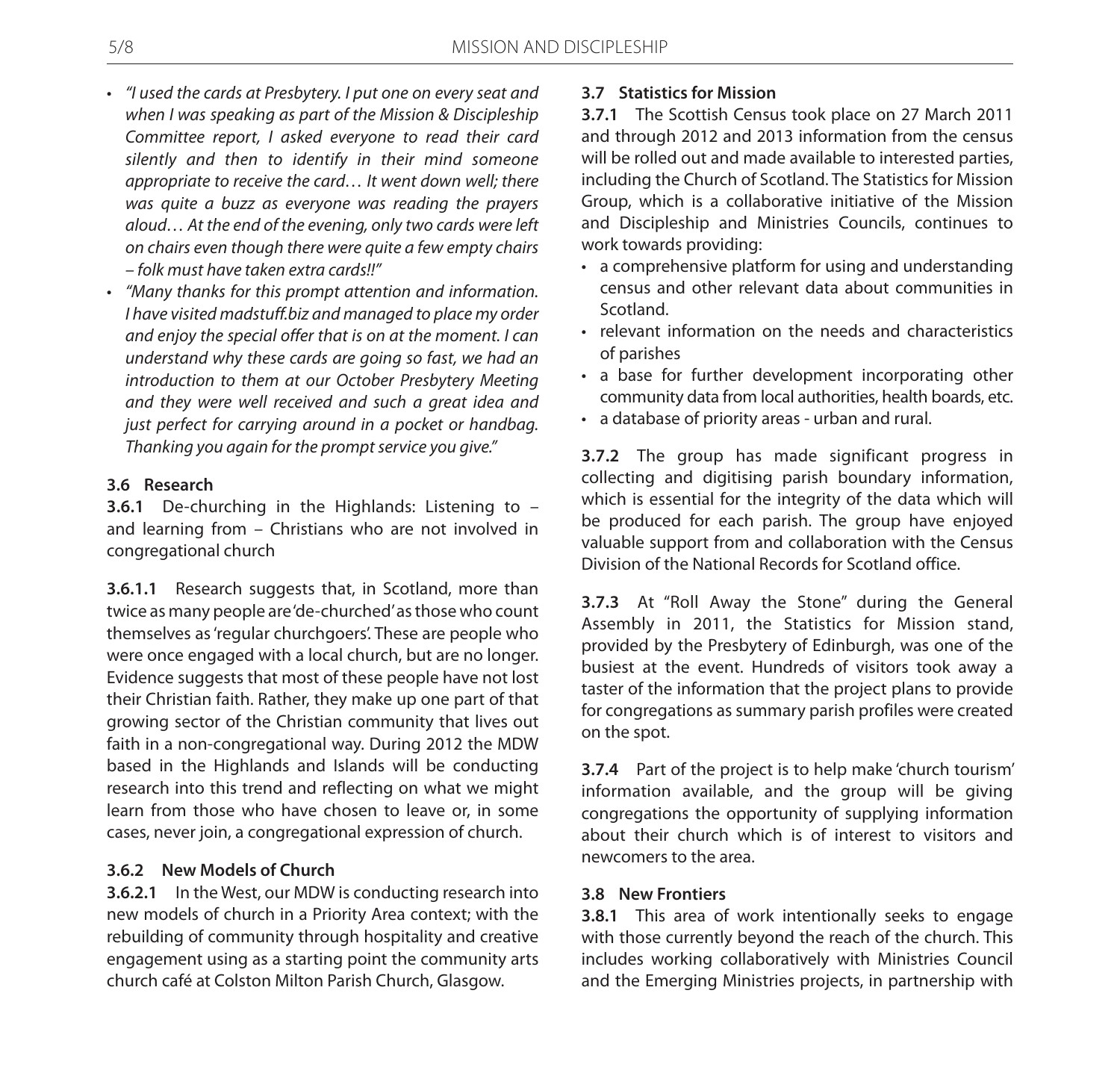Fresh Expressions. This is demonstrated in the support by the Council of the training through the Mission Shaped Intro, Mission Shaped Vision and Mission Shaped Ministry Courses. Further information on these courses is available at mandd@cofscotland.org.uk. This is detailed more fully in the Joint Emerging Church Group from Mission and Discipleship and Ministries Councils which appears at Appendix II.

**3.8.2** The work has been supported by the New Frontiers Development Worker. David Currie, who held the post, left the Council to take up other challenges in Australia in November 2011. Although at the time of writing, no new appointment has been made to this role, the work of supporting new models of church, training, discerning trends in society, and developing methods of meaningfully engaging with those out with the church continues in the Council.

### **3.9 Reaching out in Mind, Body and Spirit**

**3.9.1** In 2011 the Church Without Walls team began to explore the possibilities of working in the arena of 'Mind, Body and Spirit' fairs in Scotland as a way of engaging directly with those who were interested in spirituality, but had no connection with the church. Throughout the year the team had a stand at six fairs in Glasgow and Edinburgh. The stand name was 'Anam Cara' and offered information and resources on Christian prayer, blessing and spiritual practices. This audience demands a less cerebral, more experiential approach to faith and spirituality, and has been a catalyst to some fresh thinking around how to communicate about our faith. One of the direct results of this was the development of the 'Pray it Forward' cards. At all times we have been completely open about being an initiative of the Council.

**3.9.2** Through these events, we have engaged with several hundred individuals. Many have attended the free seminars which we have run at the fairs, and we now have a small, but growing, group who have expressed interest in receiving further information about Christian spirituality.

**3.9.3** In 2012 we have intentionally been engaging with local clergy and other Christian organisations who would be able to provide suitable follow-up for those wishing to explore further, and have been encouraged by the warm response we have received.

# **4. Congregational Learning**

**4.1** Education and nurture are the key elements that equip the Church for mission. We cannot be a missionary church if our members are not learning, discovering and moving deeper into their knowledge and experience of God. The Church of Scotland appears to have a growing confidence about its purpose and mission and sees the need to work with the whole people of God.

**4.1.1** The Congregational Learning Team is responsible for resourcing adult Christian education, children's and youth ministry, leadership development, people with learning disabilities, Rural church and interfaith with resources available from www.madstuff.biz.

### **4.2 Leadership Development**

**4.2.1** In 2011, leadership development continued to contribute to the enabling and empowering of the whole people of God; from Barra to Lausanne and Orkney to London, in local, regional and national events. Ministers, elders, Kirk Sessions and Presbyteries have been equipped at focused workshops, retreats and coaching. The common topics of these events are:

- • Discerning the Call to Eldership
- • The Spirituality of Leadership
- • Kirk Session Management
- • Training in Pastoral Ministries

### **4.2.2 Participants expressed the following:**

• *"Thank you for helping us to learn how to turn our vision into reality – courage to confront our blind spots – strength for the journey."*

### **4.2.3 Who Cares?**

**4.2.3.1** The Pastoral Care Conference *"Who Cares?"*  in Dundee, connected 110 ministers, deacons, PPWs, readers, Elders and kirk members from 27 Presbyteries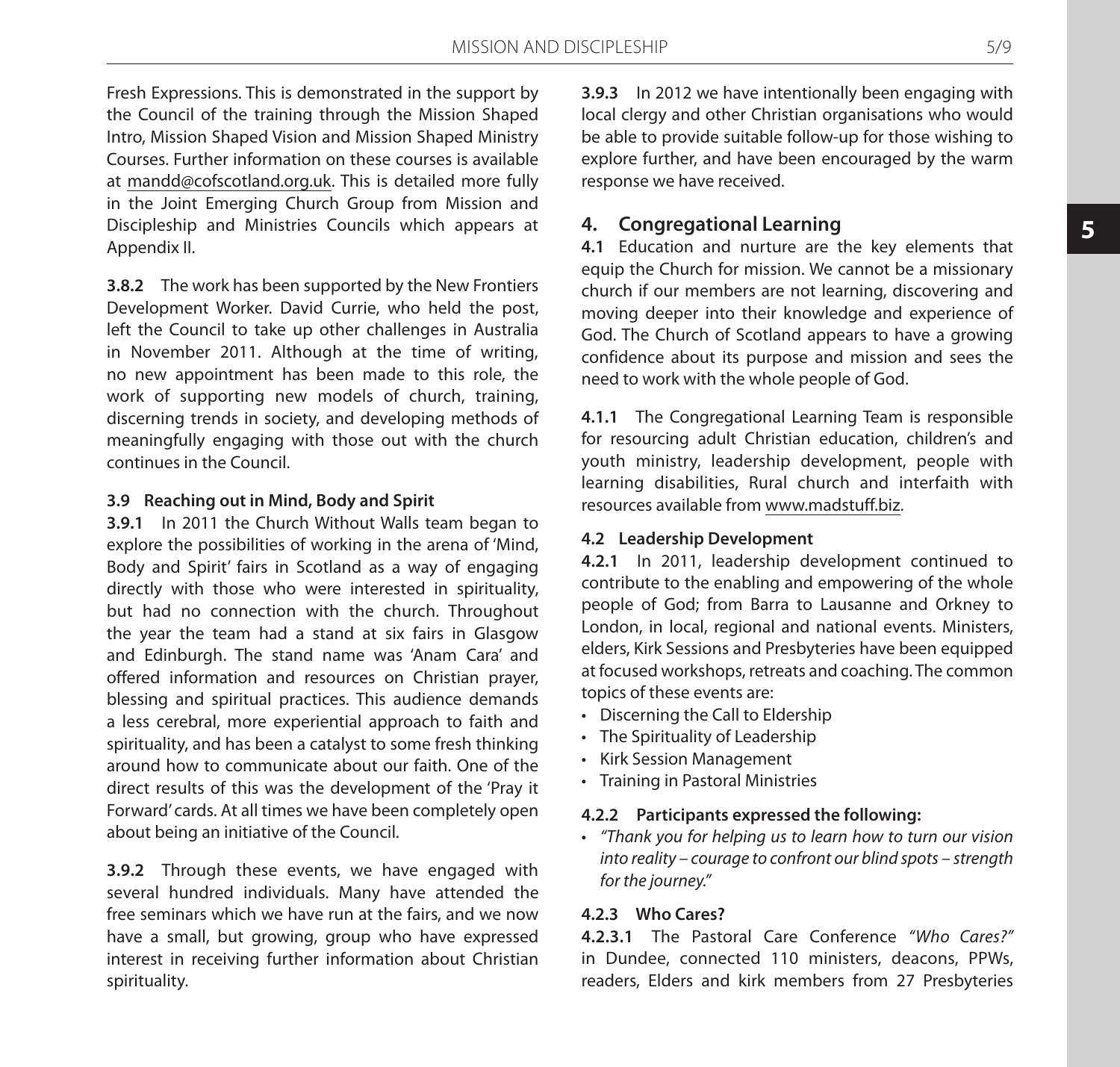for a Pastoral Ministries day; a response to the volume of requests for pastoral care training and resourcing. From a choice of 13 workshops, "How to set up a Pastoral Care Team" and "Faith Sharing in Pastoral Visiting" were most popular. As more and more church members are using their gifts to complement the pastoral gifts of district elders and ministers, we see an increase in the desire to be more articulate and organised in order to be a credible and valued part of Christ's ministry and mission. Please contact the Council at mandd@cofscotland.org.uk if you would like us to help organise workshops on pastoral care.

**4.2.3.2** One of the 21 delegates who attended the "Foundations for Conducting Funerals" said,

• *"There have been questions answered and confidence gained."*

**4.2.3.3** "Who Cares?" inspired a replica Presbytery event in Kirkcaldy, facilitated by their Presbytery Adult Trainer. A twelve month learning agreement with one Pastoral Care Team, also a result of "Who Cares?", shows the eagerness to follow up national learning in a congregational context.

### **4.2.4 Elders Moderating Kirk Sessions**

**4.2.4.1** "Being an Elder Moderating Kirk Sessions" orientated 73 delegates from four Presbyteries to Act VI 2004. Feedback from the 2010 event indicates that delegates are not used as much as they hoped. Many shared the desire to be Moderators, not just in emergencies, but as part of a culture of shared leadership between elders and ministers. The concerns expressed by those who have been trained and not used indicate that there is a problem in the development of this area and the Council would wish Presbyteries, on the instruction of the General Assembly, to report on how these individuals are being used and enable the Council to identify particular issues which need to be addressed in future. There is an obvious hunger to be trained, equipped and used in the service of the Gospel.

### **4.2.5 Presbytery Adult Trainers**

**4.2.5.1** Despite retirals, four new Presbytery Adult Trainers (PATs) now make 34 in total covering 24

Presbyteries. They are used in a variety of ways. In Angus Presbytery, following "The Big Ideas Day", a training questionnaire led to 200 requests from individuals for follow up. In Ardrossan Presbytery, 26 people attended a "Leading Worship" course run in partnership with the Faith Expression team. In Irvine and Kilmarnock Presbytery 13 worship leaders were trained and all of them are now regularly contributing to public worship within their own congregations. One participant reflected,

• *"The course has real integrity within the standards it has set, which means it has become and is now recognised as a valuable ministry resource."*

**4.2.5.2** This year, the PATs are refreshing their workshop material for Eldership, Pastoral Care, Leading Worship, Developing Prayer and "You're An Angel" (faith sharing), seeking to encourage more volunteers to join in with their work and this material will be available from www.madstuff. biz. They meet as a network twice annually. One PAT said

• *"I feel privileged to be part of this".*

**4.2.5.3** In 2012 there are plans for the development of more shared training with other groups in the church, *eg* Ministries Council and The Guild, and participation in the Lead Academy (www.leadacademy.net). The Lead Academy works collaboratively across the Councils, organisations and denominations.

### **4.3 Interfaith**

**4.3.1** In March 2011 through an Inter-faith survey, 85% of churches polled stated that Interfaith Work was important to the Church. To serve this work, more opportunities have been made available for congregations to have dialogue with their faith neighbours, from hearing speakers and using interfaith resources, including hosting interfaith events throughout the country, including the opportunities for development of multi-faith chaplaincy.

### **4.3.2 The Church of Scotland Interfaith Forum**

**4.3.2.1** The forum seeks to support and highlight areas of Inter-Faith work being carried out by the various Councils of the Church and to meet with local people to learn from examples of successful inter-religious dialogue.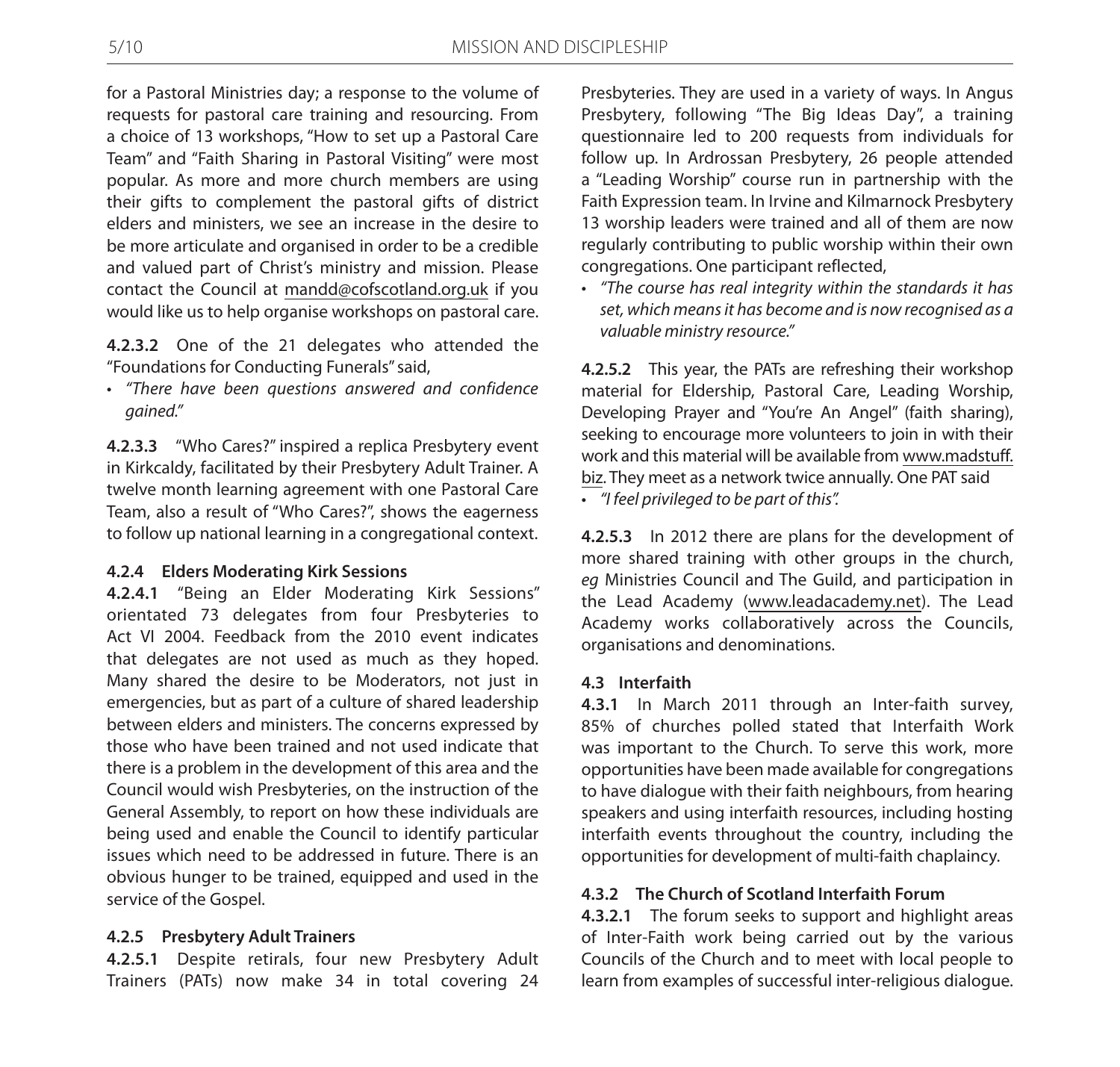In March 2011, the Forum visited Edinburgh Synagogue and Annandale Mosque and met with representatives of The Three Faiths Forum. During Scottish Interfaith Week the Forum highlighted the role of women in faith and welcomed Maureen Sier (Bahai), Alison Angus (Christianity) and Trishna Singh (Sikhism) who each shared something of their faith journey.

### **4.3.3 Scottish Interfaith Week**

**4.3.3.1** During Scottish Interfaith Week, we helped to organise and support over nine events which were attended by over 400 people. The week began with representatives of the Christian, Jewish and Muslim faiths visiting each other's services of worship over the course of the weekend. It began with the Moderator, the Rt Rev David Arnott speaking at Friday prayers at Annandale Mosque before culminating with a service at St Andrews and St Georges West where Rev Ian Gilmour was joined by Rabbi David Rose.

**4.3.3.2** The diverse programme over the week explored an interfaith perspective to a variety of issues including Domestic Abuse and Poverty and included a tour of places of worship across Glasgow. As a consequence, there is now demand for further tours for individual congregations in Glasgow and for a day event in Dundee.

### **4.3.4 Breaking Barriers**

**4.3.4.1** The results of the March poll indicated that many Churches had a desire to forge stronger links with the Islamic community. One programme which led the way in this was the Christian/ Muslim Youth Conference, Breaking Barriers held in December.

**4.3.4.2** This unique residential weekend brought young Christians and Muslims aged 18-30 together for the first time. They explored key concepts in both traditions, contemporary issues from a Biblical/Quranic perspective and heard from positive examples of Christian/Muslim Interfaith co-operatives such as the Discovery Food Initiative, Dundee. The 20 young people who attended developed a greater respect and understanding of others tradition. As a consequence, members have decided to

form their own scriptural reasoning group in Edinburgh and to work together to deliver a soup kitchen in the Edinburgh area. One Muslim delegate explained,

• *"I am excited about what I have learned and I will go back to my community and clear up any misconceptions that people have about Christianity."*

**4.3.4.3** The programme was presented in partnership with Edinburgh University and there are plans to host further one day and weekend events in the future.

### **4.3.5 Spiritual Discipline Programme**

**4.3.5.1** The Apostle Paul says to, "Discipline yourself for the purpose of godliness" (1 Timothy 4:7, ASB). Christians over the years have identified certain practices, referred to as 'spiritual disciplines' which. if completed regularly, can help keep our hearts and minds turned towards God. These include celebration, worship, meditation and fasting. Other faith traditions also follow these disciplines. Every month, individuals and congregations are invited to follow the spiritual discipline of another tradition through a programme of articles and short clips from representatives of different faiths featured on the Church of Scotland website. People are then invited to consider how following these practices may help them to grow spiritually and bring them closer to God. To become involved please contact the Council at mandd@cofscotland.org.uk.

#### **4.4 Eldership Reflection Group**

**4.4.1** In the light of the discussion at last year's General Assembly, it was decided that a small group of elders should be invited to reflect on the heritage and development of eldership in the Church of Scotland. This group has met on several occasions and hopes to produce materials for wide-ranging discussion and debate among elders, ministers and others, on the appropriate means whereby the eldership may develop in future. Part of the process of consultation will involve the use of focus groups and regional meetings to allow the experiences and practices of the eldership in a variety of environments to be recorded and shared. A report in 2013 will offer the Assembly some reflections on innovations in relation to the eldership.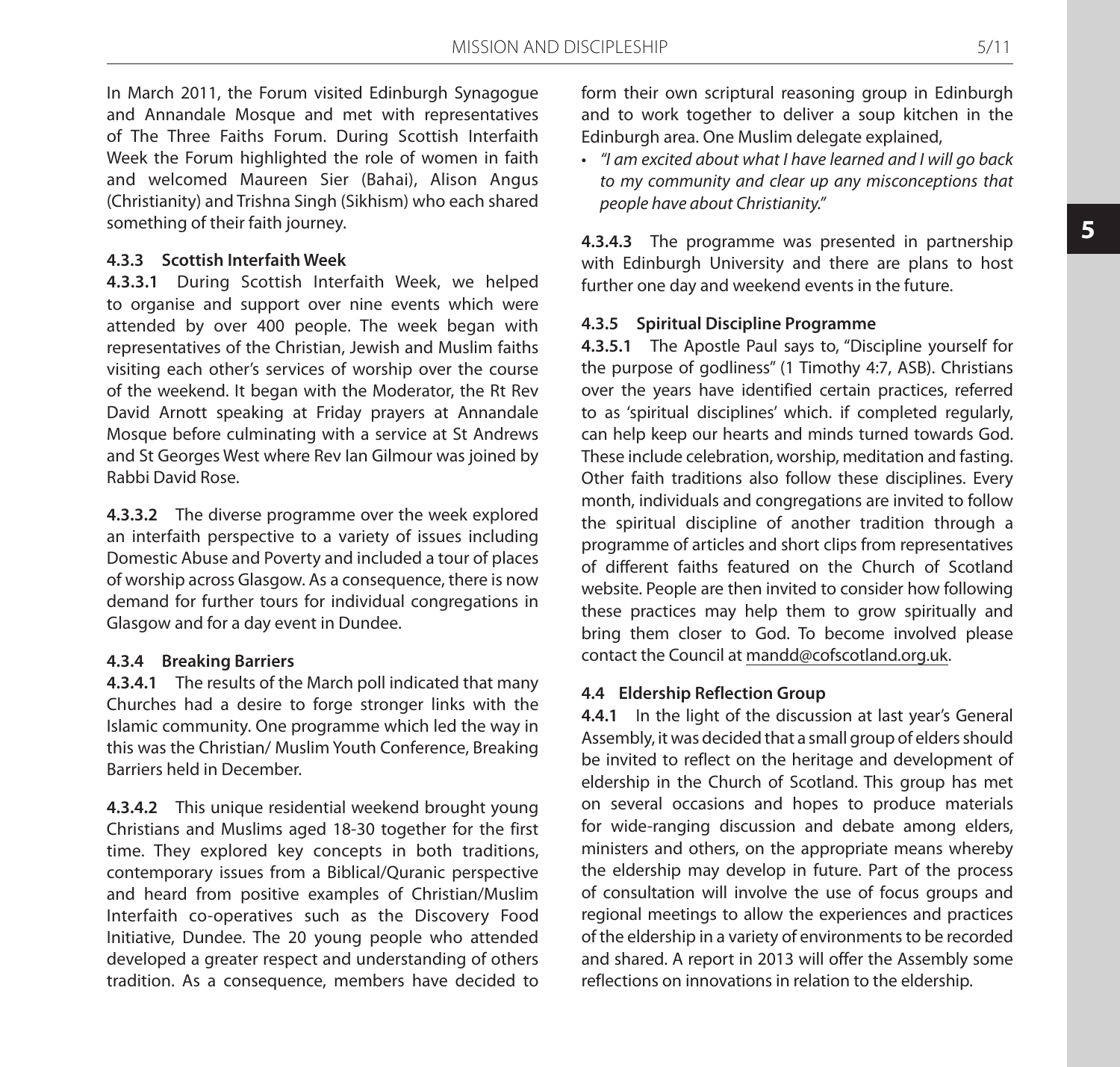# **4.5 Rural Church**

# **4.5.1 Scottish Pilgrimage Paths**

**4.5.1.1** Scotland's churches and other historic buildings are a major reason for visitors to come to Scotland, and for Scots to become more familiar with their heritage. Tourism is worth over £4.2 billion to the Scottish economy and supports over 200,000 jobs. Faith tourism is an increasingly important sector. In a single year, over a million people visit Scotland's 20 most popular churches. In 2010, a total of 2,270 people were recorded visiting the Parish Church at Luss in one day, in an area where tourism brings £5 million into the local economy annually.

**4.5.1.2** If faith tourism is to develop more widely in Scotland, there is a clear need to create a national network of recognised pilgrim routes, offering walkers, cyclists and other users a unique travel experience in discovering the centres of our Christian heritage. This will be a long term project involving a wide range of public, private and voluntary sector bodies. The Rural Church Working Group along with the Scottish Churches Rural Group of ACTS (Action of Churches Together in Scotland) is supporting the establishment of a Scottish Pilgrim Routes Forum to take this forward.

**4.5.1.3** The network of 'Scotland's Great Trails' recently launched by Scottish Natural Heritage provides an important means of branding and marketing new long distance pilgrimage walking routes. For pilgrim routes to achieve this degree of recognition, paths and bridleways need to be identified and way-marked and appropriate infrastructure support made available for users. Church buildings located at strategic points acting as community facilities can be made available as bases for information and hospitality. Achieving all of this needs many different groups to work together locally as part of a national initiative co-ordinated via the Forum.

**4.5.1.4** Our involvement in the Forum is a way of expressing an important civic role for the churches to work towards wider social and economic goals. At this year's Royal Highland Show, church leaders and Richard Lochhead MSP, Scottish Government's Cabinet Secretary for Rural Affairs and the Environment. signed the following statement of intent:

• *"Rejoicing in the growth of interest in pilgrimage, in both the churches and wider society, we, as church and civic leaders, commit to support in principle the development of pilgrimage and of pilgrim routes as spiritual and community-led activities important to Scotland."*

**4.5.1.5** The establishment of a Scottish Pilgrim Routes Forum would allow key organisations to collaborate in planning and implementing pilgrim routes across Scotland as a practical expression of this declaration.

### **4.5.2 Royal Highland Show**

**4.5.2.1** Once again we continued to help staff and resource the church stand at the Royal Highland Show at Ingliston, Edinburgh. As a key player within the Scottish Churches Rural Group, the Council provided continuous staff presence, as well as supplying the marquee, equipment, literature and considerable administrative and financial support. Some 180,000 people visited the show over the four days in June 2011 and a significant number visited the tent or, in the case of younger visitors, attended the puppet shows, or even had their faces painted. Those coming into the tent were able to sample excellent hospitality, enjoying a free hot or cold drink.

**4.5.2.2** This year the tent picked up the theme of pilgrimage pathways and visitors were invited to reflect on their spiritual journey, to write on a pebble the name of a place that was significant in their journey and to place it on the ground thus creating over the course of the four days, our own pilgrimage pathway that led from the Celtic cross and meandered towards the tent entrance. For many visitors though, the stand continued to be a restful sanctuary from the hustle and bustle of the showground. Some wanted a refreshing drink, some wanted literature, others sought prayer, whilst yet others simply wanted to sit and rest their weary feet!

# **4.5.3 Rural Research on Deprivation**

**4.5.3.1** Over the last two years, Dr Alistair Geddes and Dr Donald Houston, lecturers at Dundee and St Andrews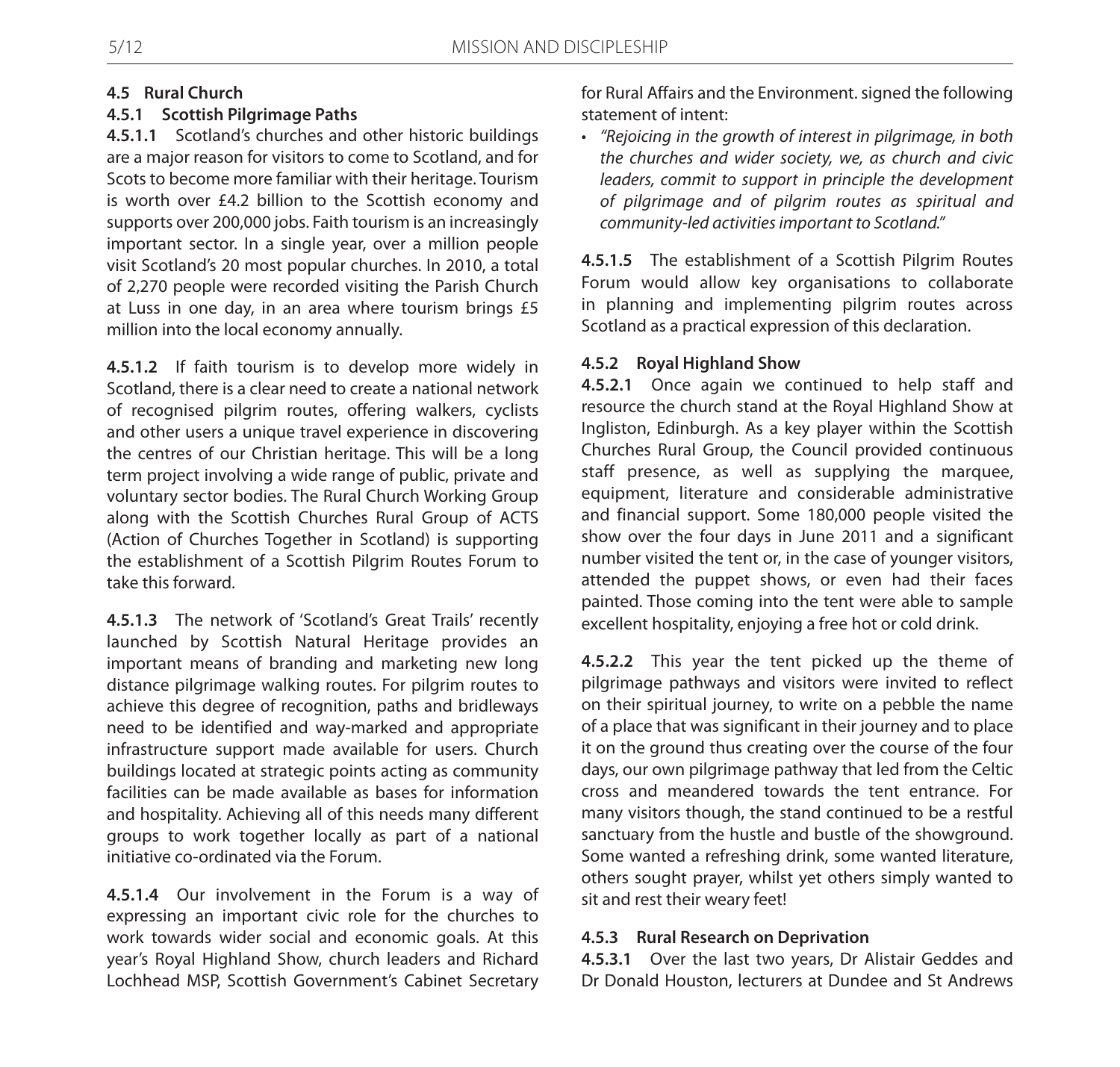Universities respectively, have undertaken research in order to determine the nature of deprivation amongst our rural parishes. By doing so, they have been able to draw up a method of measuring deprivation based on two main types. The first is by using the Scottish Government's official "Scottish Index of Multiple Deprivation" (SIMD), which comprises of a set of criteria relating to income, employment, health, education, housing, crime and geographic access to services. The second method is by focussing on the main issue for rural areas, which is that of geographic access to services (such as public transport provision, shopping facilities, etc).

**4.5.3.2** Much work involved matching up parishes with official census "output areas" and "data zones" (from post codes) and where these areas straddled parish boundaries, having to provide a "best fit" policy based on a majority population rather than area.

**4.5.3.3** The report is now ready and available at www. churchofscotland.org.uk/connect/rural\_church on the Church of Scotland website. The report describes the findings and lists the 50 most 'deprived' rural parishes based on SIMD, and the 50 most 'deprived' rural parishes based on a lack of geographical access to services. The two lists are distinctly different, with the second list featuring many of the most remote rural parishes. It is the hope of the Council that these lists will enable appropriate support, training and resources to be made available to those rural parishes most severely affected by deprivation. The technical report is also available for Commissioners seeking more information on this important issue affecting the life and witness of congregations in rural areas.

### **4.6 Learning Disabilities**

**4.6.1** Over the past year the Learning Disabilities Task Group has met to discern ways of engaging its three sponsoring Councils – Mission and Discipleship, Crossreach and Ministries.

**4.6.2** Whilst recognising that we all come to the table from different perspectives and backgrounds, there is an emerging agreed vision for the task group agenda around the following thoughts:

- Policy is changed and developed by good practice; where is it happening?
- Church needs to be more innovative because through recent financial cuts people with learning disabilities are being neglected in their communities
- We need to find out who in our own streets and locale have needs and create links – check resources – find out who to contact – hear stories
- There is an opportunity for the Church to make a contribution and to "see the ability and not the disability".

**4.6.3** As well as promoting existing good practice through the work done by Prospects and Crossreach, the question of inclusion needs to be raised regularly and widely to make sure we make connections and build relationships with those who experience worship and church life as inaccessible to them.

**4.6.4** To this end, the task group exists to give those with Learning disabilities a voice (as opposed to physical disabilities for whom there is legislation) by keeping "inclusion" on the agendas of all Councils.

**4.6.5** Some areas of work which are working well include input into the Probationers' Conference; Crossreach offer of a work placement; Conferences are good and well attended (although we often preach to the converted) and our work in training Clergy and Study leave options. This work involves the current three Councils but we recognise that a very natural link to the work of Church and Society Council keeps arising with regards to lobbying, so we would welcome their presence in the Working Group.

### **4.7 Children and Young People**

**4.7.1** Each year there are more and more calls for resources, advice and help with children and youth work. The Council has recognised that this area needs to be more fully resourced and has, therefore, agreed to a new post of Children and Young People's Development Worker. The post will seek to explore ways of developing the faith and discipleship of children and young people, and to provide support to local congregations, presbyteries and church leaders in finding effective ways of engaging children and young people in the life of the church.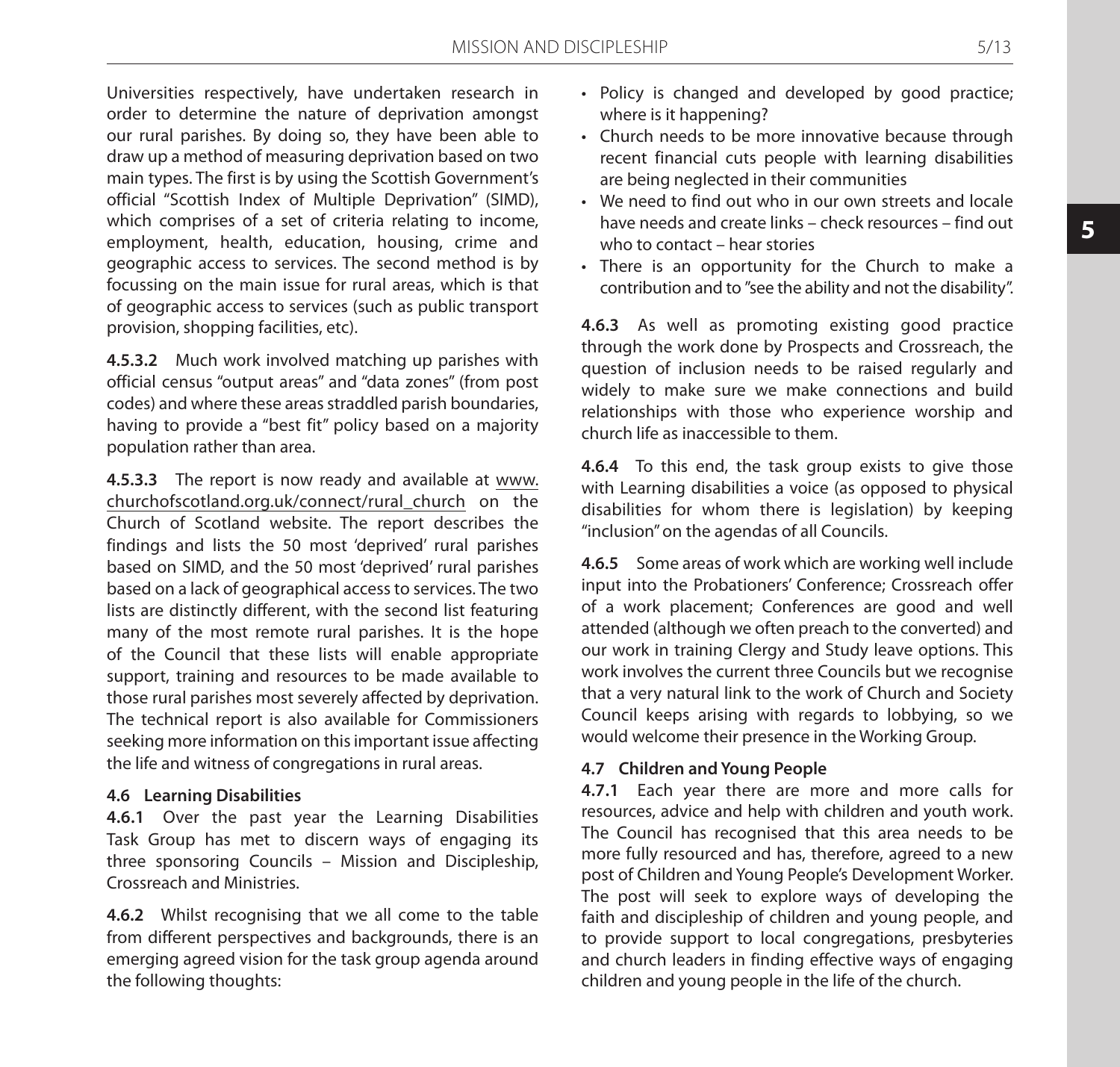### **4.7.2 Youth Strategy resource pack**

**4.7.2.1** The Church's first Youth Strategy was published in 2006 and offered a number of possibilities for congregations to consider how they shape their work with children and young people. This year the Council has been working on a Youth Strategy resource pack for children and youth workers (paid or voluntary) which will offer them training and will provide an effective way of implementing youth and children's work within our congregations This resource will be available during 2012.

### **4.7.3 World Youth Day**

**4.7.3.1** World Youth Day took place in Madrid, Spain. As with previous World Youth Days, the Church of Scotland was invited to send a delegation by the Roman Catholic Church in Scotland, and a group of 17 adults and staff made the trip to Madrid via Lisbon where they spent some 'exposure time' getting used to Catholic culture and they were wonderfully looked after by the congregation of St Andrew's Kirk and the Rev Graham McGeoch. Their visit included a trip to Fatima where thousands of other World Youth Day pilgrims converged from all over the world on their way to Madrid; an afternoon with young people from the Evangelical Presbyterian Church of Portugal; and leading worship at St Andrew's Church in Lisbon.

**4.7.3.2** World Youth Day in Madrid saw over 2.5 million pilgrims from all over the world converge in the city for a week of culture, exploring faith, worship, and making friends, culminating in a weekend where the Pope was present leading worship, meeting delegates and affirming the worth that young people bring to the world and to faith.

**4.7.3.3** Many people there asked why the Church of Scotland was present at such a large Roman Catholic event. We go because we are invited, but also because for many of the young adults who go on the pilgrimage it provides a significant step of growth in their journey of faith. We go also because it is important to stand beside our Catholic partners so that we can better understand something of ourselves and acknowledge the differences we have, but more importantly, what we have in common in relation to our faith. The experience of the young

people was highlighted in an article by "The Herald" newspaper and it was good to see the ecumenical work of the Church of Scotland given such a positive profile.

### **4.7.4 Young people and the decision making process**

**4.7.4.1** Extensive consultation with young people involved in the life of the Church took place in 2012-2013. As a result of this process, several ideas and possibilities have been formulated. As the possible developments have both budgetary and constitutional implications, it is now appropriate for these to be considered, under the guidance of the Council of Assembly, and a report prepared with any recommendations for the consideration of the General Assembly in 2013. the Mission and Discipleship Council, the Church and Society Council, the Legal Questions Committee and the Assembly Arrangements Committee are all likely to be affected by any proposals, and it is recommended that they are all represented in the working party set up by the Council of Assembly to address this issue.

# **5. Faith Expression**

**5.1** The Faith Expression team has worked to enhance the quality and volume of the online worship resources of the Council in the service of the Church of Scotland. Many of our users are from Scotland and the rest of Great Britain and Ireland, but often we are contacted by churches from America and Australia thanking us for the quality of the material.

### **5.2 Starters for Sunday**

**5.2.1** Focusing on "Starters for Sunday", http://www. churchofscotland.org.uk/worship/starters\_for\_sunday, we have seen our monthly site visits increase from a steady 10,000 hits per month to 16,000 per month – the highest ever.

• *"I want to thank you for the 'Starters for Sunday' I have used your outline and am grateful for the help. I believe you have managed to get something for everyone – quite an achievement. I never fail to be amazed at the team's ability to pull all of this together so regularly and with consistent quality."*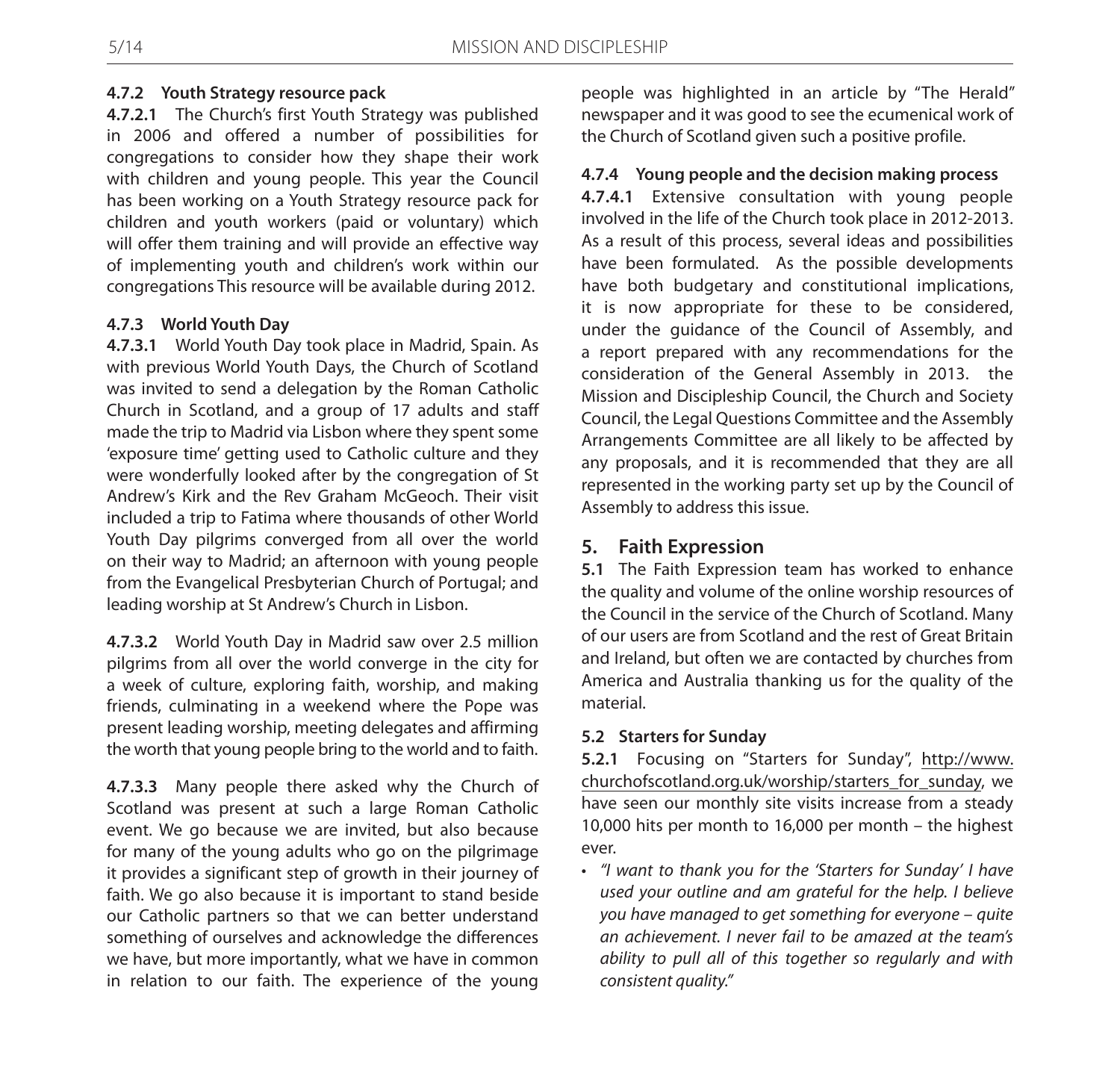# **5.3 Preachers' Perspectives**

**5.3.1** Our new free online monthly resource, 'Preachers' Perspectives', publishes contributions from Scottish preachers on why and how they preach. It has been extremely well received. In its first month the materials were downloaded 750 times by a mixture of experienced and new preachers, ordained and lay. Copies of the resource have also been circulated to over 3,000 preachers and trainers who have responded very positively – see http://www.churchofscotland.org.uk/worship/starters\_ for\_sunday/preacher\_perspectives.

- • *"It is immediately apparent to me that the advice, comments and reflections will be very valuable indeed to me. I am a Reader …. and although I have ready access to the local ministers, I am conscious of the disadvantages of working to a large extent on my own, and the difficulties of accessing refresher training."*
- • *"As I approach my first Christmas as an ordained minister, every bit of help is much appreciated. I look forward to the monthly pieces. Thank You."*

#### **5.4 Different Voices**

**5.4.1** We have also moved from a hard copy of the Church music magazine Different Voices to an online version. This move increased circulation from around 500 readers to 25,000 in its first free issue. It is hoped that all current subscribers and a large number of new subscribers will be engaged for the next issue which will be paid for through an online facility. The digital format allows for embedded music files, quick links to other sites, and heightened interactivity as well as increased likelihood of user generated content. To subscribe, please contact the Council at mandd@cofscotland.org.uk.

• *"The online version of Different Voices is very good with beautiful colour photos, I look forward to reading it properly later this evening. I have already forwarded a copy to an organist friend and have recommended it. Thank you!"*

### **5.5 Pray Now**

**5.5.1** Pray Now continues to be published by Hymns Ancient and Modern, but will also be available as an online application via 'App Stores'. This year our theme is 'Time' and the focus on the well-known passage from Ecclesiastes has allowed us to explore the many facets of human life, offering each to God in prayer. The writers' group were moved and encouraged when they heard that one minister, visiting a parishioner in hospital who had suffered a stroke, used the section from Pray Now on 'A Time to Heal' The parishioner said,

• *"I found this really helpful because I have been struggling".*

### **5.6 Marriage Report**

**5.6.1** Commissioners will be aware that the Council has reported on a number of aspects of theology and human sexuality in the past few years and this year we present the third and final report of the Group designated to produce the reports on such issues. The report entitled "Believing in Marriage" is in Appendix I and the section of the Deliverance indicates that we would hope that this report will be received by the General Assembly and the membership of the Group which has produced it will be thanked and discharged. The Faith Expression group then anticipates the instruction of the General Assembly to develop liturgical and study resources, based on this report, for the use of the Church in future.

### **5.7 Scottish Storytelling Centre – Coming Home to Story**

**5.7.1** Through 2011 the Scottish Storytelling Centre has seen a steady increase in the use of live storytelling in worship, education and outreach. This is paralleled by the growing emphasis placed by most theological traditions on the vital role of imagination and creativity in Christian faith and its expressions.

**5.7.1.1** This movement of renewal may best be described as a rediscovery rather than a reinvention. It is a return to our shared storytelling roots in scripture and tradition, opening up the rich interactions between faith, culture, and theology.

### **5.7.2 Workshops and Courses**

**5.7.2.1** The education and training offered by the Centre has had nearly one thousand participants from all parts of Scotland, and from all walks of life. Creative Scotland has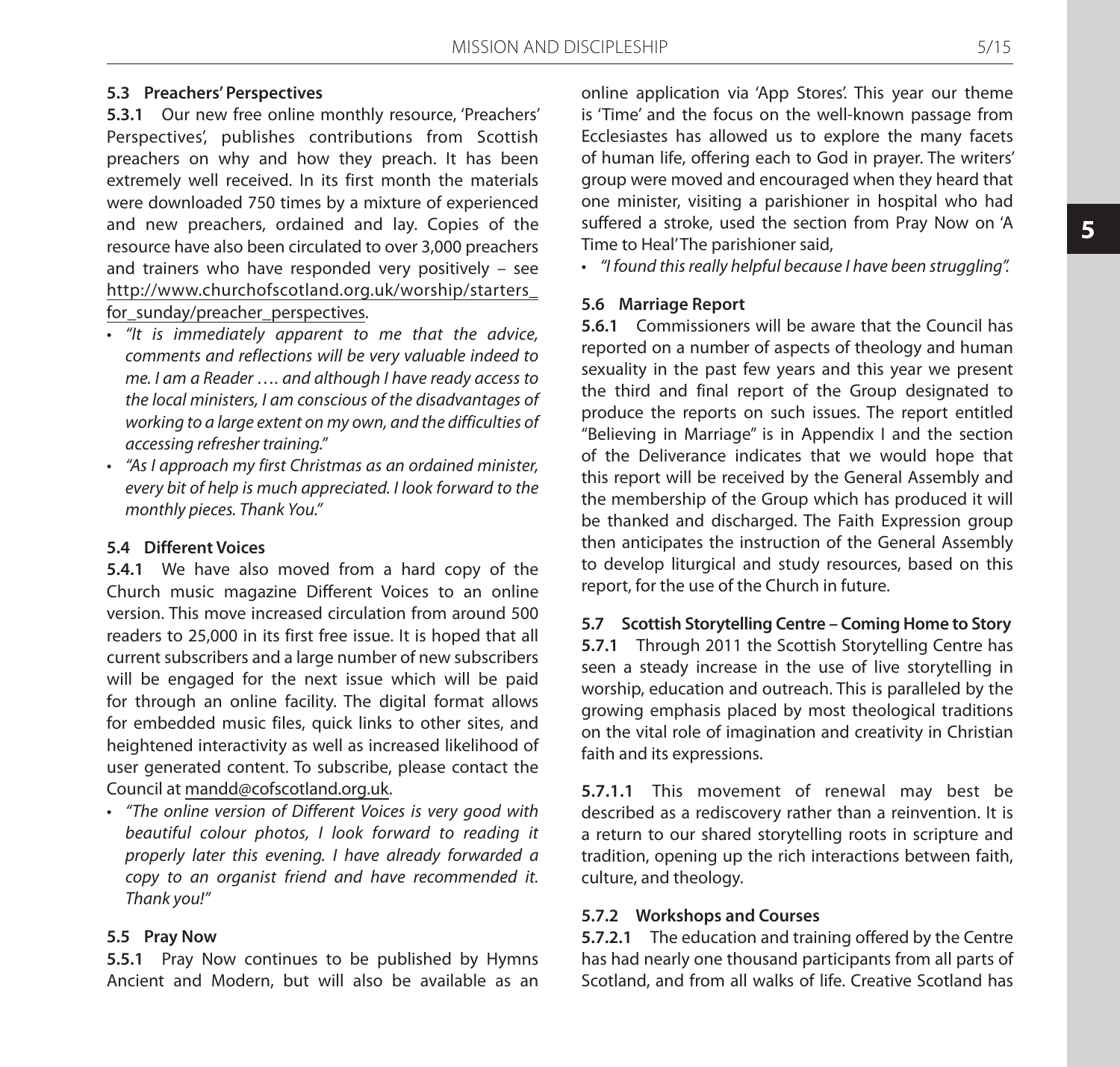endorsed the programme as "an international leader", and Church and cultural delegations from all parts of the world have visited during 2011 to explore the activities of the Storytelling Centre in its purpose built home, and across Scotland.

# **5.7.3 Events**

**5.7.3.1** The public events programme has also enjoyed an increased audience at the Centre and for touring programmes such as 'Scotland's Year of Islands'.

**5.7.3.2** The 2011 Scottish International Storytelling Festival, took an island theme, bringing together storytellers from 14 Scottish and 7 Mediterranean islands. Over 20,000 people participated in the Festival which was awarded funding support through the Scottish Government's Festival Expo Fund.

**5.7.3.3** The role of Scotland's culture in attracting visitors is gaining increasing recognition, and the Storytelling Centre is delighted to be working in close co-operation with Scotland's Churches Scheme to design and promote major Pilgrim Ways across Scotland, as well as to encourage localised pilgrim walks/routes. The aim is to heighten awareness of and access to the faith dimension of Scotland's heritage and living culture.

**5.7.3.4** An important aspect of the 2011 programme was a successful series of BSL (British Sign Language) storytelling events, which were strongly featured on BBC television, and the outreach to single and separated fathers. The Life Stories work in care homes has also grown, demonstrating that storytelling is a prime way of community building and inclusion.

# **5.7.4 Business Plan**

**5.7.4.1** The Centre's staff team has continued to progress the Business Plan, 'Scotland's Culture; Our Resource'. Significant progress has been made in technological improvements, customer service and external finance.

**5.7.4.2** After fruitful discussion with a range of traditional arts organisations, the Storytelling Centre will widen its scope in 2012 to include more music and dance events.

**5.7.4.3** The Centre offers models of resources that are relevant and applicable to the engagement of every parish church with its community, through creativity and culture.

# **5.7.5 Traditional Arts Networks Group (TANG)**

**5.7.5.1** The Church's involvement with the support of the creative arts began many years ago and continued through the Gateway Theatre and the Netherbow and its redevelopment in 2007. The Council, as reported to previous General Assemblies, believes this work, while important, is not strategic to the remit given to the Council by the General Assembly. It anticipates, therefore, that an appropriate arrangement with the Traditional Arts Networks Group will continue the life of the Scottish Storytelling Centre without continuing the annual financial contributions from the budget of the Council.

# **6. Resources**

# **6.1 Life and Work**

**6.1.1** The magazine of the Church of Scotland continues to operate in a difficult and challenging commercial climate, but once again delivered a six figure surplus. It was redesigned for 2011 and the changes have met with wholly positive reader feedback. Two of the responses received reflect this:

- • *"Love the new magazine, especially The Big Question."*
- • *"Loving the new Life and Work. What a welcome burst of energy."*

**6.1.2** Around 25,000 copies of Life and Work are distributed each month and the title remains one of the biggest selling monthly magazines published in Scotland.

# **6.1.3 Development**

**6.1.3.1** Development plans for the magazine – as approved by the 2010 Assembly – are in hand, and 2012 promises to be a landmark year for the Church's historic magazine, with plans for a website and investment in marketing planned. A three year programme of investment in *Life and Work* started earlier this year. The £32k plans will prepare the magazine of the Church of Scotland for the future and for the challenges of change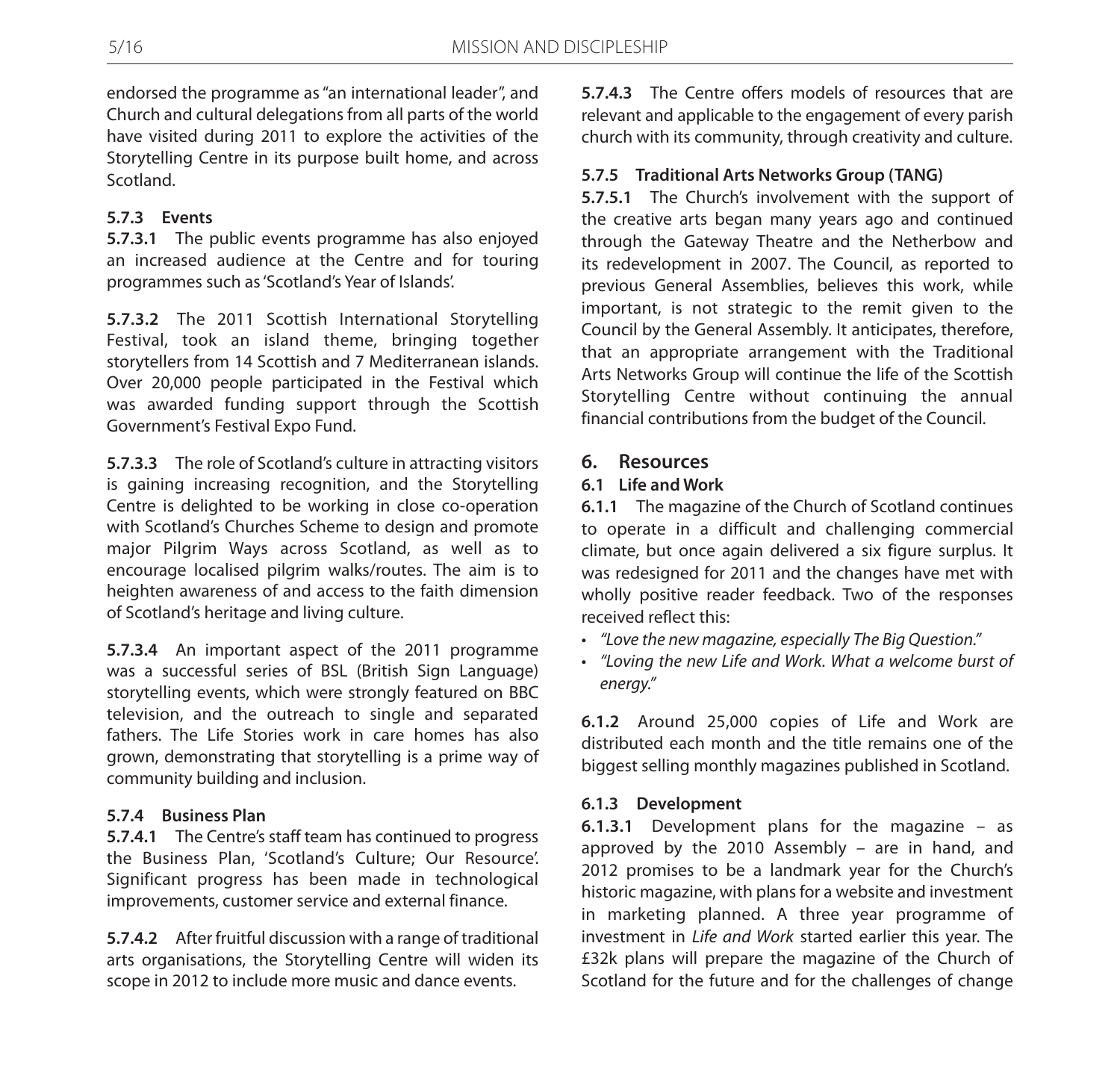sweeping across the world of magazine publishing. By the end of it, the magazine will have its own website, will have gained advice in subscription sales and marketing and will be ready to meet the challenges posed by the digital age.

**6.1.3.2** Social networking sites continue to be helpful in promoting the magazine and give added value to our readers who use Facebook and Twitter.

### **6.1.4 Awards**

**6.1.4.1** Life and Work was shortlisted for the third consecutive year in the Member Magazine of the Year category and was highly commended at the Scottish Magazine Awards 2011

### **6.1.5** *Life and Work* **Advisory Committee**

**6.1.5.1** The *Life and Work* Advisory Committee met twice during the year but was utilised on many more occasions. The Editor is grateful for the continued presence of the committee and gives thanks for its valued advice, opinion and support on the issues which arise.

### **6.2 Saint Andrew Press**

**6.2.1** In January 2011, management of Saint Andrew Press moved from the Church of Scotland to Hymns Ancient & Modern Ltd in London. A great deal of work has been involved in making the transition, but this is now largely complete and the integration has taken place successfully. A particular highlight of the year was the publication of *George Mackay Brown: The Wound & the Gift* by Ron Ferguson. The title was highly and very widely acclaimed and was shortlisted for the Saltire Research Book of the Year Award. Other new titles published included the final three titles in the *Sacred Places* series; *the Church of Scotland Year Book; Who Needs Words?* by Richard Littledale; and *Insights – Miracles* by William Barclay.

**6.2.2** The Council would particularly like to thank the Rev Ronald S Blakey for his 11 years of dedication as Editor of the *Church of Scotland Year Book*. Ron retired from the role in December 2011 and his colleagues would like to record their appreciation for his unfailing determination, insightful knowledge, care and good humour. He successfully

produced the *Year Book* every year in all circumstances and within very tight timescales – and with the highest degree of accuracy. He will be greatly missed in his role.

### **6.3 Resources**

**6.3.1** The Mission and Discipleship Council Resources Group has been established as a general support in the development of resources such as DVD, video, web and print as practical means to support congregations.

**6.3.2** The Resources Group is comprised of complimentary skill sets and a breadth of experience. It is responsible for identifying and securing best value propositions from suppliers, whilst offering efficient and effective solutions to the day to day challenges the Council faces as it endeavours to resource the church through the commissioning of such resources.

# **7. Committee on Church Art and Architecture**

**7.1** The Committee members have greatly appreciated the willingness of congregations to contact the Committee early on in the process of planning new developments and creative options for their buildings. The use of the forms, as agreed previously by the General Assembly, is commended as this assists all parties in the consideration of requests. This has allowed the Committee, often with the General Trustees, to offer advice, guidance and alternative perspectives which have encouraged the congregations to dream dreams and plan even more exciting and imaginative projects. One of the congregations who took advantage of the opportunity wrote to thank the Committee in these words

• *"We would never have imagined the plans and developments that have been possible without the active encouragement and affirmation given to us by the visitors for the Committee and we are most grateful to you".*

**7.2** A "first" for the Committee was when two of its members were invited to attend, and be involved in, a "Vision Day" in one church in December. To be included from the beginning of a transforming project was a real honour and privilege.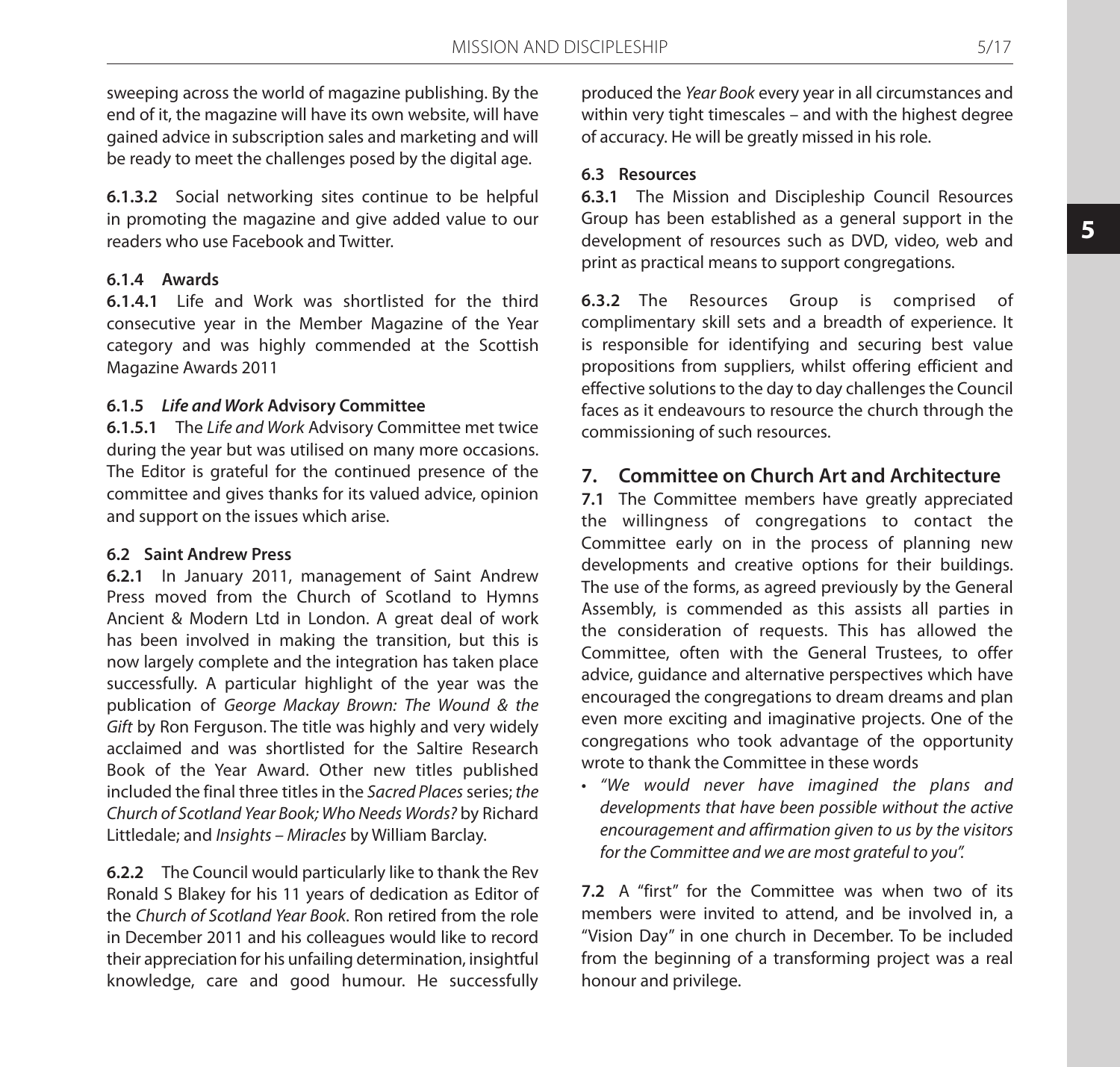**7.3** The Committee is very aware of the importance of the Church as a whole being sensitive to the ecological imperatives of the Gospel. It is supportive, with the General Trustees, of many new initiatives for economic heating and lighting, and the general commitment to lower energy consumption and a shrinking carbon footprint of buildings within the Church's ownership.

**7.4** Concerns surround the process of reducing carbon emissions and energy consumption, which may have a very negative effect on some of the most important parts of the Church's architectural heritage. The Committee would contend that this issue is of such importance as to require a planned and considered holistic approach which recognises the particular requirements of our inheritance. It is therefore proposing that the General Trustees may be instructed, in collaboration with the Committee and Historic Scotland, to examine the impact of the General Assembly's regulations regarding carbon reduction and bring forward proposals to a future General Assembly.

**7.5** In the meantime, the Committee would encourage congregations to take advantage of the energy tariff schemes which are offered to the Church, which may result in important savings in energy consumption and expenditure. Congregations are encouraged to contact the General Trustees and seek the guidance of their heating adviser who will be able to give practical guidance and information on all possible steps to reduce heat loss and expenditure.

**7.6** The number of congregations which have approached the Committee for advice regarding the installation of projection screens and audio-visual equipment to enhance their worship is increasing. The Committee is always keen to assist them in locating and installing the best system possible, often suggesting that they make a "mock up" to have some idea of how this may look. The critical issue in the installation is that the screens and equipment should not be invasive, or insensitive, to the beauty of the church building and become obtrusive or, indeed, a distraction to worshippers.

**7.7** The number of church buildings liable to closure appears to be increasing. This imposes a considerable demand on the Committee as it supports congregations in locating appropriate places for surplus furnishings and fittings. The internet site of the Committee, *Exchange and Transfer* (http://www.churchofscotland.org.uk/resources/ exchange-and-transfer) provides an easy way of 'recycling' furniture, which is much appreciated by those who are fortunate enough to find what they need advertised on it. This site has recently been seen to be of great value and interest to other denominations who are seeking to find appropriate homes for surplus church furnishings. One congregation collected items from three different church buildings to provide furnishings for a new chapel and wrote to the Committee saying:

• *"… we are delighted to have had contact with these congregations who have been so pleased to assist us in the achievement of our project."*

**7.8** The support of presbyteries is essential in enabling the Committee to achieve its purposes and fulfil its remit. The Committee wishes to record its thanks to all of those Presbytery officials who regularly keep the Committee informed of proposals and cooperate so effectively in ensuring that congregations have the best possible advice offered to them.

### **8. Finance**

**8.1** Following on from the re-organisation of the Council in 2010 and the inescapable costs that were incurred, the Council worked diligently in 2011 to ensure that expenditure was reduced as much as possible, and that the set budgets were adhered to. More rigour was introduced into the budget setting process, with a proposal brought to the Council for each major area of work, which was then discussed to ensure it was work the Council should be doing. A more thorough budget monitoring and reporting process has also helped the process. As a result, the Council has a surplus at the end of 2011, compared to a deficit in 2010 of £720,000.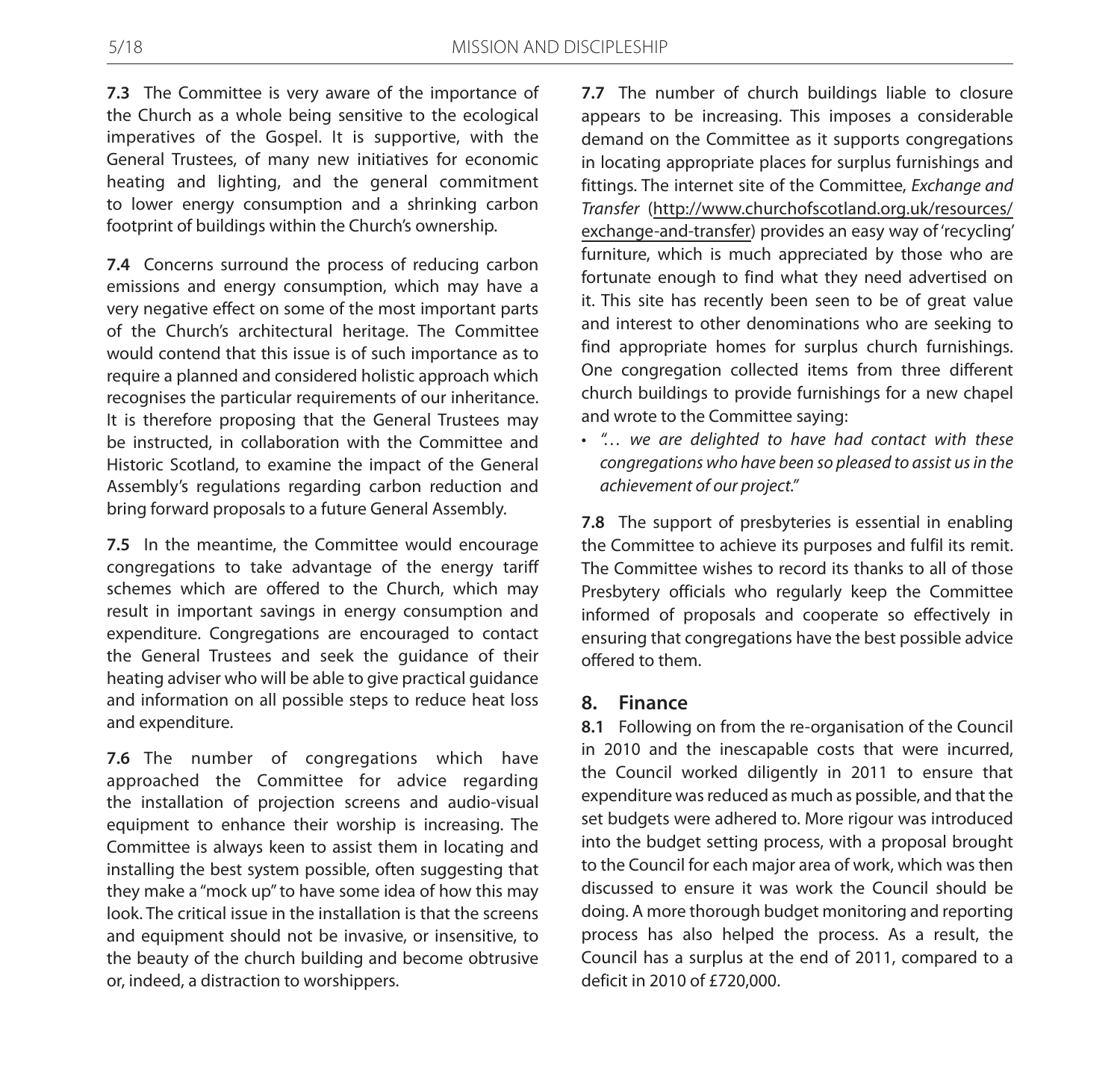**8.2** The outsourcing of Saint Andrew Press management has led to a saving of over £190,415 for the Council in the past year. The Scottish Storytelling Centre has continued to be supported by the Council, recognising the Church's long-term commitment to the creative arts. In the last year the financial contribution of the Council to the operation of the storytelling centre is in the region of £90,000. Other significant savings have been made through the closing of the regional offices and a better focus on the core business of the Council.

**8.3** The Council had a large deficit in its general reserves at the end of 2010, and as such, has worked in 2011 to ensure that this was reduced. The Council took the decision towards the end of 2011 to sell a number of its investments to help reduce the deficit, and will do the same in 2012 to ensure that the deficit is fully cleared by the end of this year.

# **9. Mission Forum**

**9.1** The Mission and Discipleship Council has responsibility to establish and support the Mission Forum with representatives of relevant Councils. During the first few years of the Council, the Forum brought a large number of representatives from most Councils of the church together with a focus on mission. It would often take the shape of an overnight conference and many who attended benefited from their participation.

**9.2** Over the past year, with a heightened awareness of the careful stewardship of resources, and aware of the wealth of material on mission, the Forum has been re-established in a new form based on a small group undertaking research and discussion and reflection on what mission means in the 21st century. The Forum's current consideration of Mission was initiated at last year's General Assembly when Commissioners were invited to respond to questions posed by the Mission and Discipleship Council. The responses received at last year's General Assembly, and those made through the 'Big Blether' website, have all contributed to the discussion and development of Mission as it is understood in the early 21st century. The Council is grateful to all those who have contributed thoughts, suggestions and questions through these various means to the ongoing debate and discussion.

**9.3** Currently the Mission Forum meets regularly. Its membership includes individuals drawn from community projects, *eg* Milton Community Arts Project, and Faith in Community Scotland, and others who are currently engaged in advanced studies relating to mission.

**9.4** Over the past six months the Forum members have studied the context of Mission in 21st Century Scotland and have reflected on what might be a working definition of mission and questions such as the purpose of mission, the role of the church in mission and the who, what, where why of mission?

**9.5** It is the aim of the Forum to prepare a significant piece of work on mission for consideration at a future General Assembly, with a report on progress made in 2013. This work will include consultation and the co-operation of other Councils of the Church, thus fulfilling the remit of engaging with representatives of relevant Councils in the work of the Forum.

# **10. The Well**

**10.1** The Council has continued, as agreed by the General Assembly in previous years, to support the transition of The Well to a separate charity dedicated to its purposes in the support of the Asian community. The charity is now operational and steps are being taken to transfer the lease of the property to the new charity while the Council continues to pay for the lease until the end of the agreed period.

# **11. Conclusion**

**11.1** In the words of Eugene Peterson (The Message – New Testament, Psalms and Proverbs, Nav Press, Colorado. 1993), in the language of our time, the text which began this report reads

• "Go out and train everyone you meet, far and near, in this way of life, marking them by baptism in the threefold name: Father, Son and Holy Spirit. Then instruct them in the practice of all I have commanded you".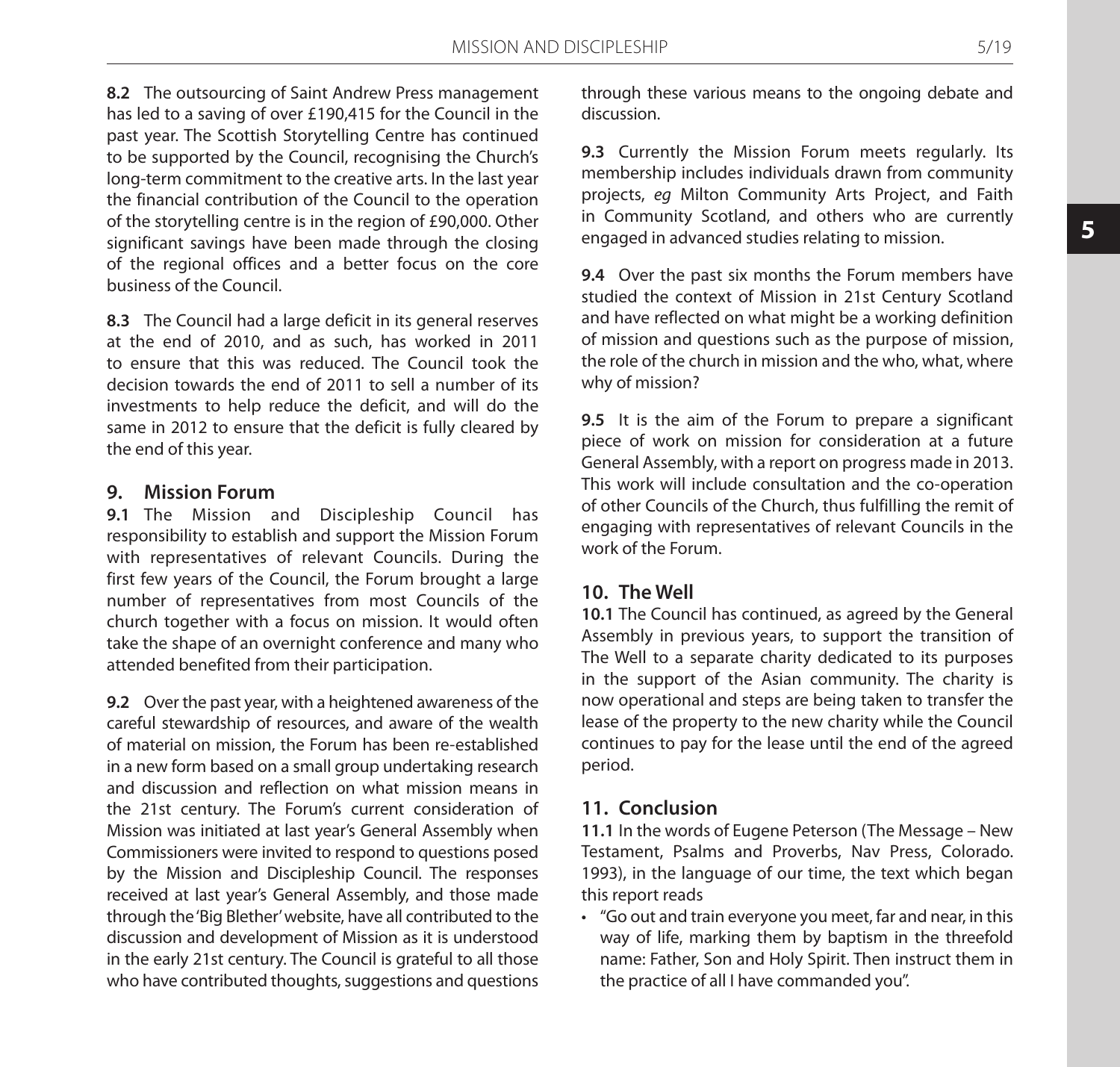**11.2** This is indeed the call and the privilege of this Council to attempt in the name of the Church and in the service of the Gospel. We look forward as a Council to continue this work in new and challenging ways as the years ahead beckon. While we cannot dictate the events or environment in which the Council will be called to serve, we can assure the General Assembly of our willingness to engage creatively and responsively with the challenges.

#### *In the name of the Council*

MARK E JOHNSTONE, *Convener* DAVID CAMERON, *Vice-Convener* RODDY HAMILTON, *Vice-Convener* SHIRLEY BILLES, *Vice-Convener* STEVEN MALLON, *Council Secretary* NIGEL J ROBB, *Team Leader: Faith Expression* FIONA FIDGIN, *Team Leader: Congregational Learning* LESLEY HAMILTON-MESSER, *Team Leader: Church Without Walls*

*In the name of the Committee on Church Art and Architecture*

> ELEANOR MACALISTER, *Convener* IAN PATERSON, *Vice-Convener* NIGEL J ROBB, *Team Leader: Faith Expression*

### **ADDENDUM**

#### **Rev Eleanor Macalister**

The General Assembly this year brings to a conclusion the term of the Rev Eleanor Macalister as Convener of the Committee on Church Art and Architecture. Throughout her time on the Committee and in particular during her four years as Convener, she has brought her infectious sense of humour and enthusiasm to the work, enabling lively discussion of difficult cases, and encouraging all members to participate fully in the debate and reflection required. Her leadership has impacted on the congregations she has visited on behalf of the Committee and many have expressed directly how much they have valued her affirmation of their efforts and the opportunity to envision how their building may become more effectively a mean of mission.

Her commitment to the Church and knowledge of its processes and procedures has enabled the Committee to ensure that the aspirations of congregations proposing new developments and alterations do meet the highest standards possible. She has consistently reminded the Committee during its meeting that it exists to support congregations in fulfilling their mission and worship goals and has assisted the Committee in its efforts to develop imaginative and creative responses to the varied and intriguing requests which are often forthcoming.

During her convenership, Eleanor has been an active member of the Executive of the Council. Her input to their discussion and the debates in the Council meetings has been appreciated and valued. She was extremely supportive of the Staff and the whole Council throughout the process of the internal review of the Council's work and assisted in the major transitions involved.

At this time when she 'retires' from this role in the work of the Council and the committee, we wish to express our deep appreciation of the gifts, energy and enthusiasm she has brought to all she has undertaken on our behalf. This is an opportunity for the Church to recognise her contribution to its life and to wish her well for new avenues of service in future.

#### *In the name of the Council*

MARK E JOHNSTONE, *Convener* DAVID CAMERON, *Vice-Convener* RODDY HAMILTON, *Vice-Convener* SHIRLEY BILLES, *Vice-Convener* STEVEN MALLON, *Council Secretary* NIGEL J ROBB, *Team Leader: Faith Expression* FIONA FIDGIN, *Team Leader: Congregational Learning* LESLEY HAMILTON-MESSER, *Team Leader: Church Without Walls*

*In the name of the Committee on Church Art and Architecture*

IAN PATERSON, *Vice-Convener* NIGEL J ROBB, *Team Leader: Faith Expression*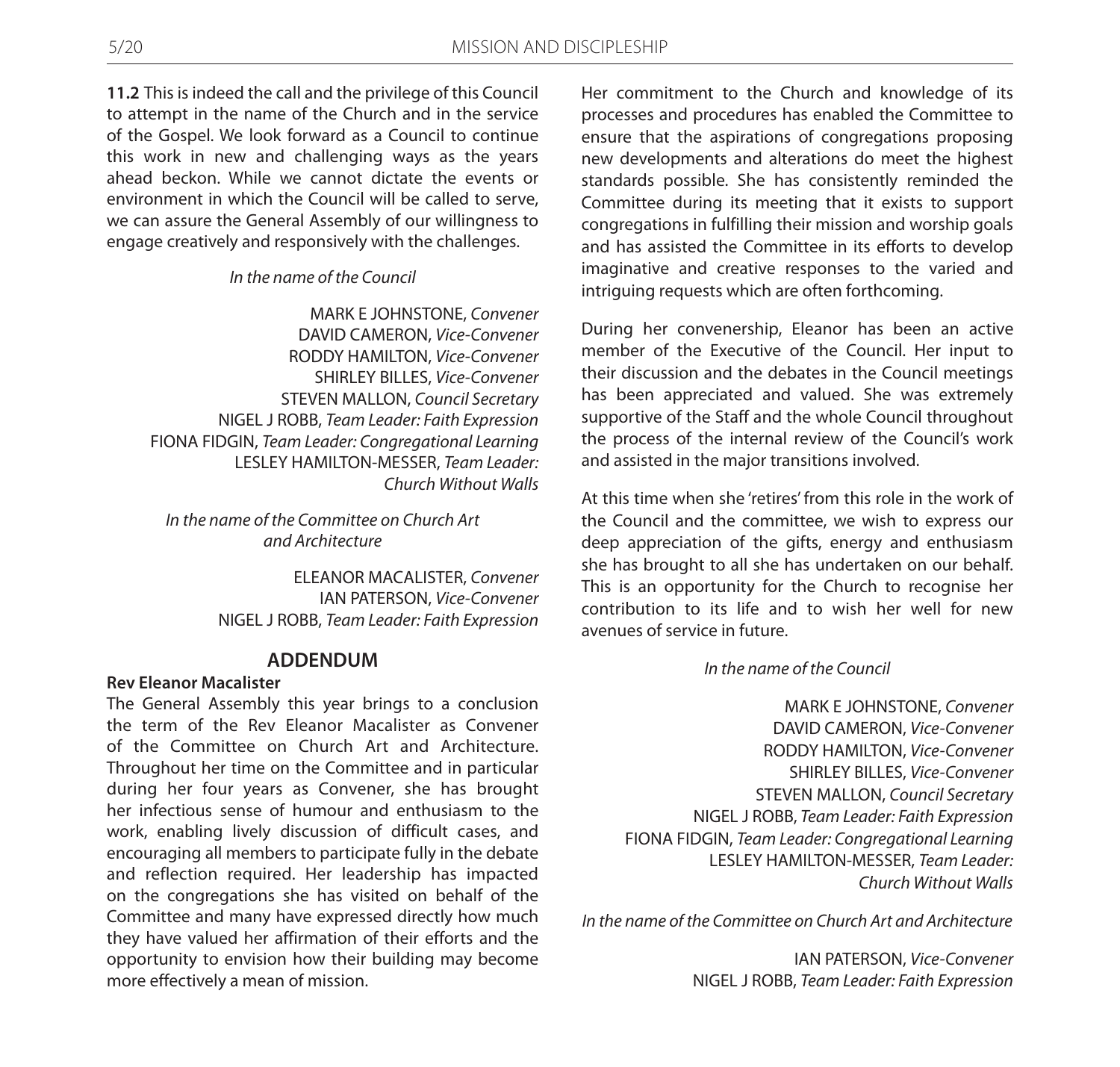# **APPENDIX I BELIEVING IN MARRIAGE**

### **1. Introduction**

*Marriage is a holy estate, instituted by God, and hallowed by our Lord's gracious presence at the marriage in Cana of Galilee. It is commended in Holy Scripture as honourable in all, and consecrated as signifying the mystical union between Christ and His Church.*

**1.1** These words, from the 1940 Common Order, encapsulate much that has been believed about marriage in the Christian church – its origins, nature and significance. While marriage is celebrated within many different cultures, Christian belief in marriage is rooted within our faith in the God who has revealed himself in Jesus Christ. The church rejoices with couples in their marriage.

**1.2** There is a deliberate ambiguity in the report's title: *Believing in Marriage*. On the one hand, it is written and offered to the church to uphold marriage in the presence of a number of alternatives: long-term partnership and cohabitation; widespread marital breakdown, separation and divorce; serial partnerships/marriages – in this sense it is a report which presents reasons for believing in marriage. It is also offered as a reflection on Christian marriage in scripture, theology and practice, and the connections between marriage and Christian discipleship – in this sense it presents reflection on the place of faith with regard to marriage: believing in marriage.

**1.3** There is firstly, then, the rather basic question of why we should believe in marriage. What is good about a man and a woman being joined together in lifelong commitment "for better or worse"? How should a man be a husband to his wife and a woman be a wife to her husband? How should they act one to the other? How does being a disciple affect the choice of and relationship with ones spouse? What significance does marriage carry within the wider Christian story? While there have been various important shifts in understandings of what marriage means throughout human history, Christian reflection focuses on the enduring insights contributed by

both scripture and later church practice. In the Christian faith, our approach to marriage and indeed all our human relationships connects with an understanding of our all being created in the image of God; for Christians, this approach is further deepened by our call to discipleship.

**1.4** Marriage continues in its vital significance for individuals and society today. It is, therefore, worth noticing here in the introduction something of contemporary social patterns:

- The number of marriages per year in Scotland has remained fairly steady over the past 20 years, fluctuating between 27,000 and 33,000.
- • Scots are marrying later: the mean age for a first marriage for men in 2010 was 32.5, while the figure for 1991-2000 was 28.8, while for women's first marriage, the mean age has risen from 27 in 1991-2000 to 30.7 in 2010.
- The mean age for subsequent marriages over the same years is also rising both for divorced men, from 41.1 to 47.4, and divorced women, from 38.4 to 44.6.
- • Over the past 15 years the percentage of marriages which were first marriages for both men and women dipped slightly before returning to a similar figure to that of 1995 at just over 70%.
- • Since 1990 the percentage of marriages conducted by Church of Scotland ministers has nearly halved from 40.6% to 21.1% in 2010.1
- Roman Catholic ceremonies have similarly halved over the same period from 11.6% to 6.2% of marriages in Scotland.
- Other "religious" marriages (both Christian and non-Christian) have shown a spectacular increase, from 6.8% to 21.9% of all marriages. That included, in 2010, 2092 marriages conducted by the Humanist Society of Scotland, some 316 more than the Roman Catholic Church celebrated, and 7.3% of the total number. (Humanist marriages are religious marriages according to law.)

In our survey, only 11% of our respondents reported they are conducting more weddings per year than 10 years ago while 33% are conducting fewer.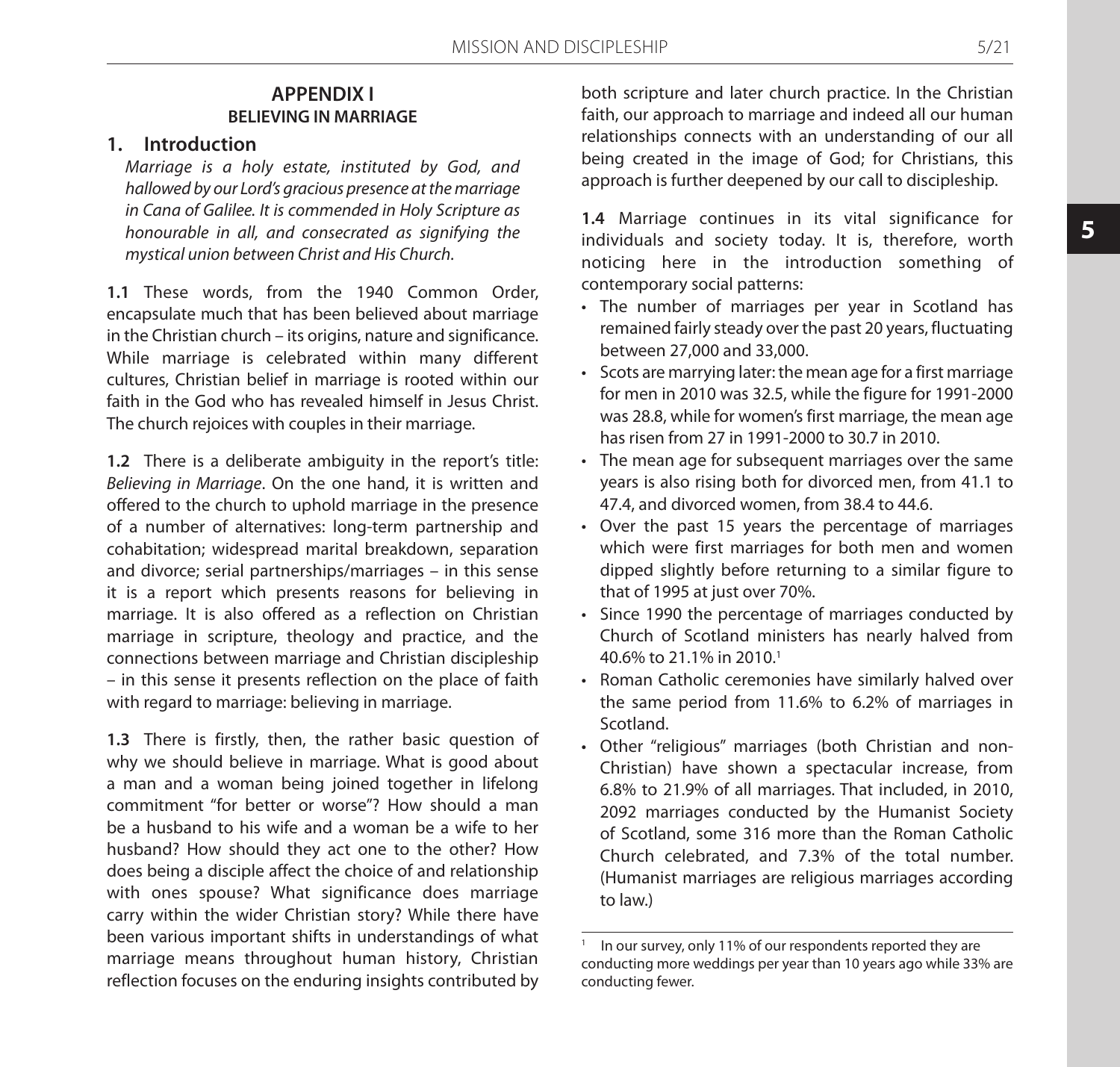- Civil marriages have increased over the last 20 years from roughly 40% to 50%, with nearly half taking place in a registry office, and the other half in another licensed venue.
- The number of divorces has taken a slight downturn over the past 20 years. The average figure for 1991-5 was 12,614, but for 2010 there were 10,034, a marked decrease from the high (or low) water-mark of 13,076 in 2006.
- • Of 2010 divorces, the most common length of marriage before divorce was 5-9 years, with roughly equal figures for 0-4, 10-14, 15-19, and 20-24 years duration. The most common age for both men and women to divorce in 2010 was 40-44.<sup>2</sup>
- • Government surveys in England and Wales in the past decade have revealed that 9 to 28% of children of divorced or separated parents have no contact with their non-resident parent after 2 years.<sup>3</sup>

**1.5** This survey of statistical data reveals that while the numbers of people marrying in Scotland is not in decline, they are marrying later, the number of divorces remains fairly steady at about one-third of the number of marriages per year, and the number of church weddings is falling significantly. Given both the continuing prevalence of marriage as a form of human partnership, and of divorce with its consequences for couples, any children they have and family and society more widely, the church and its ministers do well to take stock of what exactly their role is and should be in preparing and supporting people before, in and beyond the rites of marriage. While we note the declining number of church weddings, many of these and other weddings involve great expense and complexity in

attempting to fulfil expectations for a perfect day – which also requires the church to reflect on its proper role.

**1.6** A second broad and closely connected strand to which the report attends is how marriage relates to other forms of commitment and cohabitation. There is nothing new about people having sex, bearing children, and indeed arranging families where there is not one man and one woman in a formalised and exclusive connection. While the New Testament is more clear-cut than the Old Testament in a critical assessment of this (which is the underpinning for mainline church tradition) questions remain in the light of very enduring and monogamous commitments, and family patterns, being sustained without the rites of marriage. These questions arise both within and without the church. When the Church of Scotland General Assembly last received reports on marriage in the mid-1990s, there was a consideration of homosexual as well as heterosexual relationships; in 2011 there has been a Scottish Government consultation as to whether same-sex marriage might be introduced. So part of the context for our report are debates around the definition of marriage.

**1.7** A further cluster of questions surrounds the permanence of the marriage relationship. Again this is commonly raised by contemporary experience, though it is certainly not new, since it has been asked about frequently in earlier generations. For millennia, divorce has been an issue in society at large, and both the Old and New Testaments give consideration to it. Yet there is also a strong strand of thought in Scripture that marriage may reflect or give language for the faithfulness and exclusive love of God for Israel and, in Christ, for the church. Thus the church in different times and forms has defended to a greater or lesser extent the indissolubility of marriage. So can or should marriage only last as long as it can be felt to work or can it model a higher calling? What measure of commitment does marriage ask for?

**1.8** What is it to believe in marriage? Clearly as Christians we need to heed the witness of the Old and New Testaments. We need to take stock of how the church

<sup>2</sup> Statistical data for Scotland from http://www.gro-scotland.gov. uk/statistics/theme/vital-events/general/ref-tables/2010/marriagesand-civil-partnerships.html and http://www.gro-scotland.gov.uk/ statistics/theme/vital-events/general/ref-tables/2010/divorcesand-dissolutions.html. 2010 is the latest year for which figures are available.

<sup>3</sup> See University of Oxford Department of Social Policy and Social Work, Family Policy Briefing 3: Child contact with non-resident parents, at http://www.spig.clara.net/reports/hunt.pdf, p 3.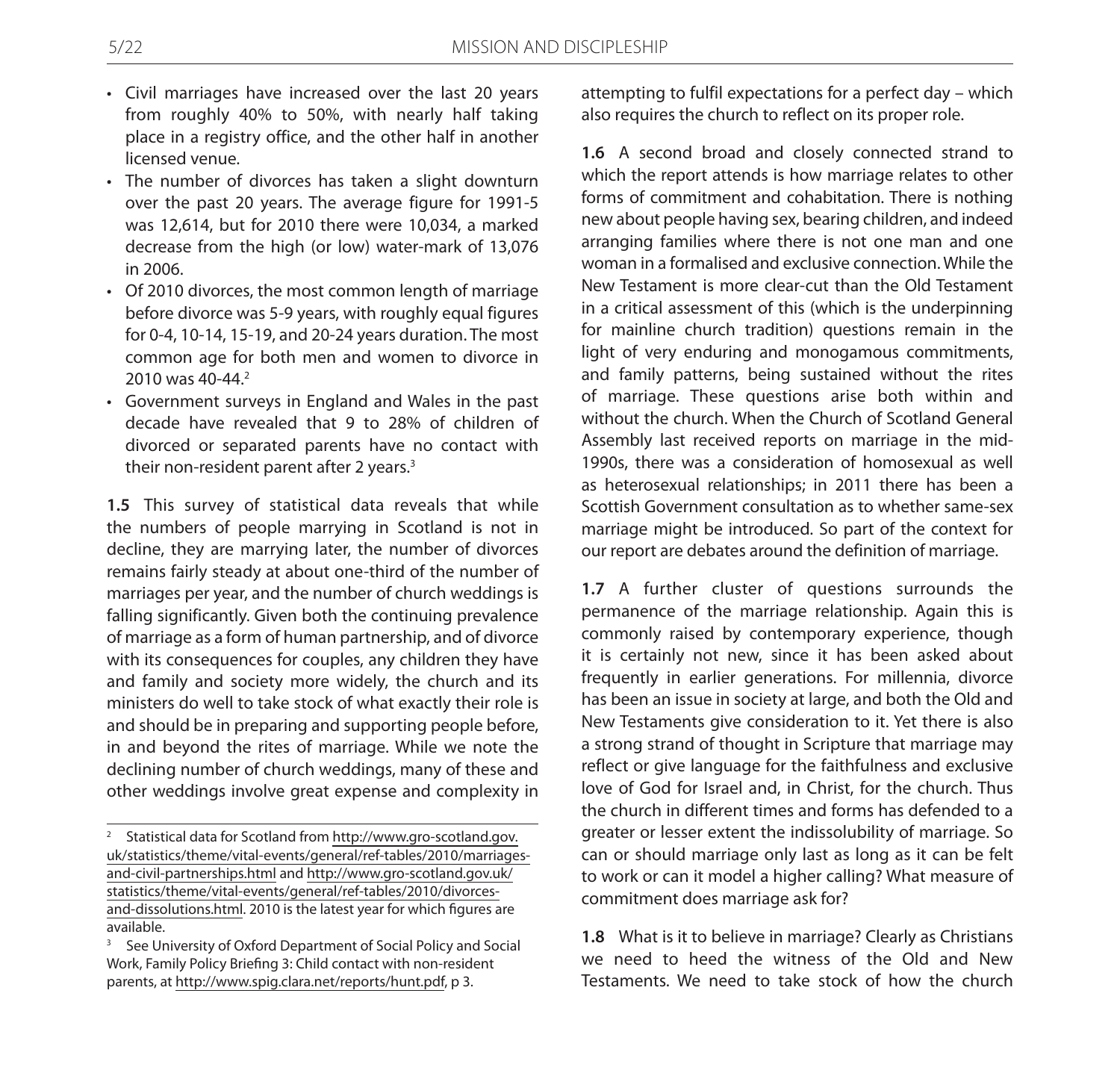has evolved in its teaching and practice, and, in our own context, will do this most usefully by looking at how the Reformed tradition responded to the inheritance of early and medieval Christian thought. As we are, therefore, engaged on a theological task, we have to attend to realities – realities on the ground in this world in which sin persists, but to which Jesus Christ has come. To that end we have incorporated some results of an online survey of Church of Scotland ministers which was conducted over the summer of 2011, which received 373 responses.

### **2. Recent Debate in the Church of Scotland**

**2.1** This report is the third in a series prepared by the Working Group on Issues in Human Sexuality, and presented by the Mission and Discipleship Council. The first, in 2007, was on same-sex relationships, and the second in 2009 explored singleness in church and society.4 This third and final, on marriage, is offered as an integral part of the series, intended to augment and deepen the reflections shared before.

**2.2** Although the previous two reports were not centrally about marriage, they were written with the understanding of marriage as the normative Christian expression of sexual and family relationships, and they reflected, as does this report, the Church of Scotland's ongoing discussion of marriage. Before 2007, the most recent period of church engagement with this subject was 1991-1994, when a number of papers were presented to the General Assembly on marriage, summarised as follows.

**2.3** In 1991, the Joint Commission on Doctrine reported on its consideration of marriage, with particular reference to 'inter-church' marriages.<sup>5</sup> The Church of Scotland and the Roman Catholic Church affirmed much common theological ground: that marriage is instituted by God as a covenant of love made by husband and wife that is ordered 'to the wellbeing of the spouses and to the procreation and education of children<sup>'</sup>. At the same time, the Church of Scotland reiterated its Reformation foundation in not understanding marriage as a sacrament, recognising the possibility of divorce and allowing for the re-marriage of divorcees.

**2.4** In 1993, the Panel on Doctrine offered three contributions pertinent to a theology of marriage:7 on 'Marriage and Heterosexuality in History and Christian Traditions: Some Signposts', 'A Reformed Theology of Marriage<sup>'</sup>,<sup>8</sup> and a Church of Scotland response to the Roman Catholic understanding of marriage presented within the Joint Commission on Doctrine.

**2.5** In 1994, the Panel on Doctrine offered its Report 'On the Theology of Marriage<sup>'</sup> At its heart, the Report broadly reaffirmed the traditional view of marriage. However, it also offered an appraisal of non-marital sexual relationships and ventured the view that such relationships might possibly possess 'qualities of which [those related] sincerely believe God approves<sup>'10</sup> There was a reluctance either to condemn extra-marital sex or same-sex relationships, or to offer a strong affirmation of marriage *exclusively*. This appraisal occasioned a dissenting Minority Report, $11$  which took the view that the Panel Report moved too far from Scripture and towards culture.<sup>12</sup> and reaffirmed that the form, as well as the content, of a relationship is important.<sup>13</sup> For that reason, it called to attention the doctrine of creation,<sup>14</sup> as well as the pastoral implications of its teaching.15

- <sup>9</sup> 1994 General Assembly, 257-285.
- <sup>10</sup> 1994 General Assembly, 280.

<sup>11</sup> 1994 General Assembly, 285, for the brief statement of the dissenters, and the pamphlet entitled 'Why Dissent?' for the full statement.

- <sup>12</sup> 'Why Dissent?', 1 and 2.
- <sup>13</sup> 'Why Dissent?', 4.
- <sup>14</sup> 'Why Dissent?', 5.
- <sup>15</sup> 'Why Dissent?', 7.

<sup>4</sup> "A Challenge to Unity: same-sex relationships as an issue in theology and human sexuality," 2007 General Assembly, 4/9-4/39, and "Being Single: in Church and Society," 2009 General Assembly 4/58-4/102.

<sup>&</sup>lt;sup>5</sup> 1991 General Assembly, 233-254.

<sup>1991</sup> General Assembly, 233.

 $7$  This report is found in the reports to the 1993 General Assembly, 195-231.

<sup>8</sup> 1993 General Assembly, 216-223.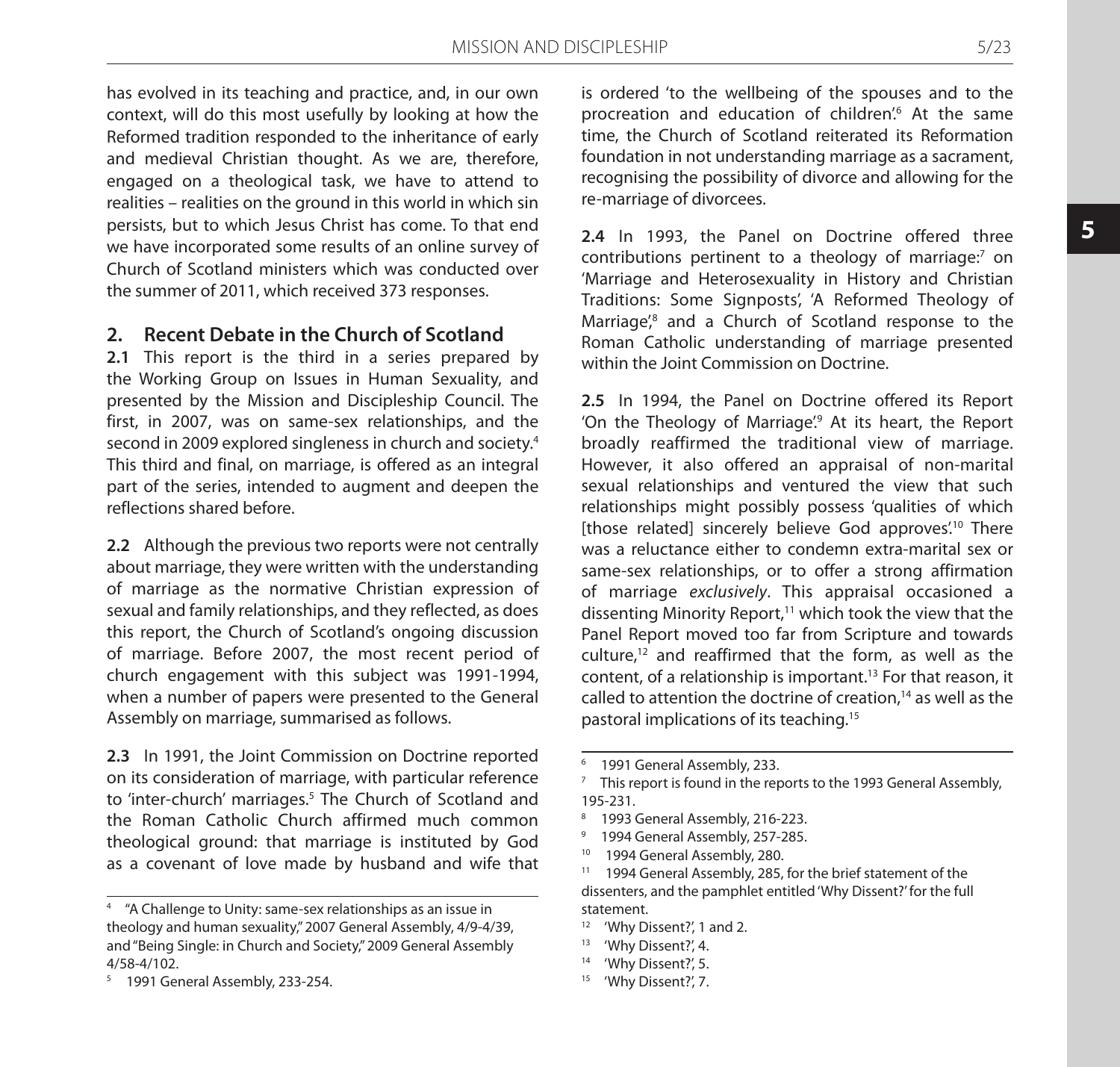**2.6** In 1994 the General Assembly also heard a report from the Board of Social Responsibility on "Human Sexuality"; dissent from three members of the Board was recorded. Both reports – from the Panel on Doctrine and Board of Social Responsibility – were received, but the General Assembly took no view as to which of either, or any of the dissenting views, best reflected the opinion of the General Assembly and mind of the Church. Instead, further reflection and discussion were recommended, which led to a study booklet, *Marriage Today?* in 1995, and, indirectly, the formation of the Working Group on Issues in Human Sexuality in 2004. Throughout its studies, the Working Group has been conscious of the need to reflect on issues in human sexuality in the awareness of contemporary social movements and attitudes, but to do so in the light of a theology attentive to God as Creator of all, including human sexuality, and discipleship as the preeminent Christian context for sexual ethics.

**2.7** The debate within the church in the early 90s reveals something of the tensions which are present in offering a report on marriage at all. One tension is over whether we seek primarily to describe the Christian landscape of views on marriage, with a Reformed focus, which are expressed in the church today, or whether we are attempting to judge between these views, and offer something more prescriptive to the church. The 1990s reports leant on the prescriptive side, one consequence of which was that the Panel on Doctrine was explicitly divided. The reports since 2007 have been more cautious, presenting a spectrum of Christian views on sexual matters, offering critiques, affirming common ground, often making genuine progress in understanding, but also exploring areas in which we remain unable to share the same perspective. This report is offered in the same spirit, and attempts to explore difficult issues, aware of the tensions between Christian views, as we develop and offer a theology of marriage in the Church of Scotland.

**2.8** A further tension, very much in evidence in the reports from the 90s, is the relative weight given to different sources for theological reflection. Marriage is

found and discussed in the Bible, not least by Jesus; there are two millennia of developing church practice and theological interpretation, responding to questions which arose in separate contexts; and there is the evershifting experience of human beings in sex, love and marriage. The Church of Scotland acknowledges Scripture as the supreme rule of faith and life, but how we approach the interpretation of Scripture is hotly disputed. Quite disparate theological understandings are developed from Scripture depending in large part on how much weight is given to reason, experience and tradition, and on which questions we approach Scripture with, or indeed, do not ask.16 This report is primarily focused on substantive issues around marriage rather than on what criteria should be used for interpreting texts (known as hermeneutics); nevertheless, debates on these criteria and the sources for theology will never be far from the surface.

**2.9** One more preparatory comment, before we explore Scripture and theology more fully, is that this report is, at least in part, about love. Perhaps more than any other term used in the pages which follow, love requires careful attention. Although the meaning and nature of marriage cannot be reduced to a definition of love, clearly love and marriage are connected. What do we mean by love? Love certainly involves practical caring, a devotion to the other, a working for the counterpart's good. Love also means the area of romantic feeling, of passion, of sexual desire. This sense of love is clearly involved in becoming and being married, though the weight attached to it may vary in time and place.<sup>17</sup> In contemporary society, however, romantic love and marriage are obviously separable in thought and in fact. Moreover, as we shall see in Sections 3.3.12-13 and

<sup>16</sup> The report of the Panel on Doctrine called *The Interpretation of Scripture*, presented to the General Assembly of 1998, explores in greater depth questions around scriptural interpretation particularly within a Reformed context.

<sup>&</sup>lt;sup>17</sup> See Philip A. Mellor, "Sacred Love: Religion, Marriage and L'amour fou", in Adrian Thatcher, ed., *Celebrating Christian Marriage* (Edinburgh: T & T Clark, 2001), pp. 119-41, especially pp. 126-7, which reports that anthropological surveys of ethnographic data suggest that romantic love is a human universal or near-universal.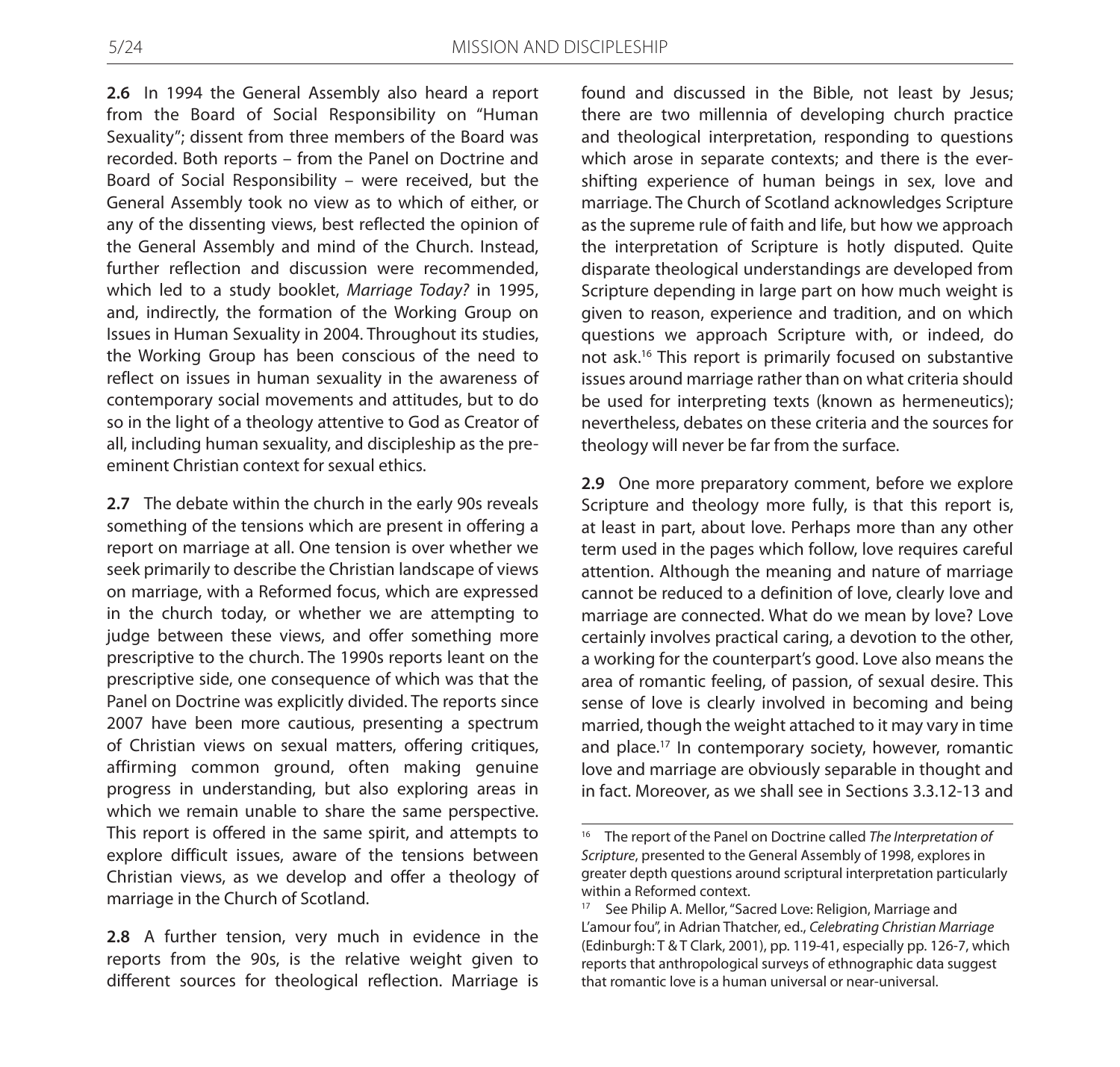5.6-7 below, marital love in Scripture, while not neglecting the role of passion, also reflects different emphases – faithfulness, exclusivity, self-giving. Furthermore, love in marriage throughout the Church's history has not been a fixed idea: so part of the purpose of this report is to explore the role of love in contemporary Christian marriage. We are aware of course of the difficulty of putting into prose something which may best be expressed in experience, in commitment over time, in emotion, in touch, in music, or if in words, in poetry. Nevertheless, we present this report as a statement of why and how we, in the Church of Scotland today, believe in marriage.

### **3. The Bible: Introduction**

**3.1** We turn first to the Bible to explore what we find there about marriage, in Old and New Testaments, in the variety of contexts and genres in which marriage and marriages are described and discussed. We do so conscious of the different ways in which Scripture is read, interpreted and considered authoritative, conscious also of the theological presuppositions that affect our approach to the text. Elements of the presentation of marriage in the Bible clearly belong to contexts and cultures far distant from ours: Christians may generally agree as to the necessity of exploring the original meanings and contexts as thoroughly as possible, but differ as to the significance of what is discovered. Different readers bring different principles to bear in developing theology and ethical understanding in the light of Scripture. For example, Christians ascribe varying importance to the details of narratives, of legal material, of the teaching of Jesus and of Paul. In reading Scripture as a whole, Christians use different scriptural insights and beliefs to guide their reading of individual texts. Influences from beyond Scripture are also brought to bear with different forces in our thinking – from Christian tradition, from our reflection on the faith, from our own experience as well as that of others (as we saw above in section 2). Different Christians, in faithfulness to Scripture, may, therefore, approach questions around marriage, yet may emerge from study and reflection with different understandings of the will of God for marriage today.

**3.2** Furthermore, and complicating this picture still further, in reading the Bible in order to understand what it may be saying to us today about marriage, we should be aware that we may affect our interpretation by virtue of the very questions we ask: and so we also need to allow Scripture to shape the issues and questions with which we are concerned. What guides the following discussion of marriage in the Bible is the conviction that, while no theology can proceed without critical exegesis of texts and passages, theology also goes beyond exegesis, finding truth across Scripture as a whole, while also aware of the contributions to our thought made by reason, experience and tradition. Moreover, developing an ethical understanding in questions around marriage may involve, in its encounter with contemporary experience, applying theological insights in and to new situations.

#### **3.3 Marriage in Old Testament Perspective**

**3.3.1** The Old Testament frames the questions of marriage, gender and procreation together. It does so throughout its different genres and often with different emphases. No Old Testament theology of marriage can be read off from a single text or family of texts alone – rather, different themes and emphases have to be explored, weighed up, and fundamental directions discerned, which may still leave tensions within the text unharmonised.

#### **Gender and procreation**

**3.3.2** The obvious starting-place is Genesis 1 and 2<sup>18</sup>. In the first chapter, male and female human beings are created as a combined unity-in-diversity in the image of God, and commanded to be fruitful and multiply, to fill the earth (Genesis 1:27-28). This strong impulse towards procreation, creaturely fruitfulness, reflects God's creative fruitfulness. In Genesis 2, after Adam is given the task of tilling the ground, God notes that aloneness is not good. That something in Creation is "not good" is striking, in the face of God's sevenfold observation "that it was good" in the first chapter. Thus, the importance of companionship and complementariness is stressed, but also neediness

<sup>&</sup>lt;sup>18</sup> Bible quotations are from the New Revised Standard Version.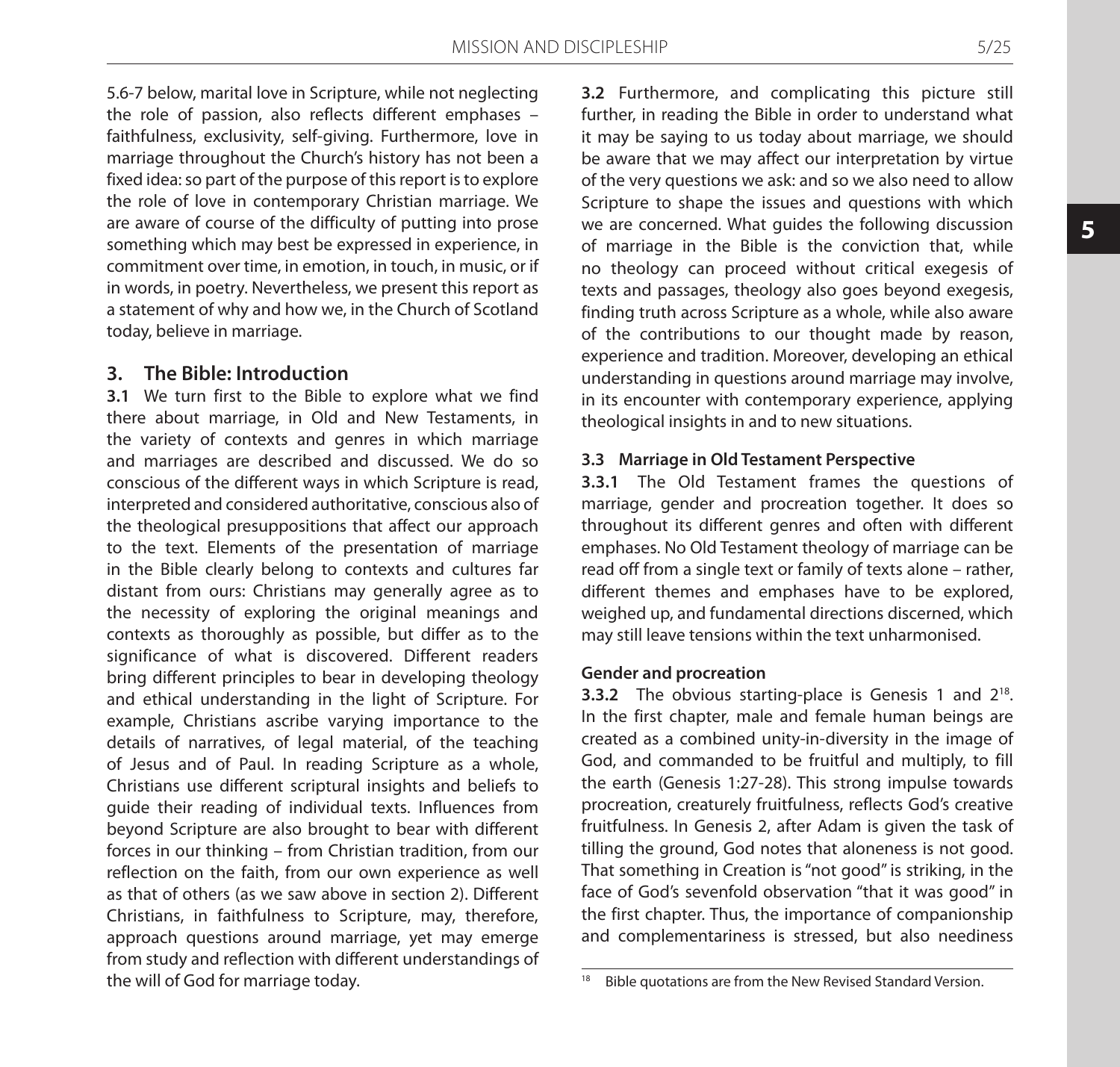and incompleteness. The man needs "a helper as his partner" (2:18), but nothing in creation will suffice, and thus the woman is created from the man. Here "helper" does not necessarily mean inferior assistant, as elsewhere the same noun is used of God himself: "the Lord is my helper" (*eg*, Psalm 118:7, 121:1-2). A helper – an other – is created from man's sameness (not a different creature) that aloneness might end. The man and the woman are brought together and, since they have been created by God, from the same flesh, they may come together and be one flesh without shame. It would seem from this that the "one flesh" union of male and female is basic to Creation and to what it means to be human and be somehow in the image of God. Here "one flesh" includes, but is not limited to, sexual intercourse.

**3.3.3** In the subsequent story of the fall, one partner leads the other to disobedience, causing first shame, and then discord and recrimination between man and woman (3:9-12). Explicitly, tribulation, neediness, driving desire, and female subjugation only enter the Creation as a result of sin (3:16). Yet despite this frustration of Creation by sin, the union persists in its procreative purpose and togetherness.

**3.3.4** However, whilst the early chapters of Genesis appear to assume that male-female union is intended to be 'monogamous and for life', there are a number of stories about, and references to, polygamy and concubinage. The legal material includes provision for the well-being of each wife in a polygamous situation, indicating that the practice, though hardly normative, was not regarded as controversial. The Old Testament on balance assumes marriage to be between one man and one woman, and clearly regards its immediate purpose as being for the production of children and heirs. There is no vaunting of celibacy and childlessness is considered to be pitiful, though it should be noted that the Old Testament associates childlessness and the associated cultural stigma with women, since male infertility was an unknown

factor.19 Psalm 128 offers a portrait of domestic happiness in the household of a man who fears the Lord. His wife is compared to a fruitful vine, which connotes the bearing of children, but may also refer to Israel itself – a significant allusion. Yet, to suggest that the Old Testament presents procreation as the sole purpose of marriage would be one-sided. The most complete portrait we have of a marriage is in Proverbs 31:10-35 which presents us with a powerful woman who evidently holds her family together and enables her husband to maintain his place and dignity in the public arena. Indeed, it may well be that this wife is also a model for the wisdom of God. Furthermore, the Song of Songs positively hymns an erotic, physical, and tender relationship between a man and a woman (in which the woman is notably the principal actor) with no mention of children whatsoever. In its declaration "My beloved is mine and I am his" (2:16), it reflects the sexual intimacy and antipathy to aloneness (but also perhaps the neediness) we find in early Genesis. This is a "good" in itself.

#### **Marriage in law and custom**

**3.3.5** So far as actual custom and practice in the Old Testament is concerned, in normal circumstances marriage partners were chosen by men (or their representatives) in negotiation with the father of the potential bride<sup>20</sup>, with evidence of the payment of a dowry or bride-price. $21$ Formal wedding ceremonies are not attested, though there is evidence of celebration and feasting.<sup>22</sup>

**3.3.6** The Decalogue clearly prohibits adultery as being incompatible with the covenant relationship with God (Ex 20:14, Deut 5:12). The proscribed punishment for adultery, where the woman was married, was death for both parties (Lev 20:10, Deut 22:24). Exceptions existed for the married slave-girl who was not free to refuse (Lev 19:20-22) and in cases where the woman's cry indicated

<sup>&</sup>lt;sup>19</sup> See "Being Single: in Church and Society", General Assembly 2009: 4.1-4.3.

<sup>20</sup> See Gen 24; 28:1-5; 34.9; Deut 7:3; Josh 23:12; 1 Sam 18:17-27; 1 Kings 3:1; Ezra 9:12; 2 Chron 18:1.

<sup>21</sup> See Gen 34:12, Ex 22:17, Deut 22:29, 1 Sam 18:25.

<sup>22</sup> See Ps. 19:5, Ps. 45, Song of Songs 3:6-11, Joel 2:15-16.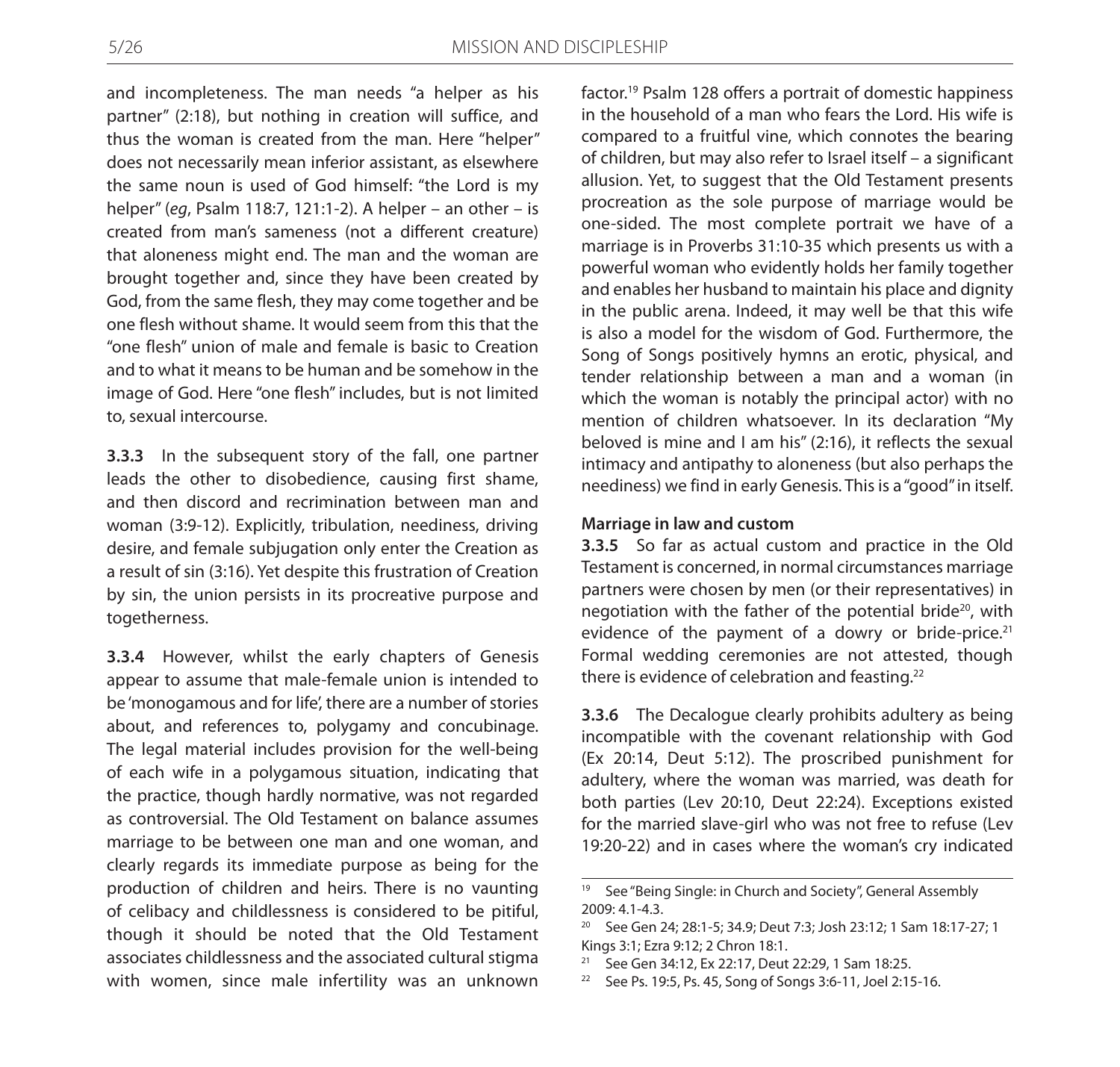unwilling participation (Deut 22:24). The requirement for two or three witnesses in capital cases (Deut 17:6-7) may have rendered such penalties largely symbolic and divorce or the payment of ransom may have been more practical options. Given the provisions in Exodus concerning a man who has more than one wife (21:10-11), and the ruling that a man (whether married or not) who seduces "a virgin who is not engaged to be married" must either marry her or pay her father compensation, it is clear that adultery need not necessarily be deemed to have taken place in such cases. This stands in contrast with the clear rulings in Leviticus 20:10 and Deuteronomy 22:23-24 that both a married woman and an engaged woman who "lies with" another man (regardless of his marital status) are guilty of adultery – as, of course, is the man. In short, adultery is primarily defined as sex with another man's wife.

**3.3.7** Indeed, in legal material in particular, instructions around marriage are firmly in the context of a male point of view; moreover, women are scarcely portrayed as free agents.23 Such rights as they have are within the gift of significant men: fathers, husbands, brothers and brothers-in-law and sons, and daughters are subsequently restricted as to whom they may marry. The concept of an independent unmarried woman was so abnormal as to be the subject of special prophetic attention: hence the repeated injunction to be just to widows who, like orphans, are unnaturally deprived of their protecting environment. Isaiah 3:18 – 4:1 paints a dramatic picture of the societal disintegration which takes place when such norms are violated. In the Pentateuch women can be spoils of war (Deut 10-14), sold by their fathers (Ex 21:7), raped by predatory men (Deut 22:28-29), sent away when they are no longer wanted (Ex 21:7-11, Deut 24:1-4), subjected to humiliating virginity tests (Deut 22:13-21), and expected to endure a judicial test process should their husband even suspect infidelity (Num 5:11-31) – and all of this under the rubric of what passes for marriage.

No doubt the Old Testament here reflects cultural norms around patriarchy in the Ancient Near East more widely. Nevertheless, in developing a Christian theology of marriage, we must read such sources in the light of the New Testament's and subsequent understandings of relationships between men and women.

**3.3.8** The Old Testament does not present a uniform account of intermarriage. Some passages, such as Deuteronomy 7:1-4 and many parallels, indicate that the ban on intermarriage derived from a fear of idolatry; hence the inclusion in Numbers 25:6-15 of the shocking account of the killing by Phineas of an Israelite man and his Midianite wife.<sup>24</sup> However Ezra 10, which describes the thorough purging of all foreign wives and their children, makes no direct reference to idolatry, and the motivation here might be more straightforwardly ethnic. A further complication arises from Deuteronomy 21:10-14, which sanctions the practice of marrying women taken captive from other nations.

**3.3.9** As is often the case, narrative passages offer a different perspective. Ruth the Moabitess marries Boaz the Israelite, and becomes an ancestress of David; as indeed does Tamar the Canaanite, who gave birth to Perez – an ancestor of Boaz – as a result of an arguably incestuous relationship with Judah. Interestingly Matthew's genealogy of Jesus includes both Tamar and Ruth, adding for good measure information not found in the Old Testament to the effect that Rahab, a non-Israelite prostitute from Jericho, was Boaz's mother. The Rabbis partly square at least one of these circles by holding that Ruth converted to Judaism before her marriage to Boaz. The basis for this is probably Ruth's famous declaration, 'Your people shall be my people, and your God my God' (Ruth 1:16).

#### **Divorce**

**3.3.10** On the question of divorce, Deuteronomy strictly speaking neither commands nor permits divorce, despite

<sup>&</sup>lt;sup>23</sup> Legal passages pertaining to various marital situations include Ex 20:14, 17, 21:7-11, 22:16-17, Deut 5:18, 21, 21:10-17, 22:13-29 and 24:1-5, and Num 5:11-31.

 $24$  This action is exalted in the Apocrypha by the inclusion of the same Phineas in the list of 'famous men' to be praised in Sirach 45:23-25.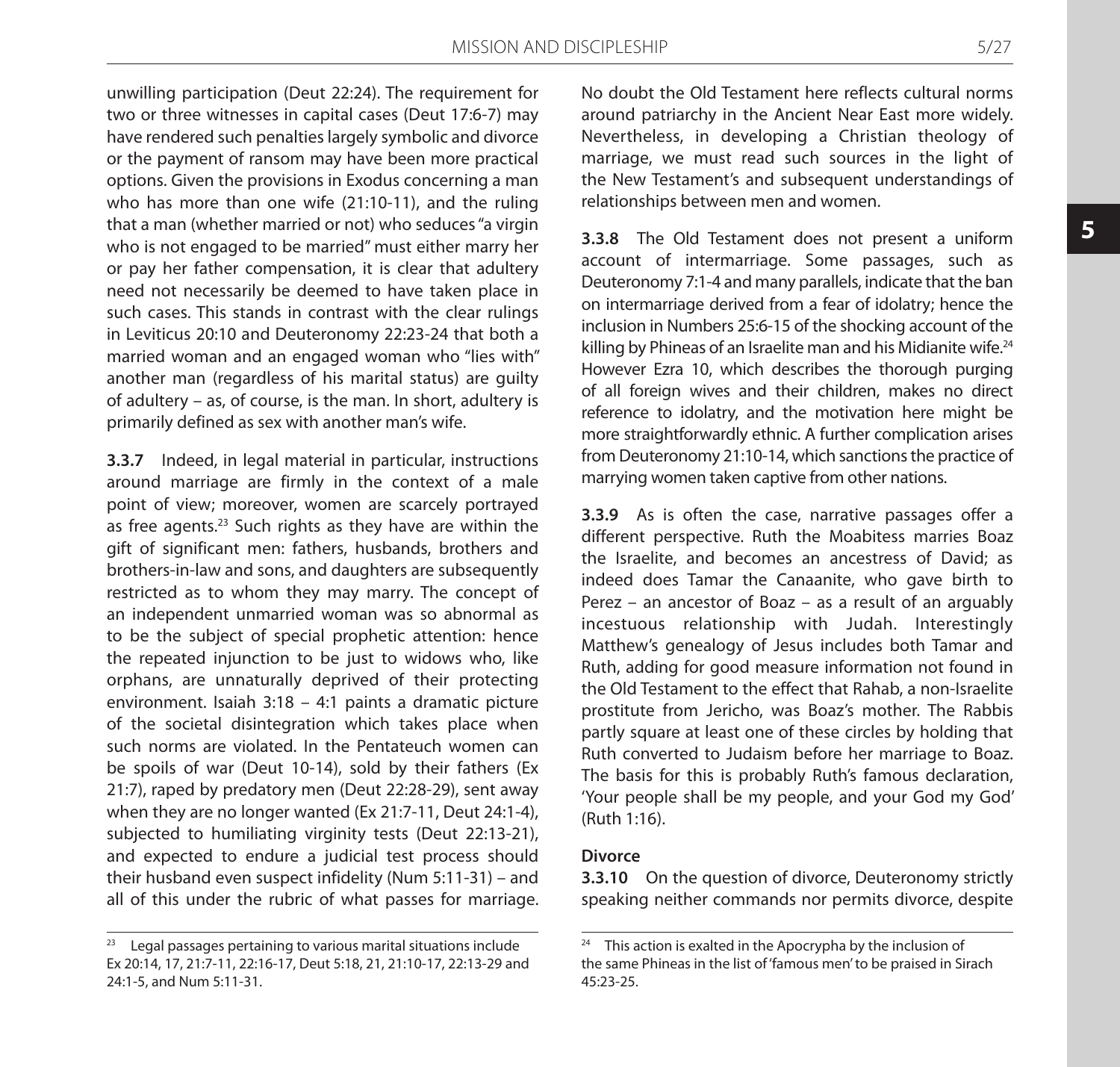later debates, but rather assumes that men can divorce their wives with relative ease, as a simple and accepted process. However, the case law restricts this right in certain circumstances (22:19, 29), and in 24:1-4, presupposes a husband's right to divorce his wife for some defilement, by giving her a certificate of divorce, but then forbids him to re-marry her, should there be an intervening marriage ending either in divorce or widowhood. In the absence of more explicit regulation, the Rabbinic schools were later to see this text as regulating divorce in general, and debate the meaning of "defilement" – famously the school of Shammai restricting it to unfaithfulness, and that of Hillel allowing anything unpleasing to the husband – a debate later reflected in the gospels.

**3.3.11** However, alongside Deuteronomy's assumption of divorce and later uses of that tradition in Rabbinic ethics must be placed the prophetic critique. Malachi, in delivering Yahweh's judgment against Israel, explains his anger by stating:

*You ask, "Why does he not?" Because the Lord was a witness between you and the wife of your youth, to whom you have been faithless, though she is your companion and your wife by covenant. Did not one God make her? Both flesh and spirit are his. And what does the one God desire? Godly offspring. So look to yourselves, and do not anyone be faithless to the wife of his youth. For I hate divorce, says the Lord, the God of Israel, and covering one's garment with violence, says the Lord of hosts. So take heed to yourselves and do not be faithless. (Malachi 2:14-16)*

Despite obscurities in the text which make it hard to know the precise meaning of the words translated "godly offspring" and "divorce" above, this passage still clearly conveys a strong emphasis on the importance of faithfulness within marriage, and does so within the context of God's covenant with his people: v. 10: "Have we not all one father? Has not one God created us? Why then are we faithless to one another profaning the covenant of our ancestors?"

#### **Love and covenant**

**3.3.12** One of the most important characteristics of God in the Old Testament is mercy or compassion. The very terms – *rachim*, 'compassionate', *rachum*, 'merciful', *racham*, 'to be compassionate', and the associated noun *rachamim*, 'compassion' – are derived from the noun *rechem* which means "womb", and is a way to understand how an essentially female characteristic was transformed into an aspect of God. Furthermore, there are instances of God being portrayed as displaying the kind of emotions associated with wives and mothers.<sup>25</sup>

**3.3.13** However, with the exception of the word group derived from racham, the Old Testament generally uses the same vocabulary for divine and human love – ahav – and it is used of everything from mundane love of things to the raw emotion that drives people into each other's arms to the most exalted divine relationship with humankind. Indeed, the Old Testament connects divine and human love when it clearly relates marriage between husband and wife to God's covenant with his people. Yet, the connection is not simply in analogy, for whereas all humanity is given the command to procreate and subdue the earth, the specific covenant, given to Abraham, relates the divine blessing to his promised offspring (Genesis 22). Thus children are a sign of covenant blessing, and barrenness of curse. Marriage is thus an assumed duty of the Covenant people.

**3.3.14** The principal references to the covenant relationship between husband and wife occur in relation to God's covenant with Israel, in particular Jeremiah 3, Ezekiel 16 and Hosea 1-3. Whereas, outside of Genesis 1-3, the Old Testament's laws on marriage nowhere explicitly require monogamy, the theological analogy of Israelas-bride to her husband Yahweh requires a strong norm of permanence and exclusivity. Israel is to worship no other God than the jealous God Yahweh. Monotheism and monogamy are connected. As Moses renews the covenant, threatened by the idolatry with the golden calf, Yahweh states "for you shall worship no other god,

<sup>25</sup> See *eg* Hos. 11:1-4, 8, Is. 49:14-18.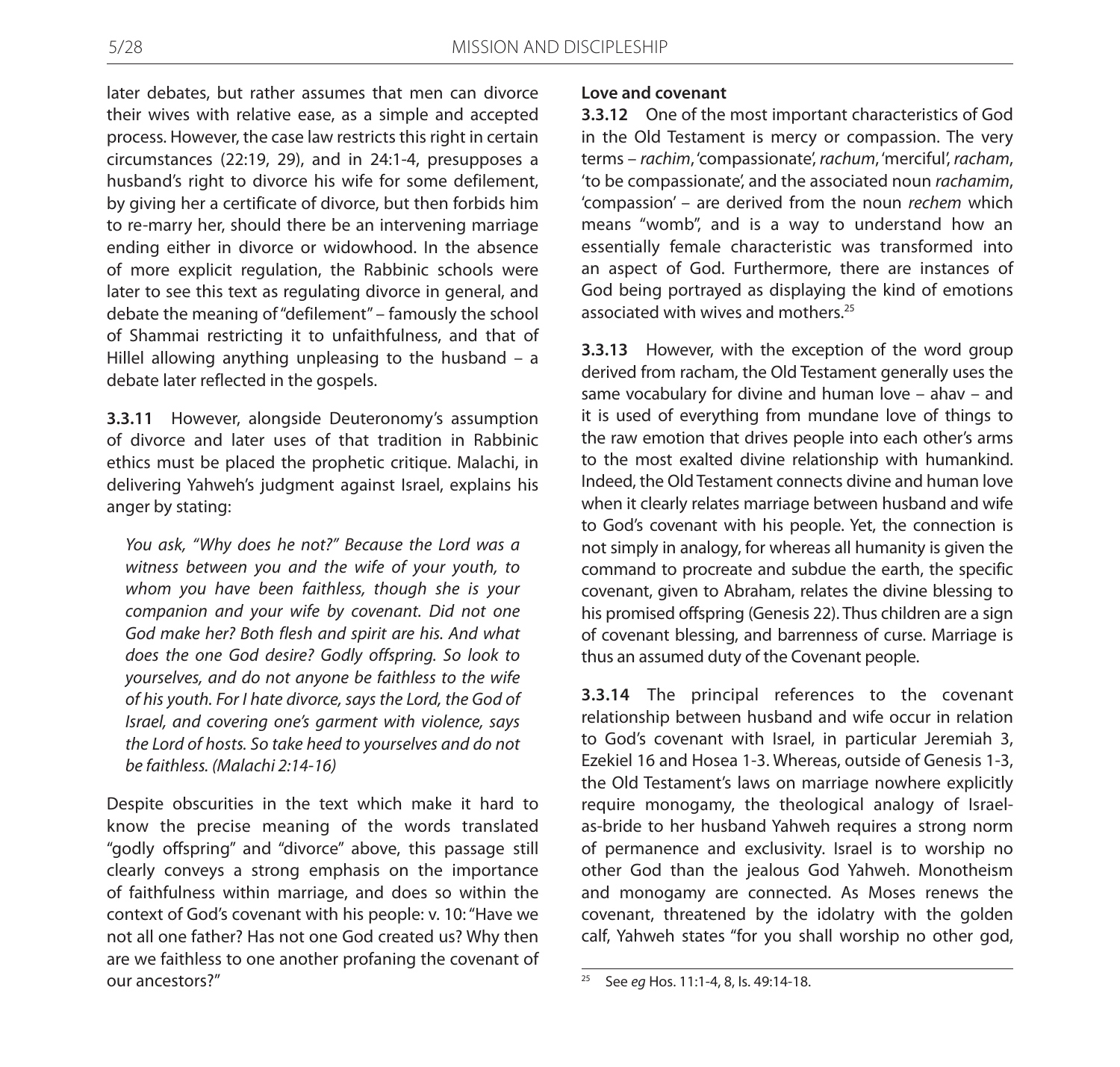because the Lord, whose name is Jealous, is a jealous God" (Ex 34:14), and this precludes not only polytheism, but indeed any covenant or coexistence with the people of the land who might become a snare to them (Ex 34:12). God's holiness is connected to his demand for faithfulness, so that any encroachment provokes his jealousy, and endangers the covenant (*eg* Deuteronomy 32:16 cf. Psalm 78:58). Thus Israel is presented as Yahweh's betrothed, or as his wife, whom he loves tenderly and jealously, and from whom he expects faithfulness. Idolatry, or apostasy to the covenant, can then be described as fornication (Jer 3:2-3, Ezek 23:43) or adultery (Jer 3:8, Ezek 23:45). In Jeremiah, Judah is portrayed as God's bride, who has deserted her husband and refused his call or discipline (2:1-2). Perhaps the simile is most directly applied in the book of Hosea, where the prophet takes an unfaithful wife, as a representation of God's love of his unfaithful people. Here the cuckolded Yahweh contemplates the divorce of his people as the proper response to the violated covenant –Hosea's son is named "Not my people". Yet, throughout the book, the pain of the estrangement and covenant violation (2:4-5) is predicated on the emotional investment that Yahweh as husband has in feckless people – a love that leaves him both hurt and angry. In spite of the breach of the covenant, his love remains constant (chapter 3), symbolised in the call to Hosea to go again and love a woman who has a lover and is an adulteress.

**3.3.15** For many readers, marriage as an image of God's love for his people helps them understand the nature of God as faithful and unconditional in his covenantal love for his people, never giving up on his commitment. Furthermore, such an image points up the contrast between such divine loyalty and our own human failings – manifestly not wholly steadfast, just and merciful. Other readers may be tempted to reject such passages as Hosea for being dependent on male fears of female sexuality and lack of respect for women. It is possible, however, to see the force of these passages not in the gender of the counterparts, but the nature of their relationship. We should be careful then not to infer that, since the scriptural image largely presents God as faithful husband, and Israel

as adulterous wife, it is women who are predominantly faithless in human relationships. Such a reading would skew the central thrust of the image: that all God's people, prone to disobedience, are called to love him faithfully.

### **Themes: creation, covenant, law**

**3.3.16** In summary, we find marriage in the Old Testament in creation accounts, in stories of God's people, in law, wisdom and in prophecy. There is no explicit overarching theology of marriage, and it is not straightforward to harmonise the disparate accounts and emphases. However, certain themes do carry weight within Old Testament perspective. The one-flesh procreative union of a man and woman is presented as basic to God's created order, its goodness reflected in celebrations of love and family. God's covenant is expressed in the promise of offspring, and his covenant blessing is known, and his purpose realised to a great extent in child-bearing and family life. Prophetic discourse, in exploring God's covenantal relationship with Israel, describes God as the faithful husband to an often wayward wife, and implies that human marriage should reflect God's faithfulness and exclusivity. Legal material was given, embedded within a variety of narratives, which among other things made provision for divorce. It will emerge that this was not the last word, when we see how marriage, alongside other themes, was taken up in the New Testament.

#### **3.4 Marriage in New Testament Perspective**

**3.4.1** This discussion will focus on the New Testament passages which offer explicit teaching on to marriage. These texts address such questions as divorce, marriage between a believer and unbeliever, and how husbands and wives should love each other. Before exploring these issues, it should be recognised at the outset that the New Testament assumes a sense of great joy in marriage, particularly in the wedding. We have noted at the outset of the report the liturgy that makes mention of the wedding in Cana in Galilee. When the wine had given out at this wedding, Jesus changed water into wine to be served to the guests (John 2:1-11). The celebrations were surely enhanced. In teaching of the Kingdom, Jesus often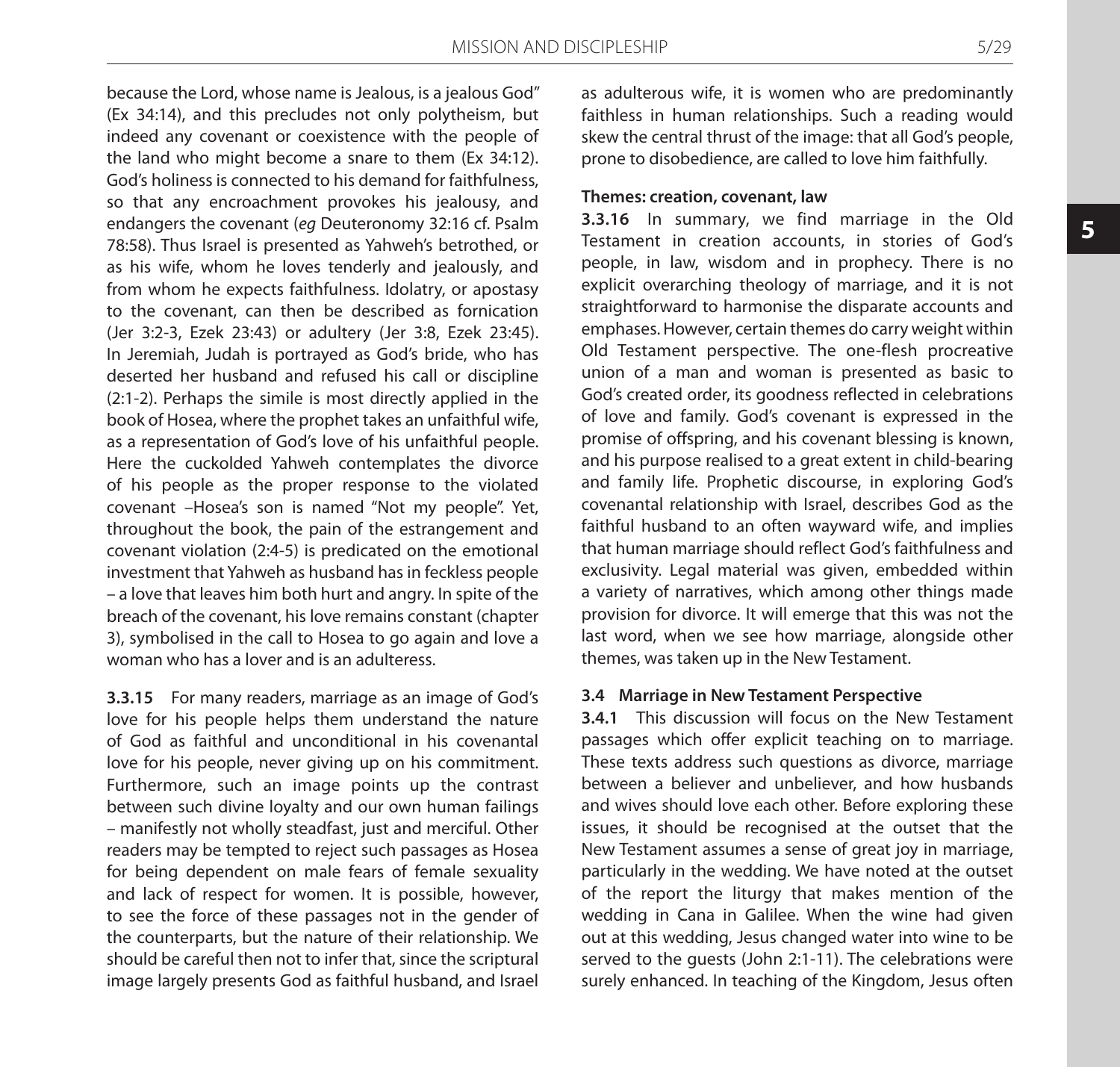told parables of wedding feasts to which guests would refuse to come, or be unexpectedly invited (Matthew 22:2- 10), or at which they would be wrongly dressed (Matthew 22:11-14). We are to be ready, like servants awaiting their master from the wedding banquet (Luke 12:25-38), or like the wise virgins awaiting the bridegroom with lamps lit and able to go into the wedding banquet (Matthew 25:1- 13). We are to humble ourselves, just as we should not sit in too high a seat at a wedding banquet (Luke 14:7-11). Over and over again, Jesus uses the wedding-feast as an image of those people who follow him, gathered together, enjoying his presence. This fundamentally positive, joyful understanding of the marriage celebration finds its culmination in Revelation, where the vision of God's reign is expressed in terms of a marriage – of the Lamb, or with the new Jerusalem (Revelation 19:9; 21:2, 9-10). Whatever we may wish to say about the solemn decisions and commitments involved in marriage, we should not lose sight of the fact that when the New Testament wishes to speak of the joy and fulfilment of God's coming kingdom, it readily uses the image of the joy and expectation of marriage and the wedding celebration.

### **The Gospels**

**3.4.2** The gospels have little ethical teaching on the question of marriage. What is said may be seen as falling into two strands, though both follow from a fundamental emphasis on Christian discipleship. First, marriage is discussed in the light of discipleship and the Kingdom – and compared to discipleship it is of lesser significance. Secondly, the marriage bond is still seen as of particular seriousness for disciples – marriage may not be as fundamental in the New Testament as discipleship, but it is within its sphere.

**3.4.3** In the ministry of Jesus, the demands and loyalties of discipleship appear to relegate those of marriage and family life. Jesus is assumed to be single, and his significant companions are his disciples and the various women who share in his ministry. Indeed, Jesus seems to stand somewhat dislocated from the life of his own family. Being "in his Father's house" means not being by his parents' side

(Luke 2:41-51). He operates from his own (or Peter's) house in Capernaum. Traditional familial loyalty is redefined, so that the question "Who is my mother, and who are my brothers?" solicits the unusual answer "For whoever does the will of my Father in heaven is my brother and sister and mother" (Matthew 12:46-50). Loyalty to God and the community of disciples appears to be subverting the conventional primacy of the family (cf. above, section **3.3.2-4** ). The response to the question "is it expedient then to marry" is met by the commendation of the eunuch as a model of living "for the sake of the kingdom" (Matthew 19:11-12). Whatever this enigmatic saying means, it is a further departure from Jewish norms and from Genesis' procreative imperative. Whilst Jesus does not make celibacy a condition of discipleship (Peter at least is, and remains, married $^{26}$ ), he certainly challenges the normal expectations of family life as a religious preference or sign of either virtue or divine blessing.

**3.4.4** This should not necessarily be read as a call to abandon family life. Jesus explicitly demands that parents be honoured, ensuring from the cross the care of his own mother (John 19:26-27) and rejects the notion that such obligations may be laid aside for reasons of religious service (Mark 7:9-13). Nevertheless, it places the Kingdom above natural ties, insisting that devotion to the Kingdom is to override natural desires and social expectations. The Kingdom is of fundamental importance, while marriage is not. Eschatologically, this may be seen in Jesus' response that "in the resurrection they neither marry nor are given in marriage; but are like angels in heaven" (Matthew 22:30).

**3.4.5** The second strand, which presents the marriage bond as an inviolable part of the Creator's will, is to be found in Jesus' remarks on divorce. In Mark 10:2-12 and Matthew 19:1-12 Jesus responds to the lawyers' question "is it lawful for a man to divorce his wife?" by citing Genesis 2:

<sup>&</sup>lt;sup>26</sup> Matthew 8:14-15 (the healing of his Mother in Law) and 1 Corinthians 9:5, where Peter and the "brothers of the Lord" are said to have wives accompanying them on mission.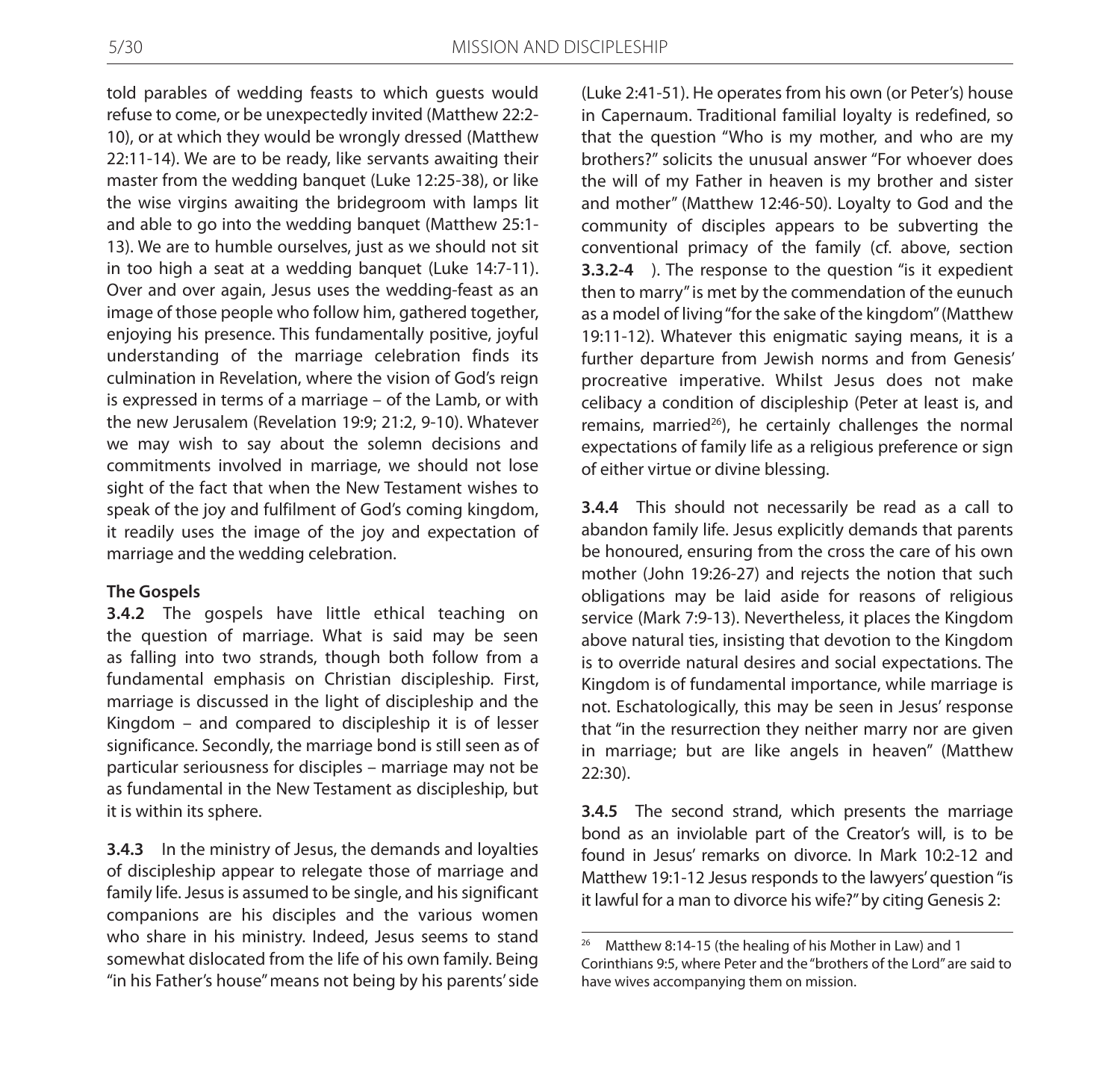*From the beginning of creation, 'God made them male and female.' For this reason a man shall leave his father and mother and be joined to his wife, and the two shall become one flesh. Therefore what God has joined together, let no one separate. (Matthew 19:4-6; Mark 10:6-9)*

The Creator's intention, found in the assertion that God himself creates them "one flesh" in marriage, is to take precedence over the provision for divorce in Deuteronomy. On this basis, divorce and re-marriage are to be rejected – re-marriage decreed to be adultery – with Matthew adding the one exception "except for sexual immorality."

**3.4.6** The synoptic passages clearly agree in presenting Jesus' abhorrence of divorce, and his view of the Creator's intention that marriage be monogamous and for life. Subsequent reflection in the church has reiterated the lawyers' question "is it permissible for a man to divorce his wife and marry another?" as a prominent question at issue in church (see sections 4.2 and 4.14 below for examples of such reflection). Rather than interpreting these passages principally as offering legal definitions, their concern is still better seen as bringing questions of marriage into the realm of discipleship. These divorce prohibitions do not exist in isolation as ethical commands, but within the radical teaching on discipleship. Without denying the sense and force of Jesus' words, marriage is to be seen as just one aspect of the believer's life in which a countercultural call to extreme self-denial is to govern. Taken in this light, it is also easier to reconcile the divorce passages with the conviction that discipleship is more basic to the Christian life than marriage; disciples should not ask 'What is permitted?' in order to find escape clauses from law, including escape clauses from a union that honours the Creator's intention.

#### **Pauline letters**

**3.4.7** 1 Corinthians 5-7 represents the longest discourse on sexual behaviour anywhere in the New Testament. The chapters cover a number of topics beginning with the Church's attitude to the sexual offender (5), the demarcation between believers and offenders, including sexual offenders (6:9-11), Paul's reasoned objection to intercourse with a prostitute (6:12-20), and then proceeding to a long discussion on the propriety of marriage in Chapter 7, which also touches on divorce, re-marriage and marriages of believers with unbelievers.

**3.4.8** What Paul is doing here is working through the implications of Christian discipleship in the area of sexual relationships for a new Christian community, composed largely of Gentile converts, in which the acceptance of Jewish norms cannot be taken for granted. What does it mean for a believer to say that the "body is for the Lord" and place sex in the sphere of discipleship? What does Christian belonging mean for a believer's attitude to marriage and divorce, given that marriage and divorce are not merely individual life choices, but part of the fabric, economy and expectations of the larger society? How do Christians, in light of Christ, relate to the world? Christians, like Jews, are assumed to eschew extra-marital sex. Why, and on what basis, and with what seriousness, is this so? If marriage between Jew and Gentile is usually an anathema to a devout Jew (as was discussed above in section **3.3.8-9**), does this, and how does this, work out among Gentile converts who may already be married to pagans, or are existing in a culture where religious difference is not regarded as a factor in marriage choices? These are questions not always asked in today's cultural setting, and how Paul approaches them deserves careful attention.

#### **1 Corinthians 6:12–7:40**

**3.4.9** Despite the advocacy of singleness that we certainly find in chapter 7, Paul implicitly works with a very high view of marriage and its effects, duties and responsibilities. Marriage is the only legitimate context for sexual relationships, with the alternatives of both sexual immorality and prostitution seen as incompatible with Christian existence. Within marriage, husbands and wives are to enjoy full sexual relations, and are to be the exclusive physical possession of each other (7:4). With a remarkable degree of (counter-cultural) conjugal equality, Paul insists that each enjoys an exclusive authority and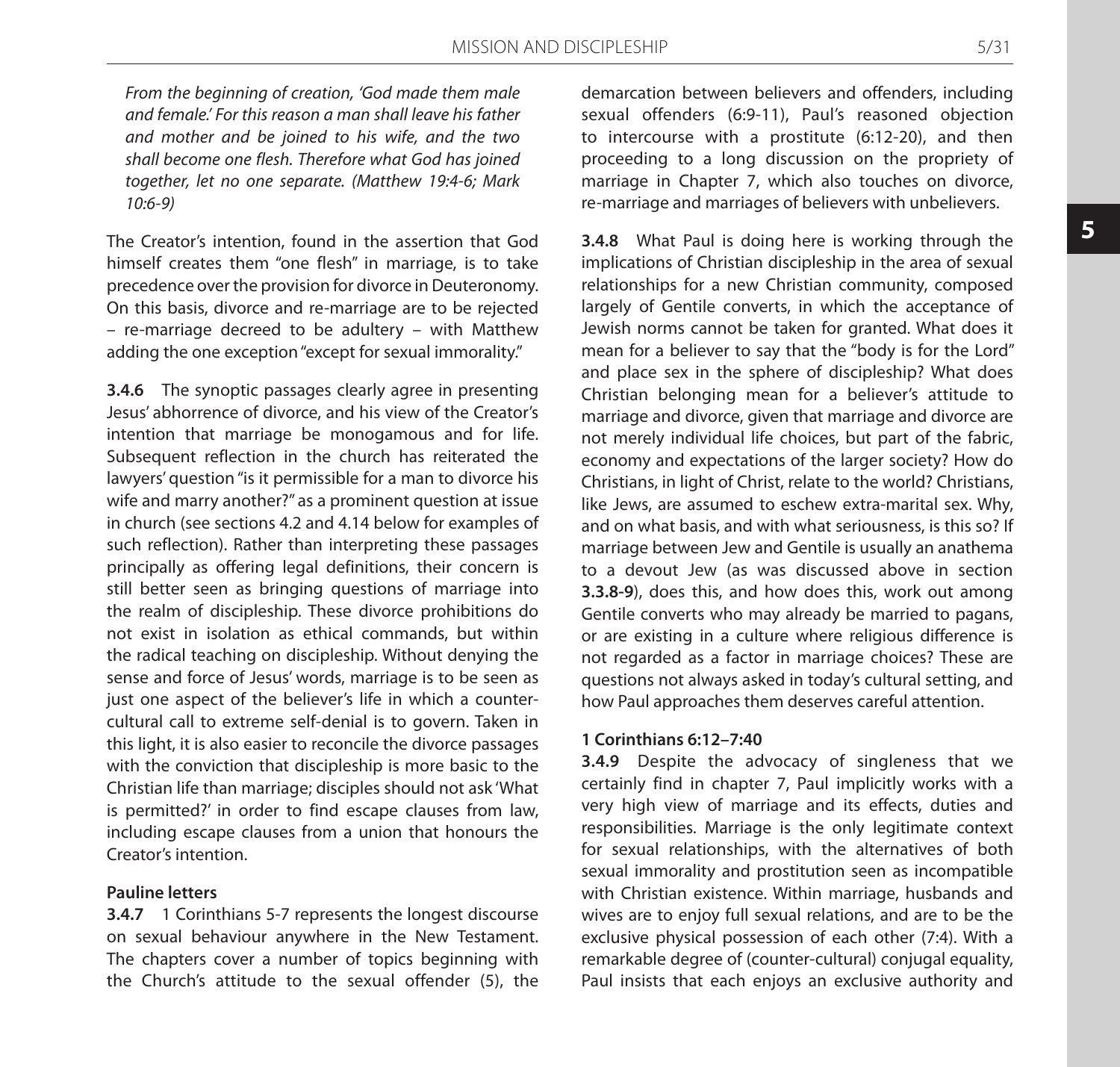ownership over the other's body, resulting in a loss of autonomy, and a responsibility to protect the other from sin. Divorce is prohibited, and spouses are bound until death (7:39). Even if Jesus' dictum against divorce could be read as being restricted to marriages within the faith (7:10-11), Paul without claiming the Lord's authority (7:12- 13) extends it to all marriages (again equally balancing husbands and wives). Marriage is not trivialised – quite the reverse – for it necessarily implies mutual ownership and exclusivity, a binding. Indeed here, Paul is consistent with the gospels in radically affirming the seriousness of marriage, whilst simultaneously seeking to emphasise that commitment to Christ comes first.

**3.4.10** The second facet of these chapters is that Paul presents the believer's relationship to Christ in physical terms, often analogous to a marital union. The body is "for the Lord, and Lord for the body" (6:13), precluding fornication. The body has an eschatological significance ensured by the [bodily] resurrection of the Lord (6:14). The body is a member of Christ (6:15 – "member" here taking a physical overtone by its juxtaposition with "member of a prostitute"). There is a parallelism between participation in Christ, and sexual participation, such that intercourse outside marriage is a blasphemous parody incompatible with union with Christ. The body is "the temple of the Holy Spirit within you" (6:19), meaning that the believer is not his own possession, having been bought by the Lord, so that the believer's body is the site of God's glory (6:20).

**3.4.11** Sexual immorality is not presented as a mere ethical failure, but somehow as a sin "against the body" of the believer, which ought to be devoted to the Lord. Paul insists that illicit "one body/flesh" union with a prostitute is incompatible with being "one spirit" with the Lord, which is the outcome of the believer's union with the Lord. Union with a prostitute is a betrayal of participation in Christ. It is not that the body belonging to the spouse cannot be given to another, but that the "body for the Lord" cannot be for sexual immorality.

### **1 Corinthians 7**

**3.4.12** Whatever stress this chapter puts on the relative merits of marriage and celibacy, it certainly affirms that marriage is permissible for the Christian. It is a "good" option, and indeed in certain circumstances the only correct option (7:2, 36). Both celibacy and marriage are good – neither is sin. Celibacy is certainly Paul's desire for those able to make that choice, and is urged on the unmarried and the widows, but Paul recognises that being single is not for all. The thrust of the argument seems to be Christological rather than circumstantial.

**3.4.13** First, there are two arguments that stress that, in the light of Christ, marriage is not our fundamental commitment. 7:17-24 advises the believer to "remain" as he is. None should seek circumcision or uncircumcision as the question is "nothing" compared to "obeying the commandments of God" (7:19). Slaves should not be concerned if they remain slaves, and free should remain free. It is the calling of the Lord that is important. The married should not seek divorce, nor the single marriage – because such statuses are matters of indifference.

**3.4.14** Second, Paul suggests that the "form of this world is passing away" (7:31). Whereas marriage and procreation were considered good both in Judaism as a covenant blessing, and in Graeco-Roman culture as a duty to society, here marriage appears to be tied to a passing world. Somehow, because of the believer's new relationship to Christ, it is now good to be alone – or indeed perhaps being "one spirit" with the Lord means that he or she is not alone. The "neediness" which could only be answered by marriage, no longer necessarily requires such a solution. This concern may involve an immediate eschatological expectation, but it may also reflect Paul's conviction about the nature of the world in the light of the Christ event. All concerns around marriage are essentially "worldly". Marriage may be good, but to seek marriage as a goal, which was also indeed a strong cultural assumption, is to invest in that which is not of ultimate significance.

**3.4.15** However, the third argument, seen particularly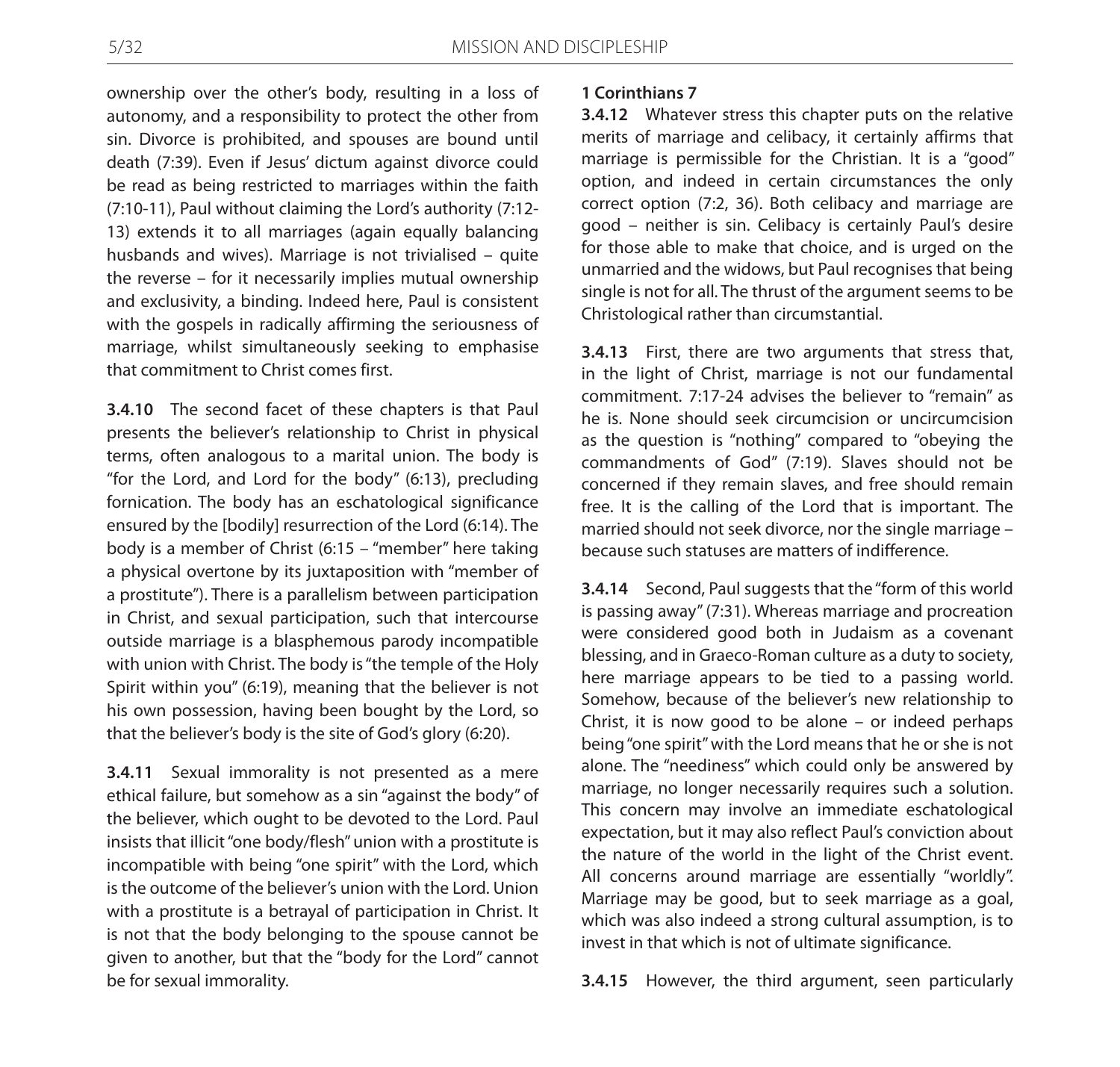in 7:32-37, seems to suggest a tension between the legitimate demands of marriage and devotion to the Lord. Both involve a surrender of autonomy. The unmarried man is anxious only with "the affairs of the Lord, how to please the Lord," but the married man is necessarily anxious not only with the Lord but also with "the affairs of the world, how to please his wife," and so, "his interests are divided" (7:32-34). The duty to a wife is legitimate, indeed demanded by Paul (7:3-4), yet somehow it sets up a distraction, even a rivalry within Christian devotion, tying the believer to the "affairs of the world" rather than to Christ. Paul desires the believer to be free from such anxiety (7:32). Indeed, both spouse and Lord also make claims on the body (6:15; 7:4). It is almost as if the Lord and the spouse are destined to become rivals for the devotion, or indeed ownership, of the believer. He must surrender his autonomy to both. Yet, this ought not to be overplayed: despite the preference for singleness, marriage is still to be regarded as good, and not sin.

**3.4.16** 1 Corinthians 7 also deals in passing with the question of marriages between believers and unbelievers. In affirming that Christians contemplating marriage are free to marry, Paul issues the caveat "only in the Lord" (7:40). It is probable that this is also reflected in 2 Corinthians 6:14–7:1 with its call, "Do not be mismatched with unbelievers", and its strenuous instance that there can be no partnership between light and darkness, believer and unbeliever. Thus discipleship is to govern not only the decision as to whether, but also whom, the believer marries.

**3.4.17** The logic of this may have been that Christian discipleship would undermine the marriages of believers already married to unbelievers, or indeed that believers would be required to separate from unbelieving spouses. However, Paul explicitly rejects this (1 Cor 7:12-16). While the unbelieving spouse may wish to separate (perhaps an acknowledging of the tensions caused within such a marriage), the believer is not to seek separation. Rather, the Christian partner is called to uphold the marriage, through which the eventual salvation of the unbelieving spouse remains a hope. Thus the believer honours their marriage as an aspect of their discipleship and witness. (The same concern is found in 1 Peter 3:1-2 which demands that wives act with modesty and submission as a Christian witness "without a word" to their unbelieving husbands.)

### **Ephesians 5**

**3.4.18** After 1 Corinthians 7, Ephesians 5:22-33 represents the longest discourse on marriage in the New Testament, addressing already-married partners and reflecting on how Christian discipleship ought to shape their attitude to their spouse. The "to the Lord" motif (v. 22) places the discourse squarely within the realm of discipleship. Life in Christ is to govern all things – not least the household. All is now done "to the Lord". The mutual addresses of 5:22– 6:9 also appear to assume that both parties are Christians, giving again the inference that just as believers are called to love, upbuild and submit to each other, so they are called particularly to do this within their most specific relationships. The selfless forgiving and forgoing (of 4:2 and 4:32–5:2) are to be intensified within that subsection of the body of Christ that is the household.

**3.4.19** Key then is 5:21, directed to the whole congregation, with its commandment that all believers are to be subject to each other in reverence for Christ. The motive "reverence for Christ" certainly seems to prepare the ground for submission in light of Christ being the head of the church (5:23), and may be compared with Philippians 2:1-5 where believers are called to humble love for each other, considering others better than self, in light of Christ's example of self-humbling. In particular, believers are to work out this ethic of self-submission to the other as to Christ, in the concrete roles they have within the household – the household being here simply a particular manifestation or subdivision of the wider church. The grammar supports an insistence that 5:21 govern what follows. The best manuscripts of 5:22 indicate that the imperative to wives lacks any verb – relying on the participle from the previous verse: hence "Submit to one another in reverence to the Lord: wives to your husbands, as to the Lord..." so that the wife submits as a practical outworking of the general principle of discipleship. Notice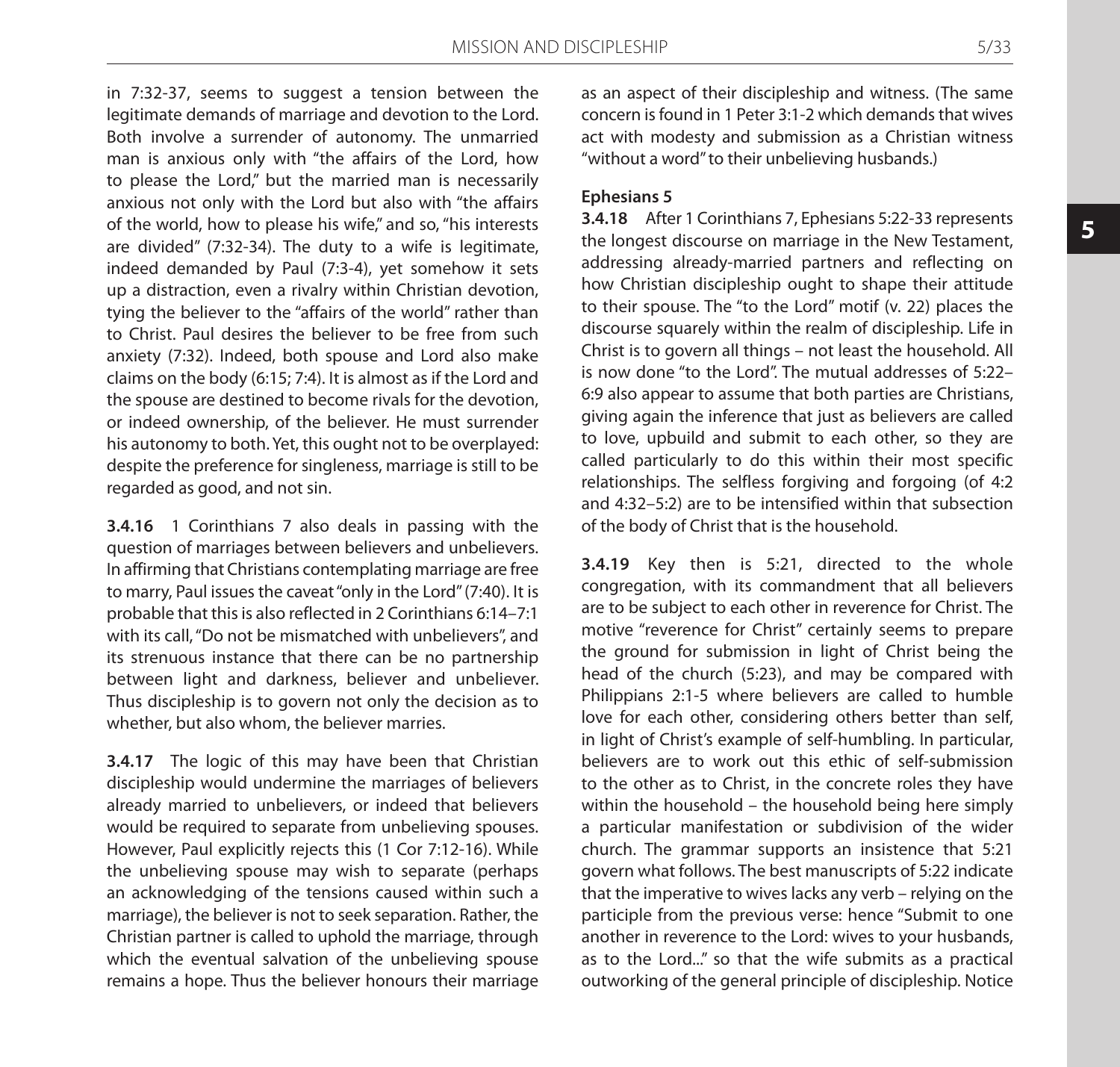also that the "code" does not seek to govern, or model, the household. Rather, it addresses individuals working out their discipleship in their own roles. There is no call for any to take charge of the other, or to demand submission as a matter of due. Given that Colossians 3:19 starts more abruptly with the call for wives to submit, and assuming that Ephesians is working with the Colossian material, placing 5:21's call for the mutual submission as the introduction and control of what follows may be quite deliberate. Yet, at the same time, this letter is evidently not only working with the household code of Colossians, but is also reflecting on the relationship between Christ and his Church, which informs not only its cosmology and ecclesiology (as indeed is also found in Colossians), but additionally its understanding of marriage.

**3.4.20** Taken then with 5:21 in this wider context of mutual submission, and recognising that the call to the husband, although not identical, demands sacrificial selfgiving and a devotion and service of the wife as if of himself, the call for wives to submit is not necessarily as patriarchal as may be implied by quoting selectively.

**3.4.21** The rationale for submission – "for the husband is the head of the wife" (5:23) – is the Christ-Church analogy. The wife is to be submissive to her husband as head "just as Christ is the head of the church, the body of which he is the Saviour" (5:23). The introduction of the Christ-Church analogy immediately links the command to the wife to the behaviour of the husband, who according to this model should provide for and care for his wife as Christ does for the Church. That explicit patriarchy is intended here is clear and unavoidable. However, it must be remembered that patriarchy has largely been an unquestioned assumption until recent times – indeed any move from it would have been viewed in antiquity as deeply disruptive, seditious, impious and anti-social. This was being written when patriarchy was a given and not something that required enforcement or theological underpinning.

**3.4.22** That the patriarchy is to be interpreted in the light of the Church as Christ's patriarchy is transformative.

If Christ's headship is the model and rationale for the wife's submission to her husband-head, it sets up the question of what type of headship the husband should offer. Indeed, Ephesians itself leaves no room for any male assertion of authority or priority that would be antithetical to the Christ-like, self-denying, service demanded. This role will be addressed further in 5:25-33.

**3.4.23** The striking thing in these verses is that the husband and wife relationship is interwoven with an unfolding picture of Christ's relationship with the Church as his bride – of love, self-giving, forgiveness and protection – so that what is said about this divine union may be a model for human marriage, until the two descriptions are finally brought together in vv. 31-32 with its reference to Genesis 2:24. The Christology is profound here and not incidental – it is not simply that the Christ and the Church provide a ready analogy for sacrificial love; it relates to the vision of the exalted Christ and his relationship to the Church as portrayed particularly in 1:20-23.

**3.4.24** Following quotation of Gen. 2:24 comes the statement: "This is a great mystery, and I am applying it to Christ and the church" (5:32). Interpreting this verse has proved problematic, and, as we shall see in section 4 below, divisive within the church. Even if we need not translate mysterion as "sacrament", it does imply that human marriage bears witness to the mystery of Christ loving his responsive Church, the two becoming one. It surely suggests that Christ's love for the church is prophetically expressed in male-female union, and it may even imply that the Creator's intention, that a man and woman become one flesh, had the love of Christ for the Church in mind. According to Ephesians then, marriage is much more than a sphere in which discipleship is worked out: it is, and always has been, a proclamation of the eternal gospel of Christ. God never intended his people "to be alone"; however the not-good state, answered in the Creation by marriage, is fulfilled finally in the church's relationship with Christ, the ultimate reality to which marriage points.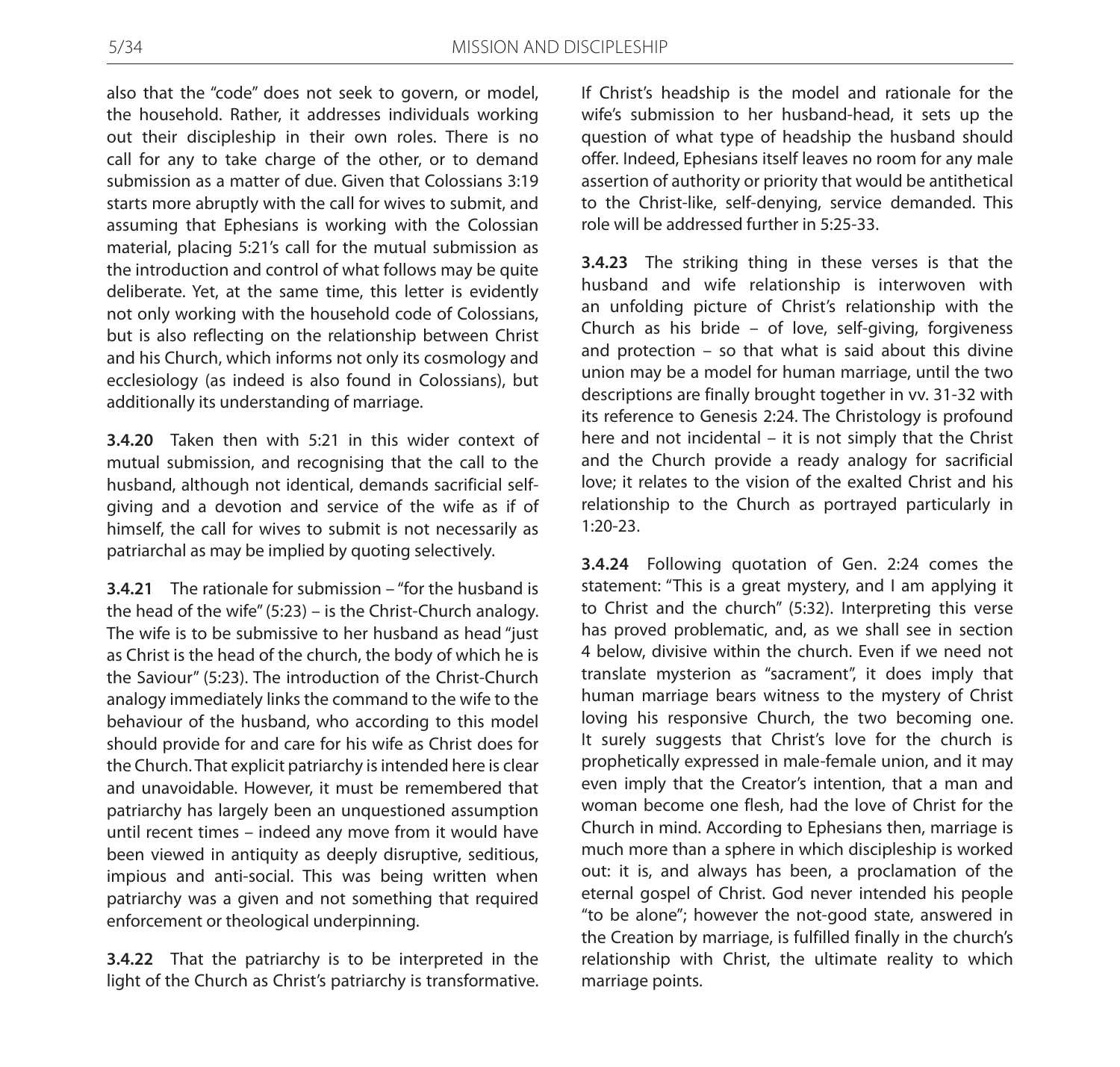**3.4.25** So Christology reveals the reason for marriage – but also becomes the model: God's love for, covenant and union with, his people in Christ Jesus. There is an echo here of the theme of the marriage of Yahweh with his people, with unfaithfulness seen as adultery (as discussed above in section 3.3.14-15). As God loves his people, and Christ loves the church, so husbands are to love their wives.

### **Other epistles**

**3.4.26** 1 Timothy, urging respect of state authority, "that we may live a quiet and peaceable life in all godliness and dignity" (2:2), wishes church leaders to be respectable and respected members of society, married and able to keep control over their well-ordered households (3:2- 12). In particular, women are to be respectable, virtuous and reverent (2:9-10), serious, temperate and faithful (3:11), aware of their place in the hierarchy of household and church (2:11-12). Younger widows are to marry so that they "give the adversary no occasion to revile us" (5:14). 2 Timothy reflects the Greco-Roman concern of female religious gullibility, warning of those who "make their way into households and captivate silly women, overwhelmed by their sins and swayed by all kinds of desires, who are always being instructed and can never arrive at a knowledge of the truth" (3:6-7). In particular, the pastor pours anathema on those who "forbid marriage and demand abstinence from foods" (1 Tim 4:3). The concern is that Christianity does not gain a reputation as being socially disruptive of the household – but the potential must always have been there. 1 Peter 3:1-7 blends the concerns of the Pastorals that Christians reflect good order in their domestic conduct, with the charges of Ephesians 5.

**3.4.27** In a culture where the husband habitually chose the religious affiliations of the household, wives becoming Christians always had the potential for social conflict. In Roman thought, the social and political order was tied to traditional patterns of religious and social adherence. This may well explain some of the concerns of the authors of the Petrine and Pastoral Epistles – aware that the reputation of the Church may suffer if it is seen as socially disruptive, and in particular disruptive of marriage.

### **Revelation**

**3.4.28** Eschatology in marital images is evident in the Book of Revelation. Godlessness is connected to both spiritual and physical fornication and adultery, in a manner familiar from Hosea and other Old Testament prophets. By contrast, there is a reward which comes: "the marriage of the Lamb" (Rev 19:7), for which the bride is now ready. She has been kept pure from all the adulterous inclinations that Babylon had to offer, and is now dressed in clothes that represent the righteous deeds of the saints.

**3.4.29** The bridal metaphor is developed further in Revelation 21. In the new Jerusalem, God and his people will finally live together. Jerusalem is prepared as a bride for her husband, but what is less clear in the opening verses is the identity of the bride and the groom. In the verses that follow, it might appear that Jerusalem is rather to be the matrimonial dwelling of God and his people. The metaphor perhaps should not be exhaustively explained. In verses 9-10, it is then revealed that the bride Jerusalem – the Church – is in fact to be the wife of the lamb. What is clear is that these chapters envision God's reign – the perfect communion of God and his people, the absence of darkness, pain, death and mourning – as marriage. It is a deep and far-reaching way of understanding God's loving, redemptive purpose for the world.

#### **Themes: creation, covenant and discipleship**

**3.4.30** The question of the essential nature of marriage, as found in New Testament perspective, can be addressed in the triple, yet overlapping, terms of creation, covenant and discipleship. Marriage is certainly presented as part of the created order (witness Jesus' quotation of Genesis 2:24 when he speaks about divorce) yet, like all else, cannot be seen other than in Christ for "all things have been created through him and for him" (Colossians 1:16). As for covenant, it also cannot be separated from Christology, but the Christological language of the New Testament is built upon the Old Testament's use of human marriage as a sign of God's covenant relationship with Israel. It is not only that both marriage and the divine covenant are analogous in creating a relationship of choice, which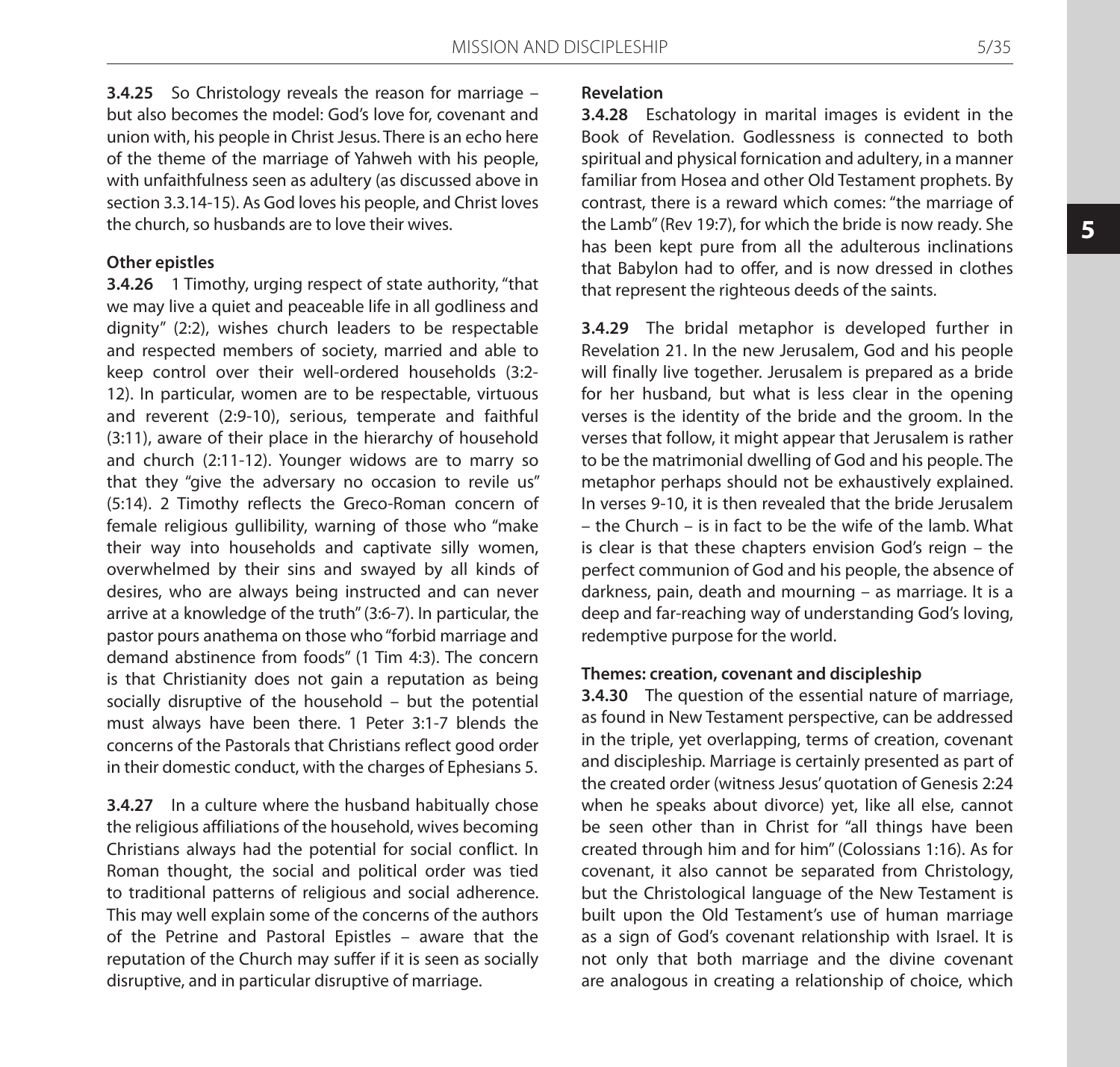demands faithfulness; if our reading of Ephesians is correct, marriage is to be seen as a sign of God's covenant love for his people – revealed fully in Christ's love for his Church.

**3.4.31** Both marriage and God's covenant are exclusive, faithful, and marked by grace, self-giving and submission – both are bound in a oneness that must go beyond any contract, and cannot be easily dissolved.<sup>27</sup> A jealous demand for faithfulness and sole possession is inherent in marriage (see 1 Cor 7:2-4) – just as God the Jealous God will stand no rivals. Yet, the Covenant with Abraham is not simply the indulgence of two besotted partners – it is intended to be a blessing to all nations – a demonstration of a wider divine love. So marriage too is necessarily broader than a private relationship – it is intended to bring blessing to children, church, community and world.

**3.4.32** Developing this analogy is not straightforward. Although mutual self-giving is central to Ephesians 5 the idea of the husband as head of the wife is often taken to imply an inequality between husband and wife. It is presented as analogous to Christ's relationship to the church, which, no matter the sacrificial love involved, is not a relationship of equals. It is a union of difference, in which there must necessarily be a body and a head. Indeed, the traditional interpretation of the Christ-Church analogy and headship within marriage stresses the leadership role of the husband. Furthermore, while the Christ-Church typology places high demands on both partners to the marriage, the analogy suggests that the stronger serve the weaker through sacrificial self-giving. At the same time, while the social reality reflected in Ephesians 5 was that of the husband as the stronger partner, and the wife the weaker vessel, it is not clear if the passage idealises and perpetuates this difference in power.

**3.4.33** While some do not find the implications of this analogy to be uncomfortable, others think it possible to draw on such themes without giving particular

significance to male-female difference, or indeed to relative strength and weakness between marriage partners. Indeed some would argue that the mutual selfgiving inherent in a covenantal understanding of love as found in Ephesians 5 critiques the concept and practice of hierarchy within marriage. We further explore below in section 5.13-16 questions of equality and differentiation of roles in male-female relations in marriage.

**3.4.34** If we see human marriage as a type of God's covenant with Israel, and Christ's marriage to his Church, then the faithfulness and exclusivity of divine love will be seen as essential to the good human marriage, including its sexual bond. As a consequence, all sexual unions outside marriage become a sign of something else. Extra-marital unions miss the mark; they are signs of unfaithfulness, a substitute for the "oneness" God intended, or worse (as in 1 Corinthians 6:12-20) a parody both of marriage, "one flesh", and the oneness with Christ, "one spirit". This also means that the Church cannot in the end escape sexual morality – she must reflect the nature of God's faithful and exclusive love in Christ Jesus, reflecting such in the marriages of her people. Discipleship implies the related practice of discipline.

**3.4.35** For at the same time, the New Testament places marriage squarely within the field of discipleship. The key is always that relationships of all kinds are to be governed by identity in Christ. The believer is called to live a life of submission to other believers, serving, forgiving, enduring, sharing, building up each brother and sister in the Lord. All the believers are one body in Christ, suffering and rejoicing together. Christ's love for his Church calls them into mutual love – "love one another as I have loved you" (John 15:12) – which is then to be a witness to the world. The intensity of this new community subordinates all other loyalties and identities – here there is no longer male and female, slave and free, Jew and Gentile (Gal 3:28); and he who does not (in comparison) "hate father and mother, wife and children, brothers and sisters, yes, and even life itself, cannot be my disciple" (Luke 14:26). Commitment to Christ is fundamental, and it is expressed in the commitment of Christians to each

 $27$  It must be acknowledged however that in practice, many marriages in history have not been freely chosen by one or both parties, a situation which continues to some extent today.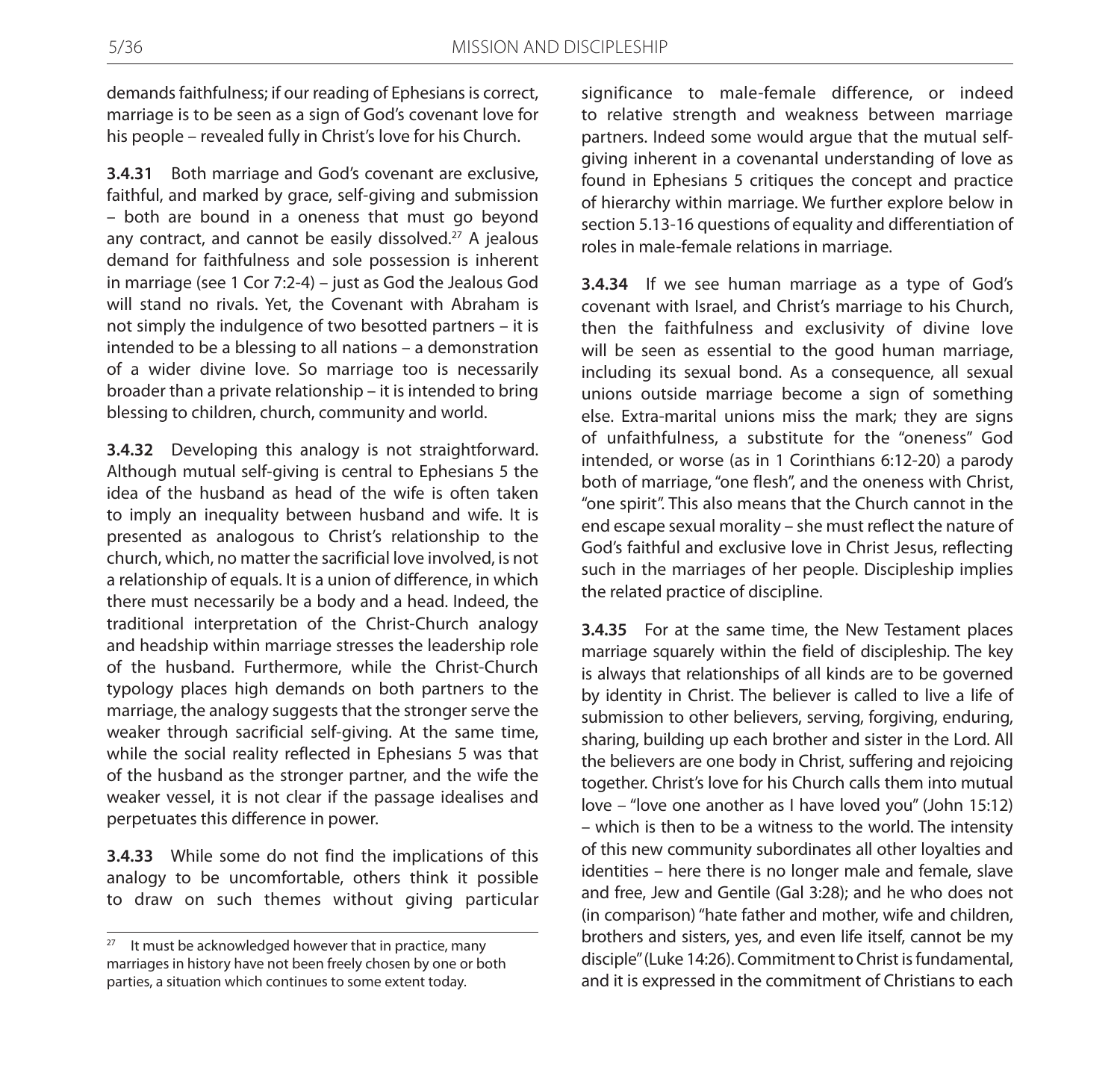other. Compared to this the need to marry in order to end aloneness is called into question: an understanding of oneself as fully satisfied in, or even married to, Christ, may lead to a positive regard for the sufficiency of being single. For those who do marry, however, this submission to Christ must equally determine how that marriage is lived out.

**3.4.36** Commitment to Christ is fundamental, and expressed in the commitment of the Christians to each other – against this the *need* to marry in order to end aloneness is seen as not the be-all and end-all. An understanding of oneself as fully satisfied in, or even married to, Christ, may lead to a positive regard for being single, and in marriage, to putting Christ first.

**3.4.37** This makes marriage between a Christian disciple and an unbeliever a particular problem. Yet, if all marriage testifies to Christ's love for the Church, then the Christian spouse in such a marriage ought so to live as a disciple that his or her marriage bears that witness – not least to the unbelieving partner (1 Cor 7:12-16). Thus love, submission, and service are to be their marks. For the rest, it is permissible to marry "in the Lord" (1 Cor 7:39). It is permissible for a Christian brother, even an apostle to "take about a sister as a wife" (1 Cor 9:5). In such cases, discipleship must govern the choice of partner and the relationship: the understanding of the love of Christ the bridegroom for his Church reveals the nature of the marriage, and calls the Christian brother and sister to embody, live and reflect it in public witness. In a sense, however, all that is commended in marriage is an intensification of that which is demanded within the Church – each submits, loves and sacrifices for the other.

**3.5 Old and New Testaments: Summary and Comparison 3.5.1** There are clearly both continuities and discontinuities between Old and New Testament perspectives on marriage. There is clear continuity when the gospels explicitly interpret Genesis 2:24 as an indication of the Creator's intent that marriage be monogamous and for life; and although the New Testament primarily addresses Christian disciples, it understands the call to

marital faithfulness to be universal, and adultery to be a mark of general rebellion against the Creator.

**3.5.2** However, whereas the Old Testament uniformly sees marriage and procreation as signs of God's blessing and human virtue, both in the order of Creation and amongst the covenant people, the New Testament moves in a different direction. First, there is a departure from the assumption that marriage is for all – living in the light of Christ may have different implications for disciples. Second, there is almost silence on the issue of procreation – no longer is this a significant means of God fulfilling his promises to his people. Disciples are called into relationship with God in Christ, and with each other, and that relationship stands apart from, and perhaps even in tension with, the 'normal' social order of family life. This differing attitude can in part be explained by how the people of God are to be constituted in the light of the gospel. No longer is belonging seen as genealogical. It is not birth but belief that defines who belongs. It is primarily mission and not procreation that ensures the growth of God's people, although this is not to deny that the divine covenant has always included the children of believers. Further, whereas the Mosaic Law assumes an intention to regulate the social order of Israel as a whole, the New Testament assumes that God's people will exist as a minority differentiated from the wider social order, a differentiation existing even within the same family structure.

**3.5.3** The theological motifs governing marriage also change. The New Testament views both Creation, and God's covenant relationship to his people, in the light of Christ. As the Old Testament compares marriage to God's covenant with Israel, the New Testament compares marriage to Christ's relationship with his Church. Furthermore, the theme of an expected marriage between Yahweh and his people is drawn into the New Testament and presented as part of the self-understanding of Jesus. The kingdom of God is compared to a marriage-feast thrown in honour of the coming bridegroom (Matthew 9:14-15, 22:1-2; 25:1, Mark 2:18-20, Luke 5:33-35). Jesus himself is portrayed explicitly as this expected bridegroom, whose return is delayed.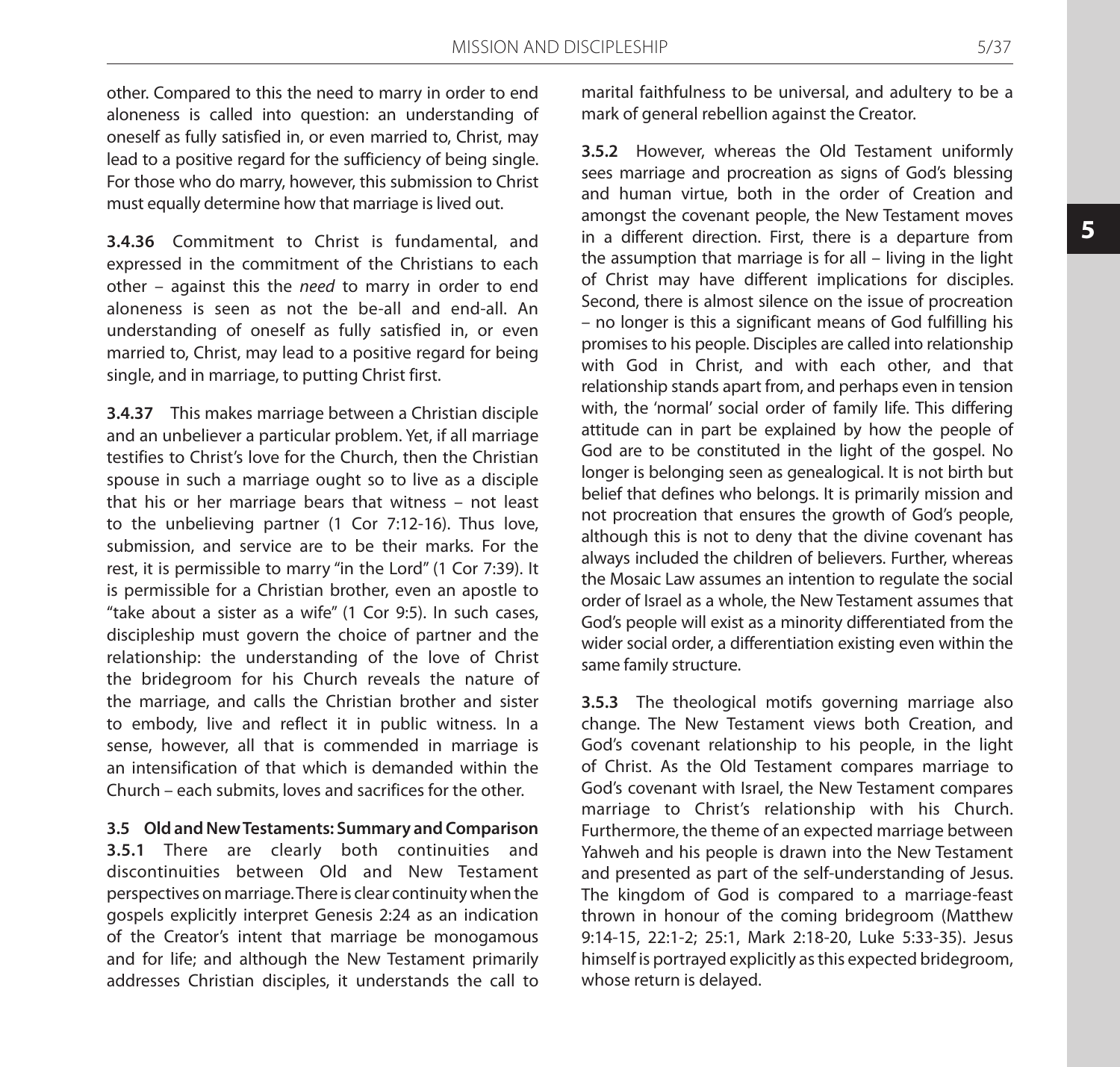# **4. Marriage in the Reformed Tradition: definitions and issues**

**4.1** Just within the Christian world it would be a major study in itself to chart the history of marriage over the last two millennia. There has been both a wide range of views amongst Christian thinkers in East and West and much change and variety in practices. Ian Hazlett's essay in the 1993 Panel on Doctrine Report to the General Assembly gave a flavour of what could be involved and those interested to know more might like to begin there.<sup>28</sup> In this current report we seek simply to draw out in brief how some particular historical definitions and issues have a bearing on the matter in hand – believing in marriage.

### **Earlier church history**

**4.2** In the early centuries of the church, it was by no means self-evident that everyone unreservedly believed in marriage. There were Christians who vaunted very highly the ideals of celibacy, and there were heated debates over this. There was explicit engagement with the question of whether sexual intercourse was in itself sinful (and whether it occurred in the Garden of Eden at all). As far as marriage was concerned, these were centuries during which support was given to Biblical themes of fidelity, the bearing of children and tight limitations on divorce but with the church taking almost nothing to do with the conduct of weddings. Teaching on whom one may marry was clearly more problematic when someone had been married before; both theory and practice were tested.

**4.3** The sixteenth and seventeenth century Reformers to whom we shall give some more attention inevitably had to take all of this on board. Moreover, through the medieval period, although with roots further back, a number of developments took hold in the Western church, which was increasingly (though never entirely) uniform in its teaching and practice. The celibate calling was still highly honoured and became obligatory for the priesthood. Yet marriage also became highly valued as one of the seven sacraments

of the church.<sup>29</sup> Thus it was brought almost entirely within the jurisdiction of the church. Although it was very much affirmed that marriage was entered into by a husband and wife consenting and consummating their union in the sight of God, a valid marriage required those who had been baptized also to be blessed and recognised by the church at their wedding. Furthermore the church took on itself the authority to determine whether a marriage could in any circumstance be annulled.

### **John Calvin**

**4.4** A reconsideration of elements of the theology and practice of marriage took place in the Reformation period. Within the Scottish context, the teaching of John Calvin was undoubtedly significant. He began with marriage being an act of God, a creation ordinance. In many respects, Calvin and the other Reformers maintained the core understanding of marriage as it had been passed down to them from Augustine. In particular, they maintained the teaching of Genesis 2, endorsed by Jesus, that when husband and wife come together, God makes the two into one. For the Reformers, that act of God is what makes marriage something more than just a convenient social custom: instead, marriage is a creation ordinance. In Calvin's view, marriage has been ordained by God and is part of the very fabric of the world as God made it. It is not to be denigrated, in contrast to much traditional Christian thought that celibacy was a higher state. It is God's designated way for men and women to come together and to form families. Having a very strong view of the sinfulness of humanity post-Fall, the Reformers also emphasised the importance of marriage for the structure of civil society and for the stability of human relationships. Drawing on Ephesians 5, the Reformers continued to see the husband as head of the wife.

**4.5** The principal change which took place in the theological understanding of marriage at the Reformation

<sup>&</sup>lt;sup>29</sup> The Latin Vulgate translation of the Bible rendered the Greek word "mysterion" in Ephesians 5.32 as "sacramentum" and Augustine in the fifth century picked up on this in his significant theology of marriage.

<sup>&</sup>lt;sup>28</sup> 1993 General Assembly, 196-215.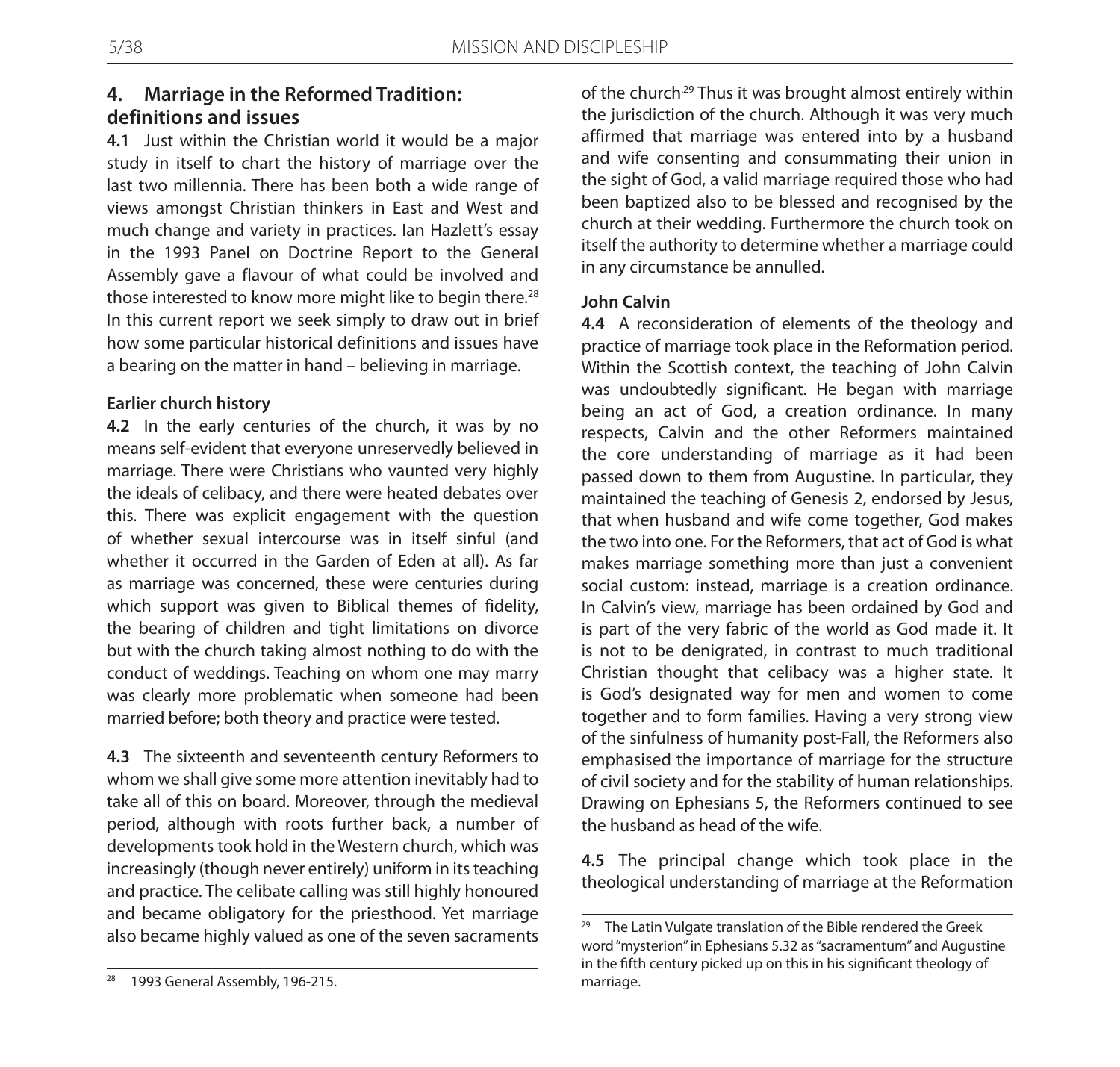was the Reformers' departure from teaching that marriage had sacramental status. Though 'instituted by God' and 'a good and holy ordinance of God', marriage is not a sacrament, wrote Calvin.<sup>30</sup> There is no clear institution by Christ. It is not an outward ceremony appointed by God to confirm a promise.<sup>31</sup> Alongside Calvin's theological argument was a clear concern, as he saw it, that all sorts of errors and customs had intruded into the church's understanding and practice.<sup>32</sup>

**4.6** This had significant practical implications. In the first instance only the consent of the parties was required, and neither priest, nor church, were necessary for the constitution of a legal marriage. As the Reformed churches developed, these views were somewhat constrained by the need for good order and by the influence of the state in legislating for marriage. Thus, in practice, the vast majority of marriages were performed by Protestant clergy. Nevertheless, in countries which had Reformed churches, much of the jurisdiction in regard of marriage was passed to the state. In terms of what was believed about marriage, Christian teaching would continue for some time to be influential in the public arena, but the debated questions known to the Early Church had been re-opened, around sex, celibacy and divorce. Not surprisingly (again in light of Early Church history), the fault lines between church and state would re-appear in the area of divorce and re-marriage.

**4.7** Calvin's teaching on clerical celibacy was that it was against scripture. It was not so much that celibacy or continence was a bad thing for Calvin – far from it in view of the biblical testimony; rather it was not to be imposed on someone when it may not represent their divine calling.33 With Paul, Calvin affirms that it is better to

<sup>33</sup> Calvin, *Institutes* (1559), 2.8.42.

marry than to allow lust to course untamed.34 Again the implications were considerable, for the encouragement to clergy to marry – not merely to teach, but to model marriage – was a dramatic shift in itself. Marriage may no longer have been a sacrament, but it could become now "the almost exclusive norm of Christian social existence and Christian covenanted society".35

#### **The Scottish Reformed tradition**

**4.8** Marriage not being fundamental to the faith, it received no mention in the Scots Confession of 1560, but it was certainly present in the First Book of Discipline (also of 1560), designed to shape church, state and discipleship. There was a high view of marriage, in common with what was to be found in Calvin. Divorce was permissible, though only on grounds of adultery, and re-marriage possible only under certain conditions.36

**4.9** In terms of the subsequent shaping of Christian life and belief, texts from the middle of the seventeenth century have held profound significance for the Church of Scotland. The Westminster Confession of Faith (1646) devoted Chapter XXIV to Marriage and Divorce.<sup>37</sup> It first stipulated that marriage was between one man and one

<sup>30</sup> Calvin, *Institutes* (1559), 4.19.34. The proof texts cited here in respect of the divine institution of marriage are Genesis 2.21-24 and Matthew 19.4-12.

<sup>31</sup> Calvin, *Institutes* (1559), 4.19.34. 32 Calvin, *Institutes* (1559), 4.19.37.

<sup>&</sup>lt;sup>34</sup> Calvin, *Institutes* (1559), 2.8.43.<br><sup>35</sup> Jan Hazlett in 1993 General Ass

lan Hazlett in 1993 General Assembly, 208. The point says only that Christians, including those in ordained ministry, may be married – not that they must be.

<sup>36</sup> For reference, the *Second Book of Discipline* (1578) only refers to marriage in connection (positively) with pastors or ministers – 'It belongs to him likewise, after lawful proceeding in the matter by the eldership, to solemnize marriage betwixt them that are to be joined therein; and to pronounce the blessing of the Lord upon them that enter in that holy bond in the fear of God,' Chapter 4, paragraph 11 – and (negatively) with doctors of the church – 'But to preach to the people, to minister the sacraments, and to celebrate marriages, pertains not to the doctor, unless he is otherwise orderly called,' Chapter 5, paragraph 6. The text of this Book can be found at http://www.swrb.com/newslett/actualNLs/bod\_ch04.htm. For some interesting detail of practice as opposed to theory, see Margo Todd, *The Culture of Protestantism in early modern Scotland* (New Haven and London: Yale U.P., 2002), 267-97.

<sup>37</sup> The text can be found at http://en.wikisource.org/wiki/ Westminster Confession of Faith.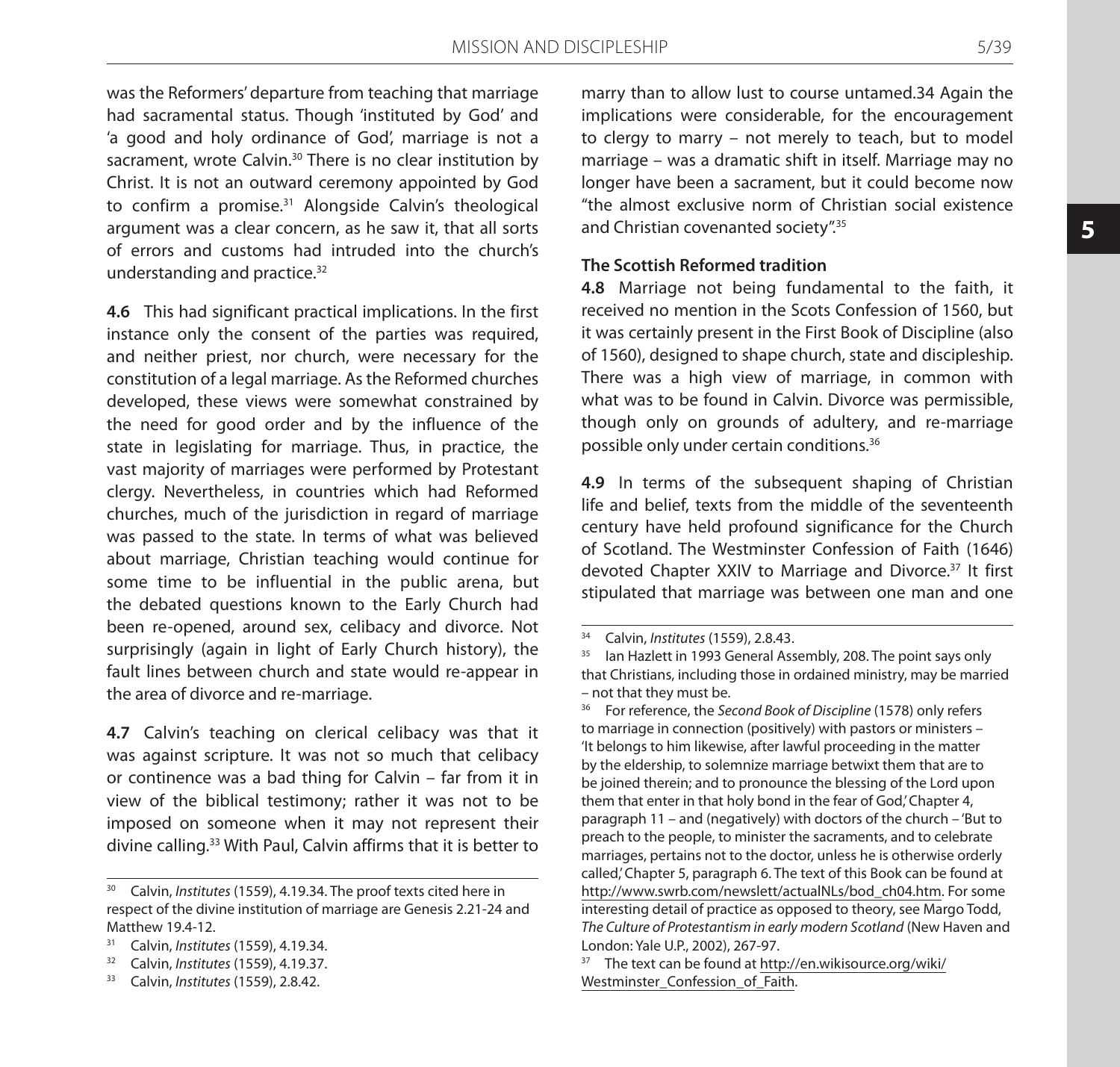woman, outlawing polygamy and polyandry (XXIV.1). It then set forth the purpose of marriage as being 'for the mutual help of husband and wife; for the increase of mankind with a legitimate issue, and of the Church with an holy seed; and for preventing of uncleanness' (XXIV.2). The Confession desires that Christians should only marry 'in the Lord' (XXIV.3) but proscribed consanguinity in marriage (XXIV.4). Adultery could give occasion to the dissolution of a marriage contract or a marriage, with the offended party permitted to remarry (XXIV.5), but in such cases there was need for 'a public and orderly course of proceeding' (XXIV.6).

**4.10** The Directory for Public Worship (1645), which accompanied the Westminster Confession, included a section on 'The Solemnization of Marriage'.<sup>38</sup> Along with offering the (concise) basis of a liturgy for marriage, this section offered a preamble which included some theological reflection on marriage. The first paragraph is worth quoting in full:

*Although marriage be no sacrament, nor peculiar to the church of God, but common to mankind, and of public interest in every commonwealth; yet, because such as marry are to marry in the Lord, and have special need of instruction, direction, and exhortation, from the word of God, at their entering into such a new condition, and of the blessing of God upon them therein, we judge it expedient that marriage be solemnized by a lawful minister of the word, that he may accordingly counsel them, and pray for a blessing upon them.*

A number of relevant theological points are compressed in this text. First, it affirms not only that marriage is not a sacrament, but that it is part of the structure of society outwith the church. Second, as a result, it has to assert what might differentiate a Christian marriage – again of those 'in the Lord' – from a 'common' marriage. The answer given embraces two aspects: on entering this new state, they

have special need of 'instruction, direction, and exhortation, from the word of God'; and on living in this new state, they have special need of 'the blessing of God upon them'. Accordingly, the minister is (perhaps respectively) to counsel them and pray for a blessing upon them.

**4.11** The Directory continues with more mundane matters concerning marriage: it must be between one man and one woman who are not consanguineous and who have reached a majority, and the need for banns and for consent (where appropriate). Forced marriages are condemned, and 'after marriages' (re-marriages) are recognised. Though marriages are to be public affairs in a church building, it is no longer recommended that they take place as part of the Sunday service – which had been pressed from the mid-sixteenth century.

**4.12** Within another century, the stipulation of using a church building had been relaxed. Amongst those who did go to a minister to be married, weddings for all but the upper classes were conducted in the bride's parents' house, or the manse. The practice of weddings in church only returned in the early years of the twentieth century. It was not only that there had been a great deal of church building and, indeed interest, in church interiors; throughout the nineteenth century various others besides Church of Scotland ministers had been authorised to conduct weddings. Perhaps it was partly in competitive response that the number of marriages conducted by Church of Scotland ministers and taking place in churches increased through the twentieth century until the overall number of Christian marriages began to decline in the 1960s.<sup>39</sup>

**4.13** As for the disciplinary aspect of Reformed teaching on marriage, Kirk Sessions from their inception took on board a role of supervising sexual behaviour as well as many other matters in church members and parishioners.

<sup>38</sup> The text can be found at http://www.reformed.org/documents/ wcf\_standards/index.html?mainframe=/documents/wcf\_standards/ p369-direct\_pub\_worship.html.

<sup>39</sup> See Callum G. Brown, *The Death of Christian Britain* (London: Routledge, 2001), pp. 166-7. For the long history of irregular marriages, i.e. not publicly registered, see Kenneth M. Boyd, *Scottish Church Attitudes to Sex, Marriage and the Family*, 1850-1914 (Edinburgh: John Donald, 1980), 46-69.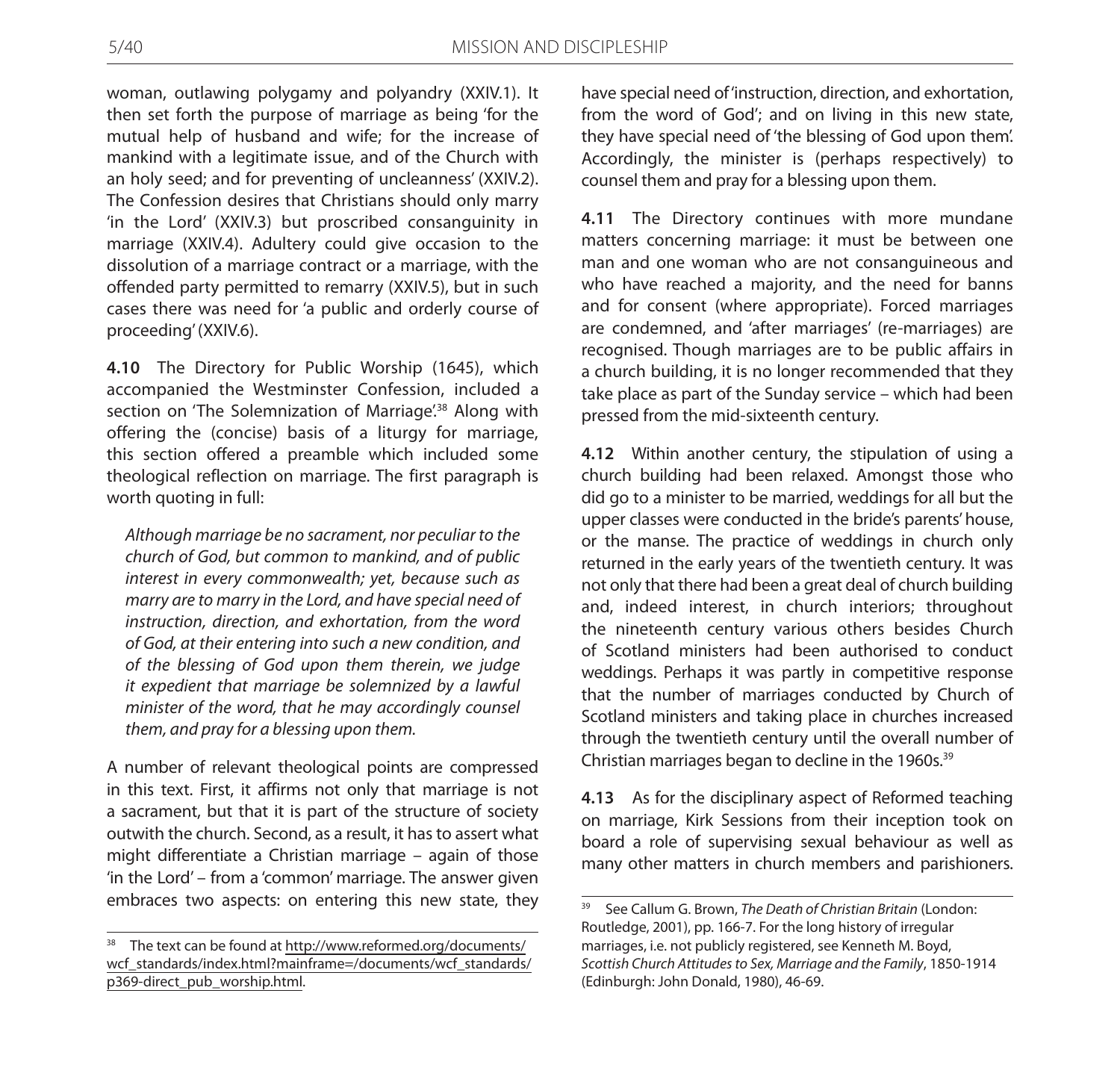People were routinely compared before the Session on charges of fornication and adultery. Although we cannot deny the possibility of prurience and hypocrisy through such a practice, it does at least make clear the link (and not only at the level of the origin of terms) between discipleship and discipline. While few ordinary members are brought nowadays before the courts of the church, the sexual behaviour of elders and ministers is still an area of discipline, not only theoretically but in practice. Furthermore, as we shall explore below, elders and ministers offer pastoral care to people around their sexual relationships.

#### **Divorce and re-marriage**

**4.14** Allowing for the plain truth that a good or a bad marriage is about much more than merely sexual fidelity, nevertheless it is the act of adultery as grounds for divorce which has been consistently to the fore within Christian teaching, based on Jesus' own words. It was when the state began to take a lead in extending permissible grounds, and as social attitudes moved to encourage open discussion of difficulties which in past generations had undoubtedly been to an extent suppressed, that the church had to consider whether to shift its ground. Within living memory there were many years of debate around the question of whether the re-marriage of divorced people could be celebrated in a church and in the context of Christian worship. The General Assembly of 1957 heard a report from a Special Commission on Re-Marriage of Divorced Persons. This found that "there are cases where it is better that the parties should seek separation or divorce."<sup>40</sup> Furthermore, it advocated that ministers be permitted, though not obliged, to re-marry divorced persons, on the grounds of Matthew 19:12 and 1 Corinthians 7:15, "together with the New Testament emphasis on repentance and forgiveness."<sup>41</sup> All such re-marriages, however, should only be undertaken by ministers taking careful cognizance of the parties' life and

character, the circumstances of the divorce, the care of any children, and ecclesiastical questions regarding parties belonging to different denominations, and ensuring there has been sincere repentance on the part of guilty parties. This is essentially the position which holds today. As throughout this overview of church teaching, the degree to which practice has matched theory needs study in itself.

#### **Summary**

**4.15** A summary of where we have reached through Christian tradition and practice should take stock of the whole ecumenical picture in Scotland today, but undoubtedly most work has been done in recent decades through the Joint Commission on Doctrine connecting the Church of Scotland and the Roman Catholic Church. There is a broad common understanding that marriage is part of God's created order, given for all times and places; that marriage is for the mutual love of husband and wife, and for the bearing and rearing of children; and that marriage makes public the consent of both parties. Both traditions also recognise that there is a sense in which some marriages are Christian marriages, reflecting the faith and discipleship of husband and wife; and that it is particularly appropriate for Christians to marry in a service of Christian prayer.

**4.16** However, the traditions do divide over whether marriage is a sacrament. For the Roman Catholic Church, sacramental teaching is prominent and within a comprehensive theological framework argues that marriage is essentially indissoluble. Those who divorce without ecclesiastical permission face consequences which have an effect on their belonging within the full communion of the church. In the Church of Scotland, a nuanced reassessment of divorce and re-marriage under certain circumstances has been accommodated.42

**4.17** Not only between the churches but within our own church, there are various other issues of long historical

<sup>40</sup> Reports of the General Assembly of the Church of Scotland, 1957, p 836.

Reports of the General Assembly of the Church of Scotland, 1957, p. 837.

<sup>42</sup> See 1993 General Assembly, 223-30 for a fuller account both of what is shared and where the differences lie between our two traditions. See also 1991 General Assembly, 233-54.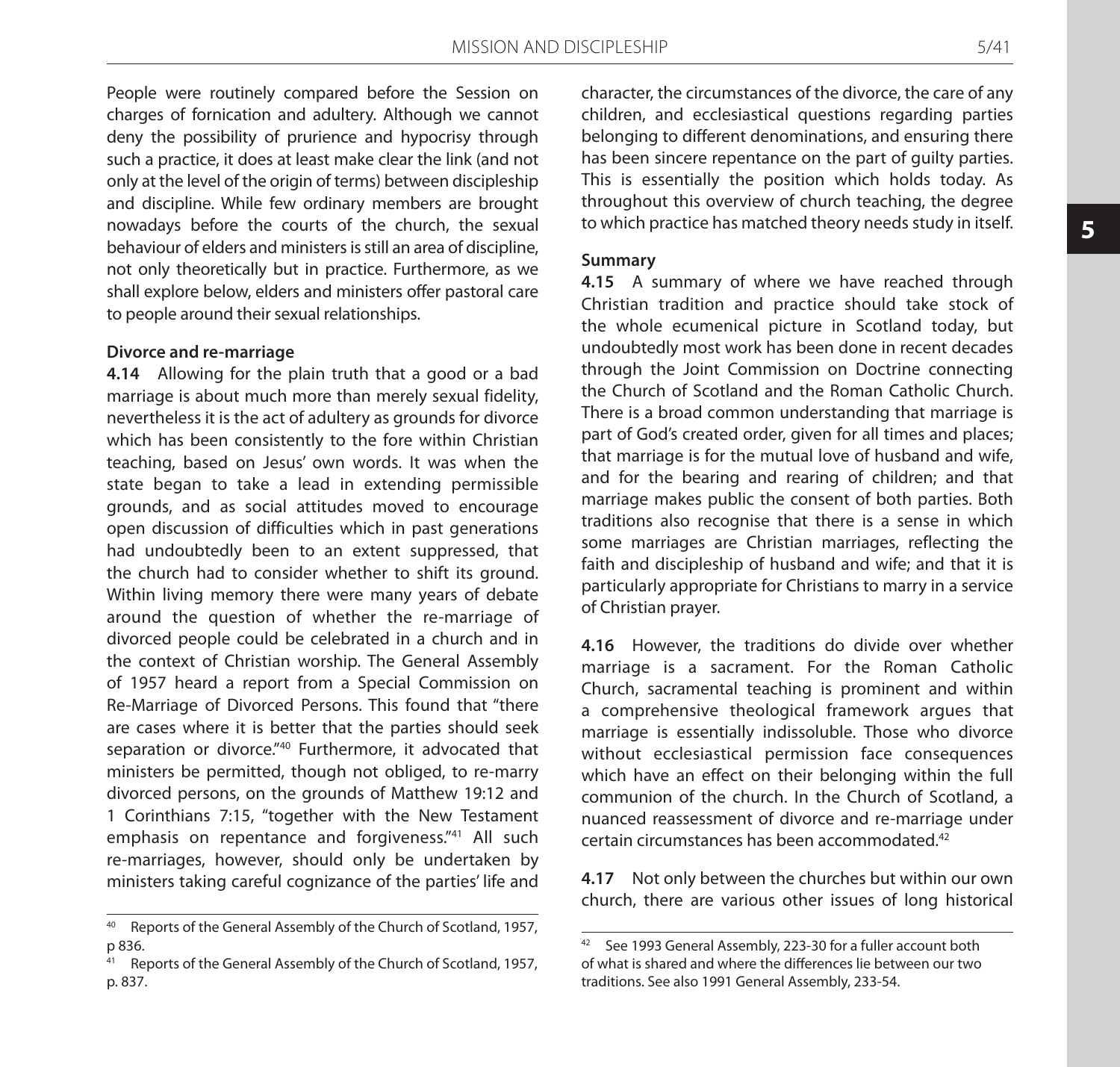pedigree apart from those governed by church law. Therefore, in more recent years the Joint Commission on Doctrine has rightly given attention also to the processes of preparing people for marriage, to liturgy fitting the occasion when a man and a woman may come from different ecclesial traditions and to issues of pastoral care and family support. While Roman Catholic and Church of Scotland understandings on the connection of celibacy and ordained ministry may seriously differ, there has been a shared interest, for example, in the General Assembly's 2009 report on Singleness – for it is not the case that all Christians are or should be married.

**4.18** And so it is time for this report also, having dwelt on Scripture and something of the church history of marriage, to offer some reflection on the central questions with which we began, on the Christian understanding of marriage, marriage and its alternatives, and the lasting nature of marriage.

### **5. Marriage: a Christian Understanding**

**5.1** The witness of Scripture, and development in the church's understanding, has led to the broadly-held theological conviction, which we support, that marriage is an aspect of God's good creation for all humanity. It transcends human fallenness, to which its violations bear witness, including wide-scale and persisting experience of domination, cruelty and violence, particularly towards women. Marriage witnesses that all humanity was created for relationship – and is intended for faithful self-giving love. Marriage exists more broadly than in Christian contexts. People have married in highly diverse cultures before the time of Christ, during the Christian centuries, and in what has been termed the post-Christian era. In Scotland, people of different faiths marry, as do many people of no faith. Marriage is not unique to the church, and does not require the blessing or even the witness of the church to be a reality. The Christian understanding of marriage is that it is a universal human institution originating as part of God's created order. There is thus no reason to distinguish fundamentally between different types of marriage.

#### **Christian marriage**

**5.2** This may give rise to the question: what is meant then by *Christian marriage?* For it cannot at any deep level simply mean a marriage which begins with a church ceremony, or one conducted by a minister. Instead, there seems some sense in understanding Christian marriage as the marriage of Christians, in that Christians, followers of Christ, endeavour by grace through faith to live generous, loving and selfsacrificing lives in marriage as in the other arenas of life, work, family, society and church. Just as our humanity is fully revealed and completed in Christ, so too are our marriages – they are intended to be understood and lived out within Christ's love for his Church. Thus we may say that Christian marriages are the marriages shared by Christian people.

**5.3** Discipleship governs all questions of marriage for the Christian – that is, how to live out our marriage, but also whether to marry and whom to marry. Sections 3.3.8-9 and 3.4.16-17 above explored inter-marriage in Old and New Testaments; certainly the New Testament precept that believers marry only those who share their faith is clear. Such teaching has implications for the church's nurture of younger Christians, and reminds us of the need to encourage them to see their discipleship as relevant to all their life choices, not least in whether and whom to marry.

**5.4** Nevertheless, we do not assume that Christians are married only to fellow Christians. Marriages where husband and wife do not share the Christian faith (acknowledging that faith may be understood as a spectrum of commitment, and that such a situation is not fixed through time) face a particular set of pressures, since the context of discipleship is not shared by both parties. We affirm that these unions are marriages in every sense, being invited to love, joy, fidelity, and permanence as are all marriages, and that they are the relationship within which some Christian people are called to live out their discipleship and witness to Christ no less than those who are married to Christians. By this witness, loving marriage can be a way to the discovery of the Christian faith (as discussed above on 1 Corinthians 7:12-16; see also 1 Peter 3:1).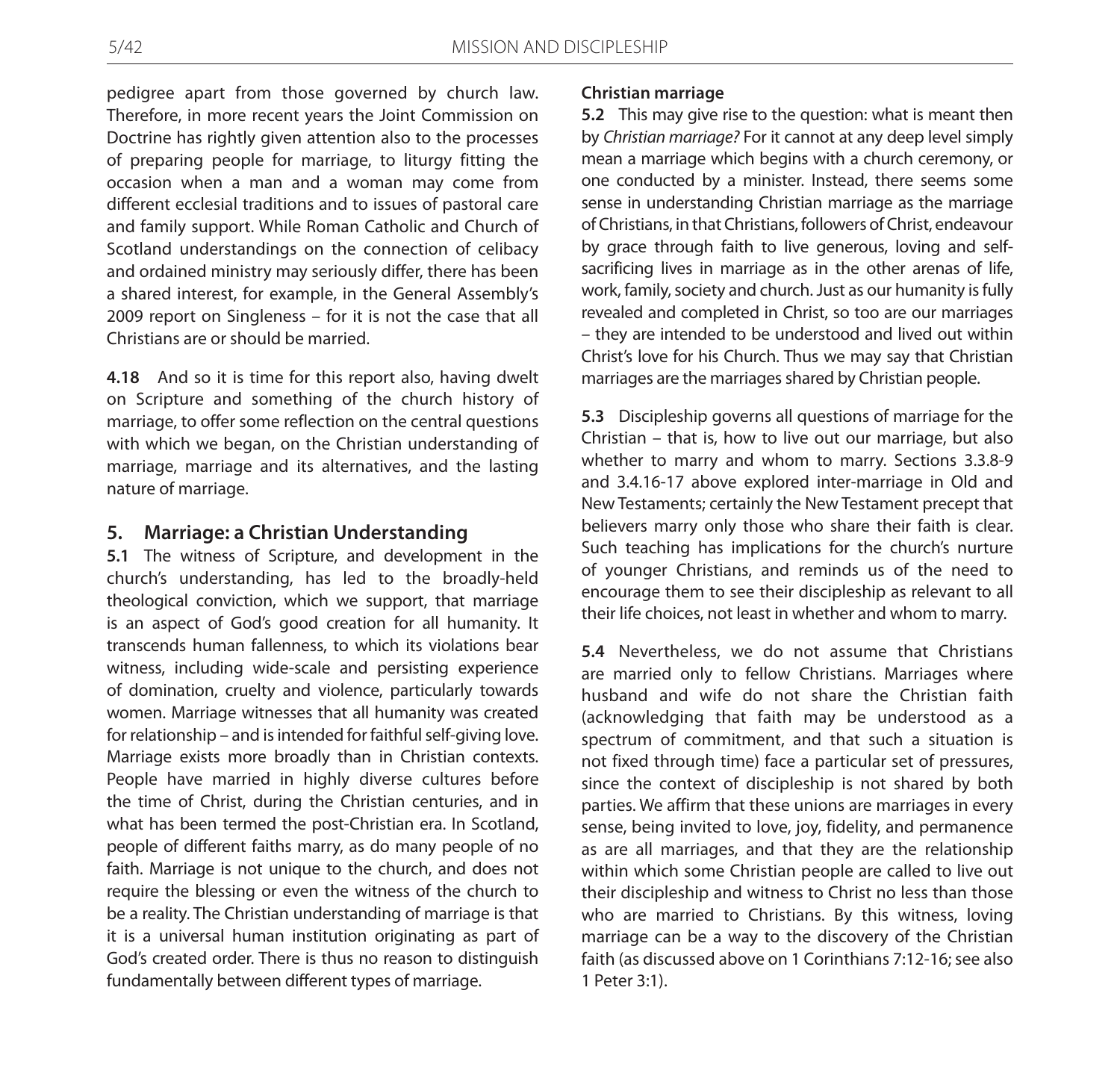**5.5** So, despite the blurred edges to the concept, we recognize that Christian marriage is meaningful. Where both husband and wife are Christian, the profound mutual, covenantal dimension for their discipleship in marriage is clear, and for Christians married to non-Christians, there is a straightforward sense that it is as followers of Christ that they live out their marriages. While marriage makes moral demands on all husbands and wives, the Christian spouse is called to behave in marriage not only as a spouse, but as a disciple of Christ.

#### **Love in marriage**

**5.6** What is the character of love within marriage? Here we do well to recall the connection Scripture makes between covenantal divine love for Israel, and for the church, and human love for each other in marriage. Love in marriage should be faithful, being trustworthy to each other and trusting each other in turn, not merely in terms of sexual fidelity, but in the many other areas of life requiring trust: matters of honesty and integrity, respect and loyalty. Love in marriage should be exclusive, one flesh, "forsaking all others". Love in marriage should be generous, directed to another, seeking the good of the other, submitting one's own desires to those of the other.

**5.7** There is an exclusivity to the love which wives and husbands share, which marks an obvious difference with the love shown to parents, children, siblings or friends. Yet married love still bears a close resemblance to Christian love in general. Thus the famous chapter in 1 Corinthians 13, so often used in weddings, does not emerge from a particular concern on Paul's part about *married* love, yet the character of love as he describes between Christians in the church seems apt for husbands and wives also. In other words, loving in marriage is akin to and indeed a form of loving our neighbour as Christ's disciples. Given the significance of marriage for the lives of those who marry, in terms of where we live, whom we call our family, the career we may have and the way we spend our time, marriage and parenthood cannot but be the contexts in which many people live out their Christian calling. Marriage is not the means of salvation from God, but it is as married (or not)

that we encounter the God who saves, and the lived reality of that marital status may have a profound effect on how we encounter and respond to God.

**5.8** So, as we saw above through New Testament teaching, marriage for Christians is part of the all-encompassing life of discipleship. Indeed, discipleship is in some ways more fundamental to the Christian life than marriage. As people commit themselves to Christ, there are many aspects of their discipleship which grow and deepen over time. Their experience of worship and prayer develops. They share their faith in their character, actions and words, witnessing to the forgiving love of God in Jesus Christ. They serve God in the world, loving neighbour and enemy, caring self-sacrificially for the vulnerable. These are fundamental characteristics, indeed the vocation of Christians, married or not. For those who are married, it is not that their commitment to a spouse precludes or dilutes their commitment to Christ; rather, their discipleship informs and guides their married life. Husbands and wives are called to witness to the love of God with each other, serve Christ in each other, and may find their life of worship and prayer deepened through doing so together. If parents, they are further called to the loving Christian nurture of their children as part of God's covenant people.

**5.9** The characteristics of love in marriage, then, are found to a greater or lesser extent in the frailties of all human living and loving. Marriages, perhaps more than any other relationships, do not exist in idealised form: perhaps their very intimacy involves the coming together of our better and worse impulses, intentions and behaviour. Tragically, throughout history until the present time, marriage has been experienced by many people, and overwhelmingly by women – and including seemingly Christian households – as a place of domination, hardship, cruelty (physical, mental and sexual) and violence. Again marriage reflects the divine-human relationship in this respect: as we fail in our discipleship, and love our neighbour but imperfectly, God offers forgiveness, the chance for a remaking of our relationship with him, the restoring of our friendship. So too with marriage: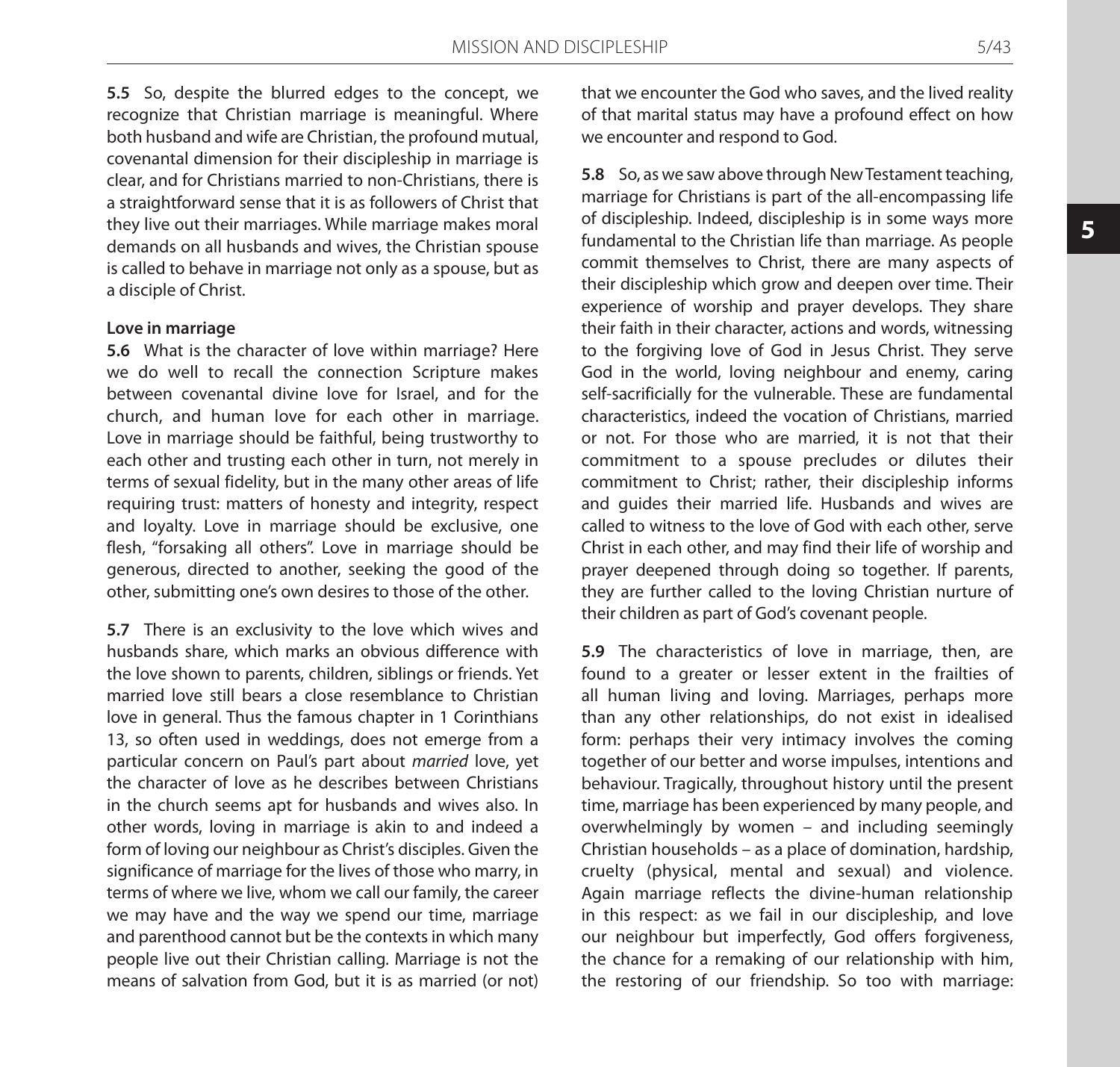every good marriage requires husbands and wives to forgive each other, to be reconciled and find a deeper commitment, sometimes after appalling breaches of trust, faithfulness and commitment, sexually and in other ways. Nevertheless, we recognise below in section 7 that there may be marriages where the breach of trust is so overwhelming that separation and divorce is the path that can best give safety and healing, including for children. Yet even in marriages without obvious infidelity, the inevitable hurts of life in partnership require forgiveness and reconciliation, not seven times but seventy times seven, that is, without cease. The beauty of marriage is to offer a lifelong pilgrimage to those to whom it is given. The depths of the other, and the depths of the self, bear lifelong exploration, for better, for worse. Indeed, in this pilgrimage which married people undertake, their relationship does not only reveal to them the nature of human love, but can point to the love of God, patient, long-suffering, forgiving, faithful: "No one has seen God; if we love one another, God lives in us, and his love is perfected in us" (1 John 4:12).

**5.10** As with an earthly pilgrimage, marriage changes people. Living with another, sharing a home, a bathroom, a bed, children and loss, hope and life, inevitably affects the single people who enter the estate. Such change can be good: marriage, with its close moral examination, has been described as an ascetic practice: it is a training for the soul. There is no hiding-place in a marriage, and so there is every opportunity to grow in selflessness, kindness and a forgiving spirit. Sometimes, as our survey reports, couples choose to celebrate a stage in their marriage with services of thanksgiving with re-affirmation of vows, occasionally after difficulties. Nevertheless, not all grow healthy and strong in marriage's soil. For some it can be a confining, energy-sapping relationship, in which character becomes narrower, sad or bitter. Their marriage can lessen some people, shrink them.

**5.11** Yet many people would testify to the goodness of marriage and the benefits it gives. They speak of companionship over years, decades, of sharing a life with one supreme friend, of enjoying what is said and done together, of facing difficulties, losses and death together, drawing on shared experience and memory. They speak of the pleasure of intimacy, of passion, of sex. They speak of the joy of bearing and rearing children together, sending them into life and maturity, and enjoying the fruits of their children's lives. They speak of teamwork in assigning, often by accident, different roles in running a household and managing a family together. When widowed, or separated in other ways, they speak of a deep loneliness without the one who has shared their life in countless ways, large and small.

**5.12** The good of marriage is even more widely dispersed than contentment of the couple. A good marriage may bring benefits to any children born to and reared by the couple, and to grandchildren. Within the wider family, a happy marriage can offer support to siblings and others. Certainly, difficulties, separation and divorce can be destabilising not merely to offspring, but within the wider family as a whole, perhaps especially for grandparents who can lose partial or even complete contact with their grandchildren. Indeed, good marriages serve society more generally, in providing emotional stability to the partners, and family, and in being a source of friendship to others. A strong marriage can allow each party to focus not only inwardly but on the outside world, in friendship, love and peace.43 Building on our discussion of New Testament insights, it can be said that a good marriage itself serves the Kingdom of God, by being a home from which Christians can, in freedom and security, live as Christian disciples in loving God, neighbour and enemy.

#### **Husbands and wives**

**5.13** As both the 1994 report of the Panel on Doctrine, and the 2009 report on Being Single pointed out, marriage has been a central focus for discussion on relationships between the sexes. Couples who marry in Scotland today

<sup>43</sup> Note the particular contribution single people can bring to other individuals, their families and society as a whole – see "Being Single: in Church and Society," 2009 General Assembly, 6.4-5.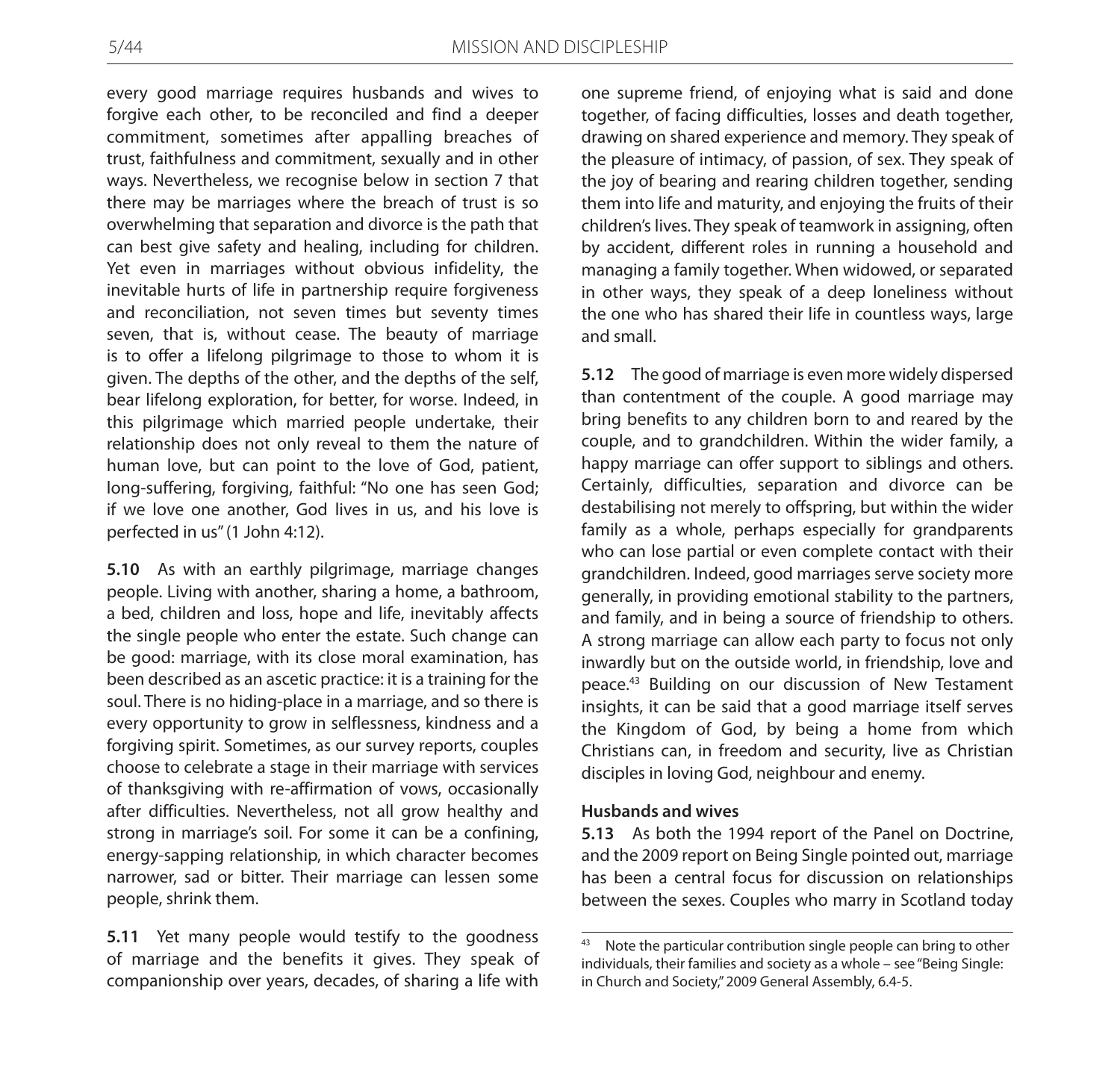do so with a formal equality enshrined in law, developed gradually through a long process of change in society and legislation. We are thankfully more honest nowadays both about playing out gender differences and the dangers when one asserts domination over another. There can be no justification for any approach which sees women as inferior to men, or their property, or to be used by and for men for their own interests. It is not part of Christian understanding that women are principally defined in terms of their relationship to men.

**5.14** That equality of male and female is a created reality has clear support from Scripture, for example in Genesis 1:27 in which the creation of humanity, male and female, is in the image of God. Equality is further deepened in terms of redemption in Galatians 3:28-29, in which there is no longer Jew or Greek, slave or free, male and female, "for all of you are one in Christ." The interpretation of Ephesians 5 in sections 3.4.18-22, 1.4.31-32 above makes clear the equal value husband and wife have, and the mutual love which each should expect from the other. Such a belief in gender equality is enshrined also within the law and teaching of the Church of Scotland.

**5.15** Related to this discussion of equality are the roles and responsibilities of the sexes in marriage. Given the equality of male and female, husbands and wives are called to live and act with mutual respect, ensuring that each partner's voice be heard, that no partner is 'the boss' by virtue of gender, and that work be shared with a sense of fairness. The various burdens and responsibilities in the family household, including salaried work, housework and the care of children will of course be distributed differently in every home: couples find their own balance and share of household and family tasks. Nevertheless, it may be noted that household burdens still tend to fall disproportionately on women. Having children remains a factor in increasing women's workload within the home and hampering the progress of their career. And although men do more than their fathers' generation and before, a variety of surveys since 2000 have found that men do roughly half as much housework (including cleaning, cooking, childcare, pet care, household maintenance and gardening) as their female partners who are themselves in paid employment.<sup>44</sup>

**5.16** A Christian understanding of marriage today must be able to embrace a critique of oppressive patriarchal approaches as dependent on cultural norms which are not relevant to 21st century Scotland and which have rightly been set aside in Church of Scotland law and practice, while recognising that there are different approaches to the interpretation of scriptural passages on the roles of men and women, and husbands and wives. Nevertheless, it is a clear outcome of Christian reflection that there is a created equality of male and female, and that relationship of husbands and wives should be characterised by love, loyalty and trust, self-giving, faithful and exclusive, by mutuality in decision-making, with a fair division of work when seen both within and beyond the home.

#### **Ministry around marriage**

**5.17** A Christian understanding of marriage also informs a further set of questions as to the church's role in marriage, in preparation, the wedding ceremony and pastoral support. When a couple marry in a church, or in a ceremony conducted by a minister elsewhere, their marriage begins in the context of the Christian understanding of marriage, of faith, prayer and pastoral support. This opens up more than the church being a venue and backdrop for the drama of the couple's love, commitment and gathering of family and friends to witness their marriage. In preparing couples for marriage, the church through its ministers and others involved in marriage preparation has the opportunity of accompanying couples in their deepening and declaration of commitment. This involves listening to the couple's story, helping them frame the liturgy in an appropriate way, and sharing with them something of the Christian understanding of marriage portrayed in this report: reflective of God's love, self-giving, unconditional, ready to forgive; part of a broader life of faith and discipleship.<sup>45</sup>

<sup>44</sup> See www.sociology.org.uk/as4fm2.doc

<sup>45</sup> In our survey, respondents reported what they considered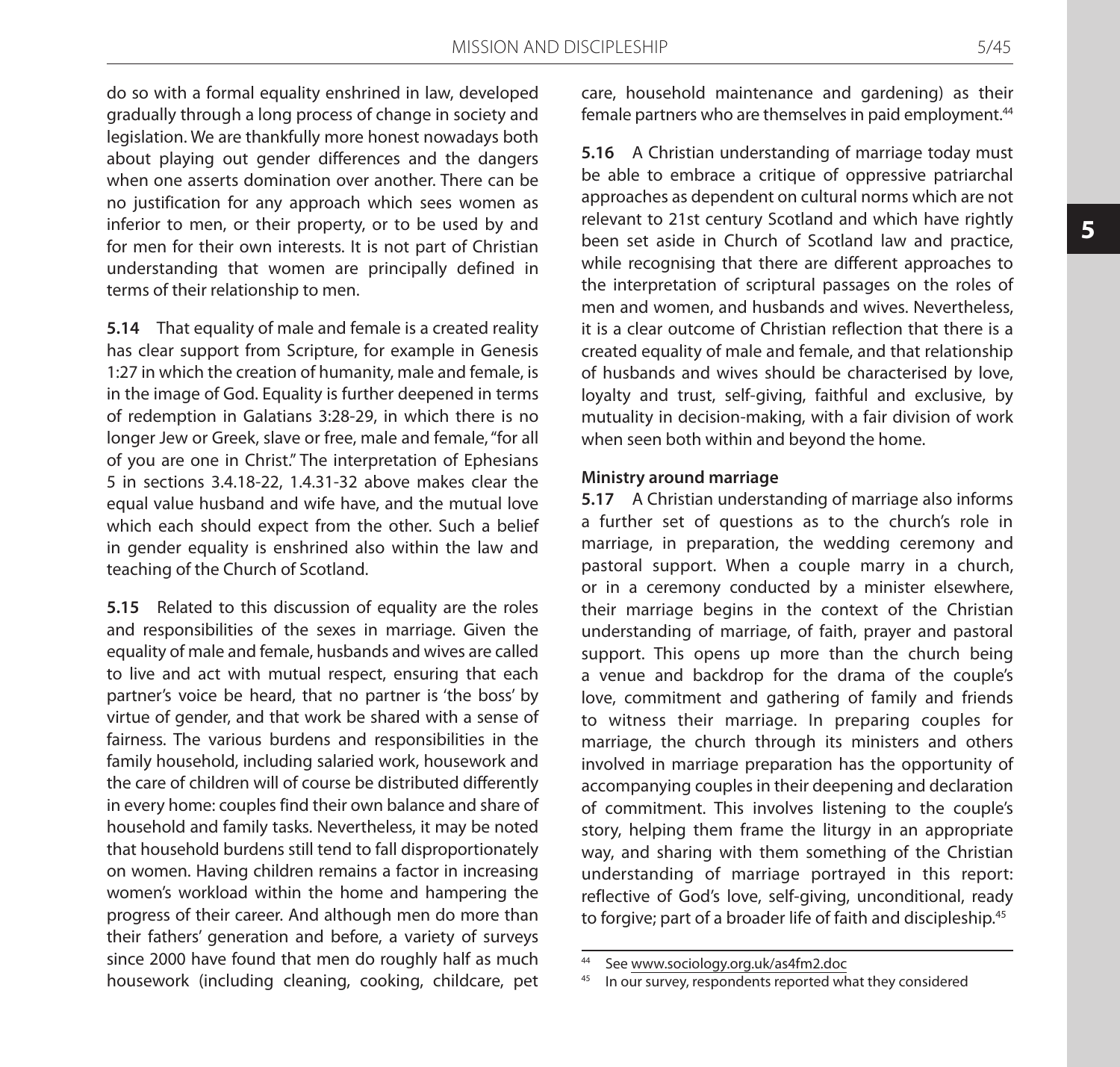**5.18** What happens then in the wedding service? It has already been mentioned that Scripture is largely silent on marriage liturgy and ceremony, and that the church in the early centuries took nothing to do with inaugurating marriage. Good liturgy therefore follows on the church's belief in marriage. Part of the wedding process is constrained by legal requirements, other parts are merely social conventions, though these can be significant for the couple and, as such, become part of a living liturgy. Nonetheless, the church's role in a marriage is to acknowledge both the individuals and the entity of the couple, and to support their endeavour to live faithfully by praying for grace at the heart of their covenant. This context is found in prayer, hymns and music, the reading and preaching of Scripture.

**5.19** The marriage ceremony itself consists in a Christian explanation of marriage and the formal taking of vows. This section is both practical and personal. Vows must be legal, making a public declaration of the wish of both parties to contract the marriage. They should be heard and formally witnessed. It is also important that within the church we have made clear what we expect as the standard of marriage, i.e. that which goes beyond a sense of romantic love, but finds expression in physical love, faithful conduct, in kindness and in comfort. Using vows designed to cover changes of condition and circumstances, in a way that only death can end, is intentional. These promises convey an unconditional love, reflecting the unconditional love of God for his people. The marriage, promised by God to be a source of blessing, cannot be broken because of changes

essential in discussing with couples when preparing them for marriage. Nearly half the respondents consider discussing why the couple want to be married as absolutely essential, and 35% said that discussion of the Christian faith and the couple's relationship to it to be absolutely essential. Other subjects which more respondents than not thought to be essential are: the history of the couple's relationship, the problems they tend to face, and dealing with conflict. By contrast a majority of respondents did not think it essential to discuss the following areas with couples: money, sex and having children. It was noted that a number of ministers did not take this opportunity to explore serious issues in marriage with couples who have approached the church for their wedding.

in circumstances. The declaration of marriage makes clear this new social reality.

**5.20** Some issues may be ill-reflected in traditional liturgies.46 Fewer and fewer couples marry as virgins, and all but a few are sexually experienced with each other: should a marriage service state that only now do they cleave together and become one? When a couple lives together, the choice of liturgy could recognise that this is a couple whose relationship has already come so far, though of course in marriage there is a long pilgrimage still ahead. If a couple already has children, their own and/or from previous relationships, might the liturgy take recognition of this reality? If one or both of the couple has been divorced, there can be an air of unreality about a service which makes no reference to this, and by such silence, implies that the couple spring into marriage without any history. Some argue that the service could and should reflect the unfulfilled hopes of previous marriages and relationships. It is obvious that such words require sensitivity, so as not to overwhelm the new hopes expressed in the wedding. Patterns of relationship are increasingly complex, and the church's involvement with couples as they marry is correspondingly less straightforward than before. Nevertheless, whatever flexibilities there may be within the liturgical freedom we enjoy in the Church of Scotland, it still matters that every wedding affirms the same basic commitment of love, loyalty and trust, exclusive and faithful, for as long as the couple shall both live.

**5.21** Often the church's involvement with the couple ends as the confetti blows away. The newlyweds rarely or never worship in the church; the church rarely or never makes pastoral contact with the couple. According to our survey, only a small minority of respondents maintain pastoral care with couples following the wedding.<sup>47</sup> It

Our survey revealed a huge variety in liturgical practice: respondents use different editions of Common Order, different orders and combinations of orders, different sources entirely, and no particular source.

Although nearly a third of respondents would sometimes visit couples, 49% would never or seldom visit them, and 64% would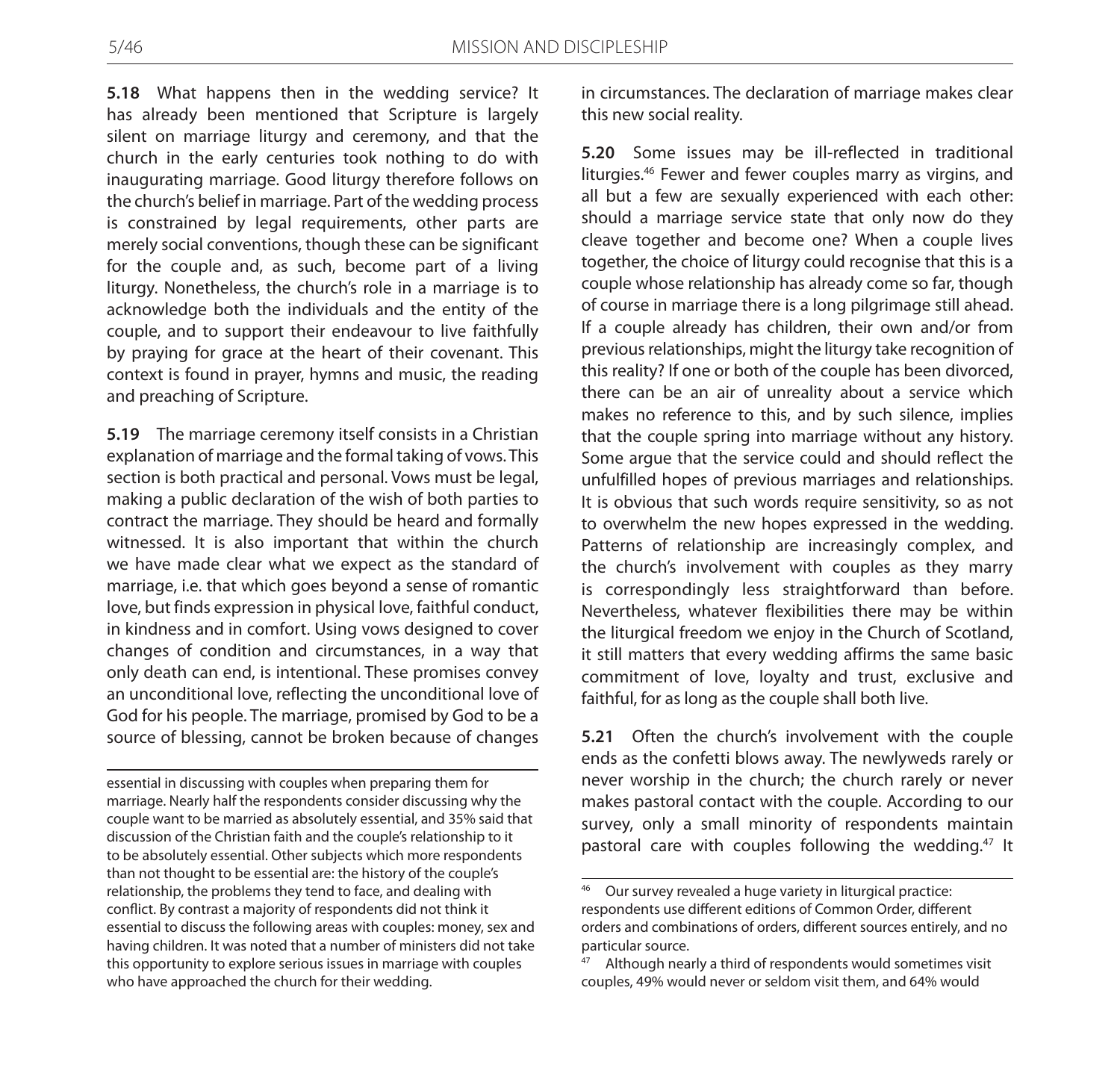need not be so: if a marriage is in the context of prayer, in a service which emphasises our common identity as Christ's disciples, then it is to be hoped that it is open to ongoing church life and pastoral care. The survey reveals some intriguing initiatives: an annual service for recently married couples (sometimes on St Valentine's Day), a cheese and wine event, telephone calls, email, facebook contact, and invitation to enquirers' groups.

#### **Summary**

**5.22** To conclude this section: while marriage is a near universal phenomenon in human society, there is a distinctive approach to marriage which belongs to the Christian faith. This is both in response to and reflects upon God in his creative and covenantal love, and is the heart of the reason why and how Christians believe in marriage, informing how and when we understand marriage as Christian marriage, the nature of love in marriage, the relationship between husband and wife, and the place of the church with regard to marriage. Yet such a distinctive approach is articulated in the context of a number of alternatives to marriage, and public debate as to the partial re-definition of marriage. To this context we now turn in the second broad strand of issues facing marriage today.

### **6. Marriage and its alternatives**

**6.1** Why do people get married? A comprehensive answer to this question has changed over time. Concerns which were uppermost in the past, such as the preservation and passing of wealth, the distinction between legitimate and illegitimate children, and the status of women as the responsibility (and even the possession) of men, play less of a role today. Marriage in contemporary Scotland for most people is not so much a necessity as a choice, a way of relating as a couple and family amongst other options, such as living together as partners, or being single (not always chosen), or less clearly defined patterns of relationship.48 Couples cite a number of reasons to get

See "Being Single: in Church and Society", General Assembly 2009, 4/48-102, for a sustained exploration of being single as an

married: to manifest their commitment to each other, and declare it to the world; to take 'the next step' in their ongoing relationship; to provide a secure and stable environment in which to bring up children. For others, there is the conviction that only marriage is the proper form of committed life-partnership, and the only proper context for sexual intercourse.

#### **Marriage and partnership**

**6.2** Many people do not get married, but live in partnerships which although they bear similar hallmarks – life-long, committed, imperfect, forgiving, and which end only with death – never become marriages. Yet many cohabiting relationships do become marriages: for many couples, living together for a year or a few years is something of a staging-post, or even testing ground for the ultimate aim – marriage. To marry before living together would seem rash or impulsive to many. Furthermore, weddings are expensive (though they need not be), and couples often feel they need to save money for months or even years in order to afford it.

**6.3** Long-term, faithful relationships which are not legal marriages are nowadays a common feature of the relationships landscape. Many couples live together without being formally married. Sometimes there is an impediment to their getting married, such as that one partner is still legally married to someone else. Yet very often, the couple choose not to get married. They may see no need to be married in order to be committed to each other or convinced of their commitment; they may actively reject marriage on grounds of political or antireligious conviction; they may fear that marriage will alter the strength of their relationship, jinx what they have; or they may recognise that their commitment has a provisionality which will not bear the weight of a publicly witnessed and legal marriage.

**6.4** Historically the church both before and after the Reformation sought to regularise marriage within

never or seldom make written contact.

alternative to marriage.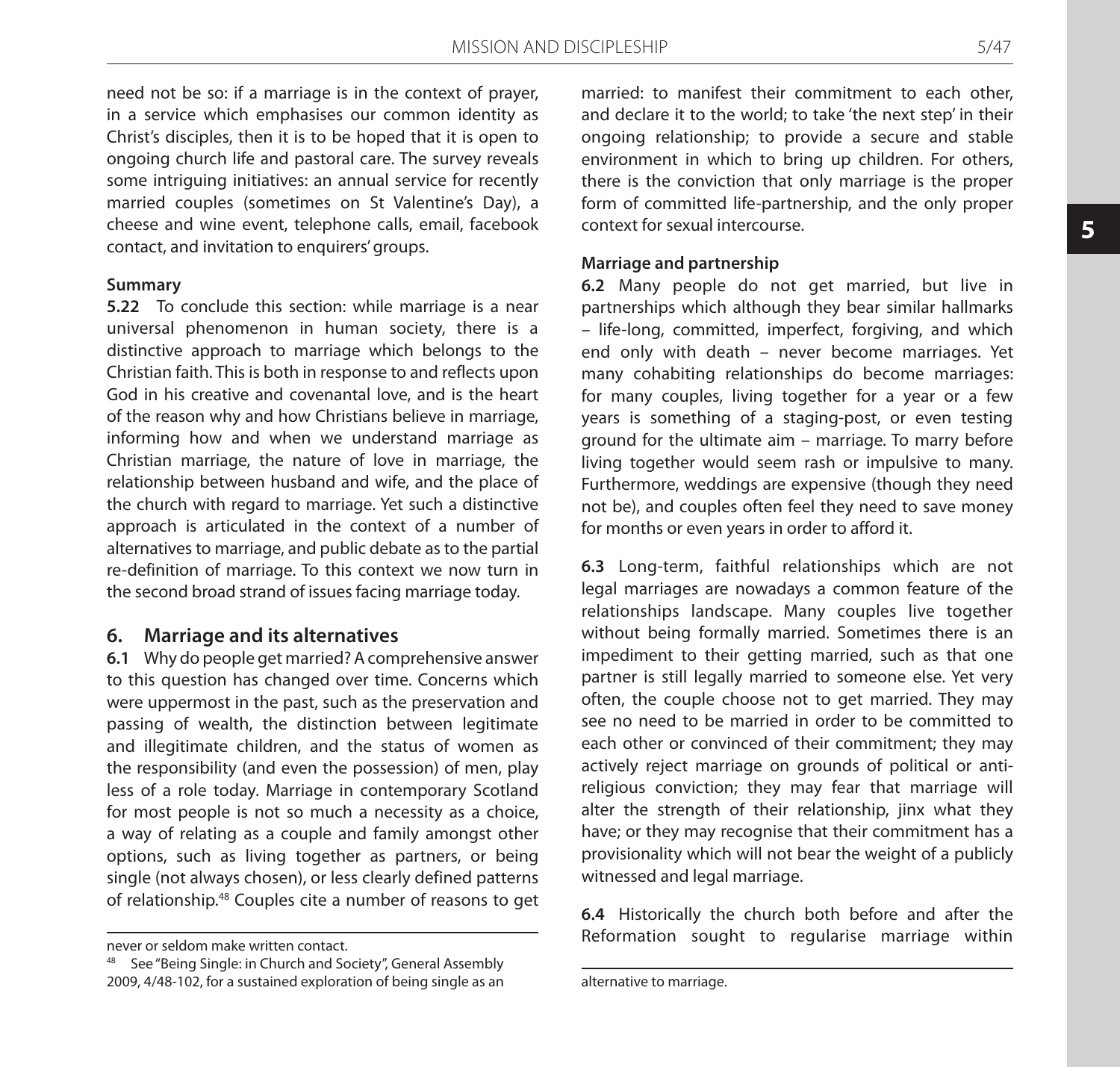its own terms of discipline, and moreover readily saw those living together outside marriage as in disordered relationships and guilty of fornication (or living in sin – a term some couples now sometimes use, almost defiantly, of themselves). At the same time, however, there was a long pedigree of so-called "irregular" marriages – outwith regular church proceedings – which were a social reality commanding acceptance even into modern times in which legal registration processes have become increasingly formalised.49

**6.5** Although there is now no such thing as informal or "common law" marriage in Scots Law, the existence of so many stable and committed couples raises the question of what precisely is the significance of a wedding ceremony or the legal description of a relationship as a "marriage". Some long-term partnerships share the characteristics of a good marriage; aside from law and/or a form of prayer, they may involve a couple covenanting to live together in a faithful, life-long, exclusive union, open to the bearing and rearing of children together, and with partners fully recognised by friends and family. Therefore ministers may wonder whether a couple approaching the church for marriage are not already married in every significant sense save public ceremony. Is the correct pastoral response to a committed couple, who have perhaps been together for twenty years, to encourage them to marry, or to regard them as already married – and encourage them to recognise and publicly celebrate it?

**6.6** That said, such relationships do lack the formal institution, name and witnessing of a marriage ceremony. They are, in a society where marriage is still (just) the norm, outside that norm. Even though the law increasingly treats committed partners as husband and wife, they are not legally so. Marriage may be dismissed as a piece of paper, which is signed as part of the ceremony, but it is much more: it is the ongoing witness of and to the promises made before others, and in a Christian ceremony, before God and

congregation. Moreover, for many stable couples, despite their commitment, there is still a provisionality about their partnership which is different from the commitment of marriage, which is seen as more permanent and secure. These couples may themselves witness that there comes a time when they feel a need to make something permanent which has been provisional, to realise the end (as the telos – the goal) of their relationship in marriage. A marriage ceremony enacts and declares explicitly the nature of a couple's commitment: to unconditional love, to faithfulness, to permanence – to one other. The alternatives to formal marriage may share these commitments, often to a great extent, but only implicitly.

#### **Same-sex marriage**

**6.7** So far, our discussion has proceeded on the basis of the definition of marriage as a legally attested union of one man and one woman. There are the beginnings of debate, however, both in the church and society more widely, as to whether there can be same-sex marriage. The question was being consulted on in Scotland as this report was being prepared. Furthermore, the Church of Scotland appointed a Theological Commission in 2011 part of whose remit is "issues around same-sex relationships, civil partnerships and marriage." In the consultation carried out in 2010 by the Special Commission on Same-Sex Relationships and the Ministry, 19.4% of elders and 17.5% of Presbytery members who participated felt their own view was summarised fairly and accurately by the statement: "The Christian practice of marriage should be extended to include exclusive, committed same-sex relationships which are intended to be life-long".<sup>50</sup> In discussing this statement in preparation for this report, members of the Working Group expressed a number of different positions, and, as with the church as a whole, could not come to a final agreement. We acknowledge

<sup>49</sup> Kenneth M. Boyd, Scottish Church Attitudes to Sex, Marriage and Family, 1850-1914, 46-63.

<sup>&</sup>lt;sup>50</sup> Report of the Special Commission on Same-Sex Relationships and the Ministry, 2011 General Assembly, 23/7-8. Note that while the focus of the Special Commission's work was ministers in samesex relationships, issues such as attitudes to homosexuality more generally were also addressed.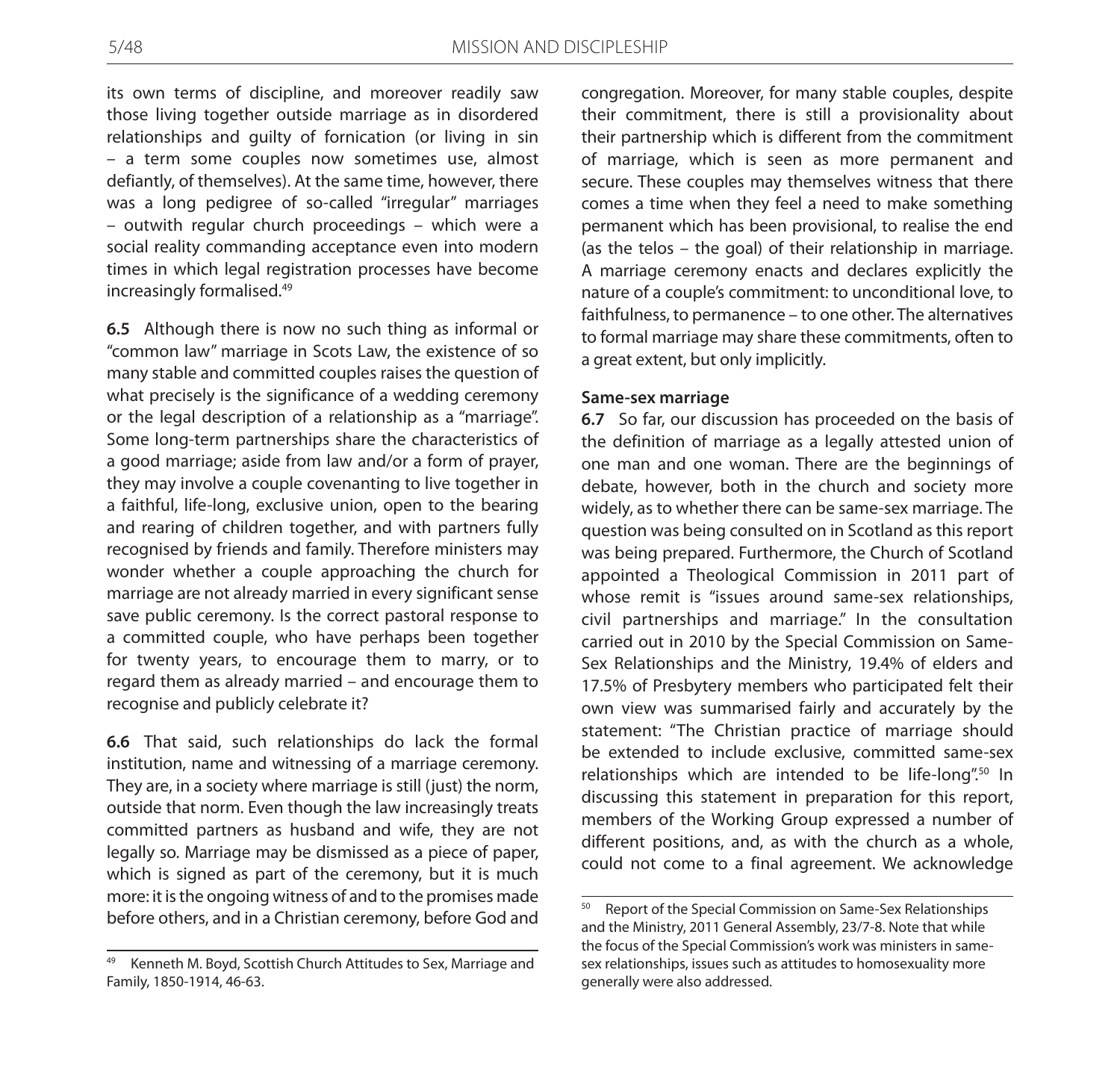that the church is in a process of discernment on this question, whose outcome is far from clear. The theological parameters for this process can be outlined briefly.

**6.8** Is it possible to extend – or radically alter – the definition of marriage? Clearly the many people in the church who do not think same-sex sexual activity is ever an appropriate form of behaviour will think it wrong for marriage to be extended to same-sex couples. There are also many in the church who, while open to same-sex couples living in sexual partnership, do not feel that marriage is the right context for or description of their relationship. To open the question of same-sex marriage is nothing but novel. Christian marriage has always been between one man and one woman and that definition, grounded in the creation narrative of Genesis and reiterated by Jesus, and resonating in the Biblical language of covenant, is explicitly upheld in church confessions and widespread ecumenical practice; in the Church of Scotland it has been supported, as we have shown above in section 4, within texts from the Reformation up to the present day.

**6.9** Whether the Scottish Parliament will move to legislate in favour of same-sex marriages, or even to give encouragement to there being potentially a religious element within what in 2004 was strictly speaking to be a "civil" partnership, is yet to be seen. In its response to the Consultation exercise on these matters in late 2011, the Church of Scotland both stated its current traditional position and defended the principles of religious freedom enshrined not least in the 1921 Church of Scotland Act. Even if same-sex marriage were to be allowed under law, the church would see itself to be under no obligation to solemnise such marriages, worship and its conduct being a matter solely of spiritual jurisdiction.

**6.10** Insofar as the Working Group has taken up the question, therefore, there is agreement on how extensive the ramifications would be of a shift in the direction of same-sex marriage. Certainly there are those who advance arguments in favour of its consideration, bringing into the discussion of exclusive, lifelong same-sex relationships thoughts that a revised covenantal theology would support a redefinition of marriage, but at the very least this asks for sustained reflection and time for reception within the life of the church. Given the contours of Biblical and church theology presented within this report on "Believing in marriage", it is self-evident that further substantial work would be required to examine the underpinning and implications of turning in this new direction.

**6.11** Summarising the discussion in this section, marriage in Christian understanding remains something which differs from other forms of heterosexual partnership, although in the immense range of levels of commitment found in such partnerships there are strong arguments to see some as marriage-like relationships, albeit without explicit declaration. Furthermore, Scripture, church practice and theological reflection has defined marriage as being between men and women – and any move to regarding same-sex marriage as a legitimate Christian understanding would be a fundamental shift. We now turn to a final set of questions about the permanence of marriage, in the light of contemporary patterns of separation, divorce and series of relationships.

# **7. The Lasting Nature of Marriage**

**7.1** For all that Scripture allows for the possibility of divorce, it does so as a provision which reflects its distance from the nature and essence of marriage – joined by God, indissoluble, marked by unconditional commitment. Church tradition worked fitfully towards articulating and regulating for such indissolubility, before the Reformation again opened up the limited possibility of divorce and re-marriage.

**7.2** Today, we are more aware than ever that marriage is a risk. We sense that in marriage comes some of the deepest joy life affords, but we are also aware of its uncertainty. The future is unknown; the events of life remain unlived; our characters continue to be formed; our love comes mixed with hurt; while there can be intense happiness it can be fleeting; children bring change to our relationships; and the shape of our relationships as well as our bodies changes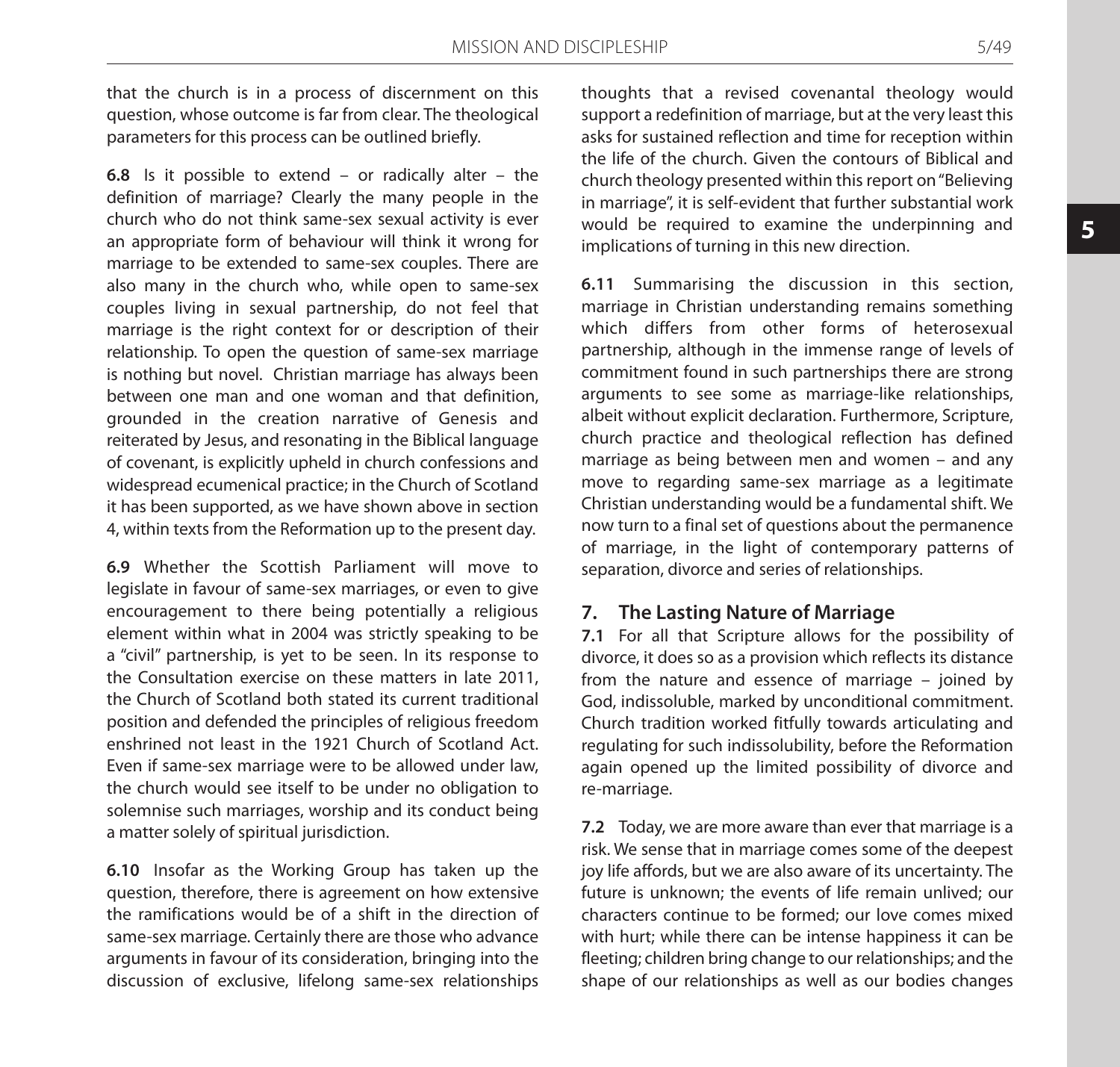over years. Whether or not a society offers the possibility of divorce, marriage is uncertain: whether and whom to marry, and questions around child-bearing are probably the most important decisions we make in life on the human plane. Marriage involves making and living the promise of unwavering commitment and submission and selfsacrifice, with the risk of heartbreak and disappointment, yet with the constant hope of blessing and happiness.

#### **Marriage and divorce**

**7.3** We saw above in section 1.4 the current figures for divorce in Scotland: roughly a third as many as marriages entered in 2010. How many current marriages will end in divorce is difficult to establish with any certainty: after exponential growth of divorce in the 1970s in Scotland, figures for marriages and divorces have been fairly stable over the past 20-30 years. If this trend continues, it would appear that approximately one-third of marriages entered since the 1980s will end in divorce. This report does not have the space to analyse in detail the reasons for this rise in divorce from negligible numbers before the First World War, but the following causes can perhaps be adduced: easier divorce laws; economic independence of women; the rise of secularism; the lack of stigma. It may also be suggested that while the rates for divorce have risen, so also have people's expectations of marriage. Life for many couples is somewhat more atomised than before: they live further from their own parents and wider family; their friends are scattered across the country or the globe; their lives revolve around work with long hours and long commutes; their children bring their own demands. Sexual dissatisfaction and financial disharmony are more commonly expressed. Contemporary couples often find that their husband or wife has to fulfil a number of roles which traditionally they did not need to: that of whole family in one person, best friend, salaried worker (a relatively new role for wives). Given this plethora of roles, some couples find their partner wanting in one or more: over time, one or both feel they no longer need to be in this marriage: they "drift apart" as is often said. This rise in divorce affects the church too, as part of society: separation and divorce are a reality for a great

many people within the church. Church members, elders and ministers are separated and divorced, and barely a family throughout society, and within the church, remains untouched by marital breakdown.

**7.4** There is no theological reason why marriage should be easy. Although it is given by God for the good of individuals, families and society as a whole, marriage, as with all of creation, is affected by sin. Individuals, prone to self-centredness, hurt those close to them, and damage their spouses. Children of all ages, and the wider family, through their actions and characters, their claims on our love, place stress on the marital bond. Society more widely provides a context which can collude with our selfish impulses, and undermine the marital union, in its promotion of self-fulfilment for all individuals, extending consumerism beyond material products and services into our sexual and marital lives. Marriage may participate in the redemptive act of Christ but it is as imperfect, more or less broken people that the married participate.

**7.5** Given the fragility of all human relationships, it is unsurprising that many marriages are undermined by temptations of many kinds. Since the first couple, temptations have existed. Marriages are subject to these in countless ways, and breakdown of love, loyalty and trust can easily follow from yielding to temptation. Sex is the obvious case, but it is not the only example of infidelity. People can become intimate with another not their spouse in a way which brings a third into the marriage: a family member, a friend, work, a hobby. The mid-life crisis may be a cliché without evidential foundation, but advancing years and fear of encroaching old age can cause a reassessment of one's marriage, partner and self. For some, it is a fast car; for others a desire to become young in the presence of a flatteringly young lover.

**7.6** As for sexual infidelity, adultery is named in the seventh commandment, and its importance is underscored by Jesus when allowing divorce and re-marriage following adultery (according to Matthew), and in admonishing the woman caught in adultery – "Go your way, and from now on do not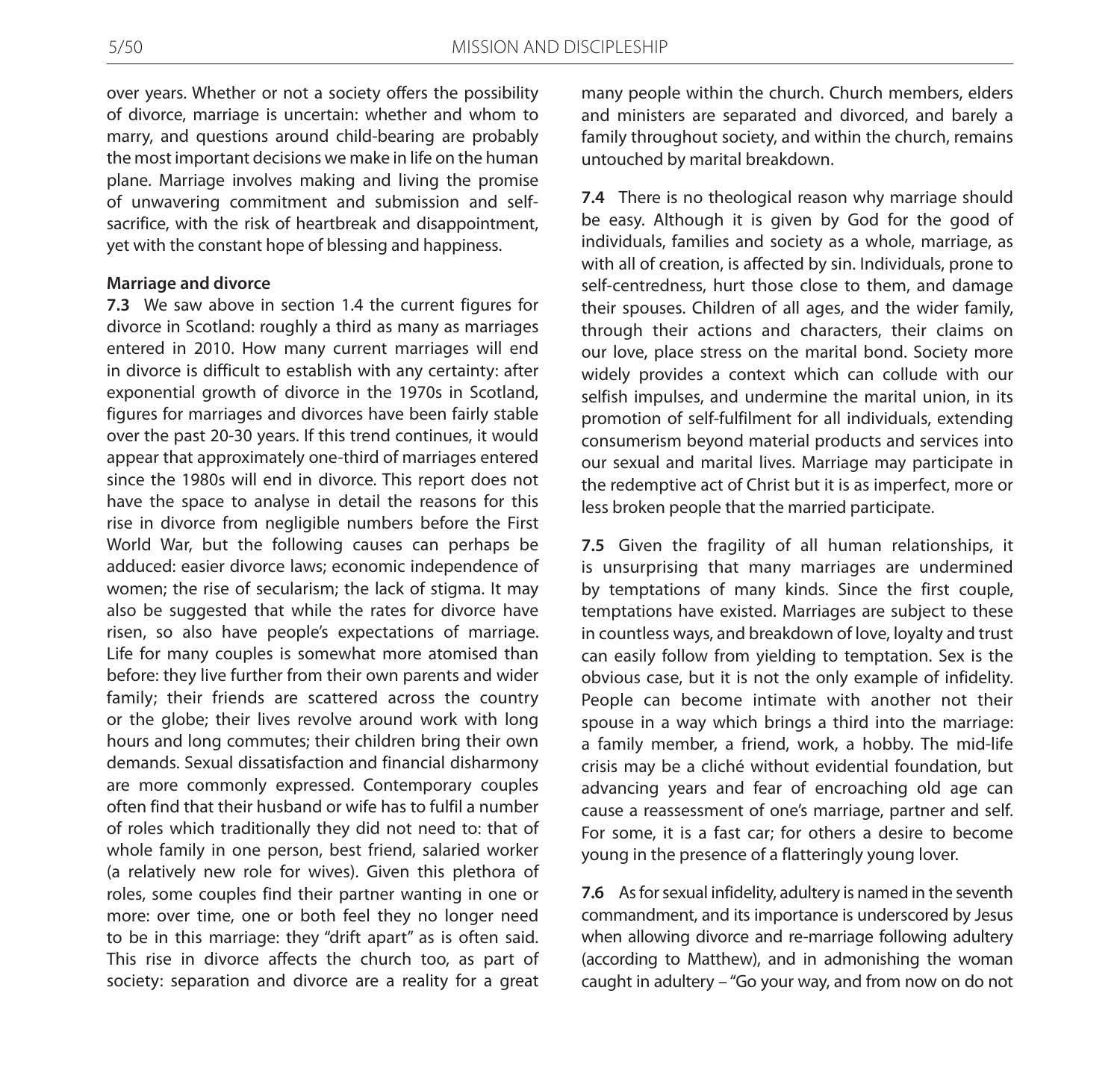sin again" (John 8:11). We saw that for Paul, sexual immorality for the Christian is essentially unfaithfulness to Christ. Clearly adultery is for many the ultimate act of unfaithfulness, and reconciliation, if it happens at all, can only be a slow and difficult journey. While society as a whole fastens on there being a guilty party, as does the Church of Scotland in considering applications from divorced people to re-marry in the church, it is not always so clear-cut in reality. Sexual unfaithfulness can be a symptom of marital malaise rather than the single cause. Such malaise may be manifested in unhappiness, in conflict, in lack of sexual expression long before an actual act of adultery. "In cases of desertion in marriage, it is always difficult to say who is the deserter" suggests Muriel Spark in *The Only Problem*. 51 Although the principles of Christian marriage may be clear, that we should reflect the faithfulness and constancy of God to humanity in our human relations one with another, the reality can be muddy. While certainly not condoning adulterous liaisons, a sensitive pastoral response should be commended. Rather than rush to judgment, a Christian response to marital breakdown, whether caused in part by sexual unfaithfulness or not, is to explore the reality of the couple's situation, to find a space for honesty and truth-telling, and to discover room for the possibility of forgiveness and reconciliation. None of this is to deny the deep hurts that can be occasioned within marriage, or to declare that a cheap forgiveness will make all things right. Reconciliation within marriage is rarely the work of a moment.

**7.7** The church has long recognised that there is a case for divorce. In a situation of infidelity, of adultery, the church has considered it acceptable for the 'wronged' party to seek a divorce, reckoning that the adulterer has broken the marriage rendering it finished by his or her act of unfaithfulness. Cases of abuse, violence and other grave breaches of trust have also been cited by the church as legitimate grounds for divorce, $52$  which may even be seen as the only appropriate way into safety, wholeness and healing.

**7.8** Is here perhaps, however, also a case for divorce even when there is no actual adultery, no desertion, no history of violent or abusive behaviour, but simply in the case when love comes to an end, when a couple, as pastors often hear, grow apart? Is it not possible to see that when a couple feel no love for each other, and increasingly find the practice of love, of care to be an empty and arid performance, the marriage has in reality come to an end? Does commitment, intended in all seriousness in marital vows, and of crucial importance when children are young, need in every case to be held to through the long years of the different stages of our lives? When love breaks down, perhaps it is desirable to loose the parties to the marriage. When all that is left is a faint watermark of love, it may be better to allow the possibility of fresh love to be painted, in new relationships. Indeed, unhappy marriages can be awful places, damaging for one or both parties and traumatic for children. To many separated and divorced people, it feels like they have escaped from a place of torture.

**7.9** Making such a case would go beyond New Testament warrant: as we saw above Jesus' teaching allows divorce only in certain prescribed cases. Furthermore, it would display a church depending on a contract-model for marriage rather than the richer understanding of creation and covenant explored above. As is clear from Scripture, and in theological reflection and church practice, love in marriage is not a conditional love. It is not a promise to be loving, loyal and trusting for as long as the other party is. It is not a commitment for as long as I feel like it, or as long as you deserve it. It is an unconditional commitment, for better, for worse.

**7.10** As we saw above in discussion of Ephesians 5, all human relationships amongst those who live to the Lord are to be cast in the mould of mutual submission. Those who follow Christ are called to bring all their relationships under the authority of Christ. Indeed, Christ's love, shown in his giving himself for those he loved, is the model of our own love, in marriage. In this understanding, marriage is not to be left because difficulties arise. Rather, it is in the stresses and problems of marriage that the discipleship

<sup>51</sup> Muriel Spark, *The Only Problem* (London: Grafton, 1985), p. 166.

<sup>52</sup> See, *eg*, Report of the Special Committee on the Re-Marriage of Divorced Persons, Reports of the General Assembly, 1957, pp. 835-6.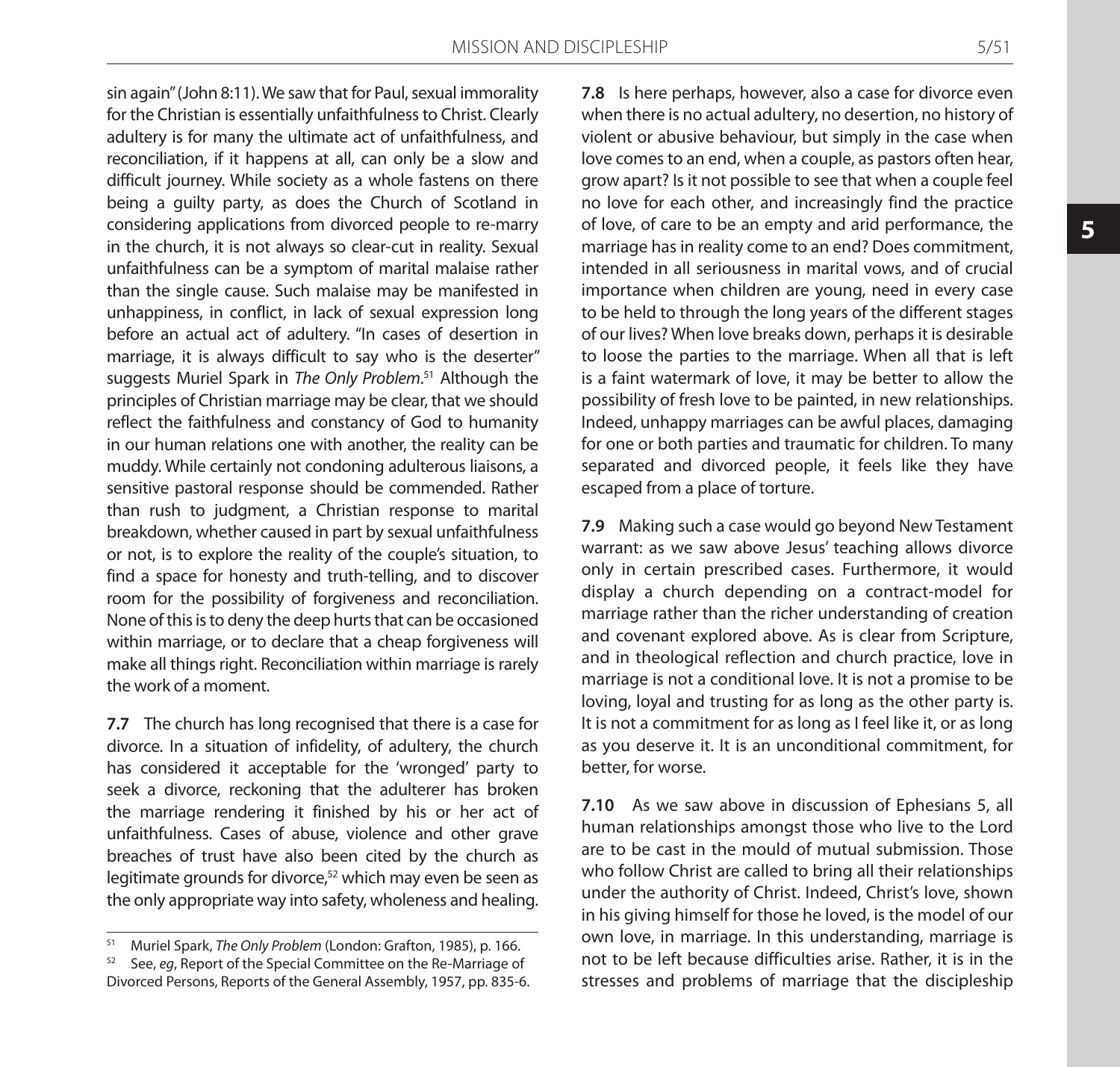of Christians is often brought most clearly to light. Can the Christian husband and wife continue to love when the one to whom they made promises seems a different person, impossible to love? Marriage is a commitment of and to security and permanence: it is not a temporary commitment which can be replaced by separation and divorce as simply the next stage in the relationship's journey. Divorce is the breaking of that commitment, a severing of the bond. It is always a matter of profound regret, and nothing can be the same again. It is a sign of broken promises, of the contingency of all life, of the effects of sin within creation and our human relationships. There are profound consequences for the couple, any children in the marriage, their wider family and society as a whole. Christian pastors will be aware of the enormous consequences for people's lives when contact between parents and children is lessened or lost entirely. However, as with all in life, damaged and distorted by sin, we trust that God will not withhold his forgiving grace from those who seek it, in humility and faith.

**7.11** In the marriage service, Christian commitment to the permanence of the union is expressed in the words of Jesus, "Those whom God has joined together, no one must separate" (Mark 10:9), said as the final element in the declaration of marriage. The use of this sentence may be as a warning to guests not to divide the couple from each other. Yet it may also give rise to uncomfortable thoughts among any guests whose own marriages have been followed by separation. Undoubtedly the sense of failure that many feel at the end of their marriage is compounded by the sense that they have failed God (who joined them together), and some may well feel that they have put themselves beyond the love of God or community of the church.

**7.12** Indeed, the church may often be seen by those who are breaking up, separated or divorced as disapproving of them and their situation; of church-going couples, one or both may avoid the church during and beyond the time of separation. It is the experience of many elders and ministers that it is only when the couple has separated and

the marriage appears to be over that anyone knows – and the survey confirms this. Perhaps the church is seen as helpful only when embarking on marriage, in conferring blessing, and not in saving the marriage, in the midst of real difficulties. Yet there is clearly a role for pastors in caring for couples (and their families) whose marriages are struggling: in listening, guiding conversation, and referring to experienced counsellors. An imaginative church could draw on or develop further resources for helping couples: sermons, seminars and discussion groups on marriage; members specifically trained in pastoral care of couples; mentors for the married; a public recognition that problems in marriage do not make one a bad person or a failed Christian. In the wake of separation or divorce, many people are affected by a range of feelings – rejection by their spouse and/or other people, anger, guilt, relief, regret. It is good if the church through sensitive pastoral care can help them feel included in the love of God as they piece together their lives, and work through issues of guilt, repentance, forgiveness and reconciliation.

**7.13** The possibility of a Church of Scotland liturgy for separation and divorce is occasionally mentioned. When the National Youth Assembly discussed marriage in 2011, it included as part of its deliverance the following item: "The National Youth Assembly encourages the Marriage Report Working Group to seriously consider the drafting of liturgy to mark the end of relationships." We hesitate to support the drafting of such a liturgy. First, the Church cannot be assumed to concur with every divorce legally granted. Second, conducting such a service of separation goes too near conferring blessing on the human ending of a marriage, which runs counter to the conviction that the commitment to marry is unconditional, and that the marriage vows are as permanent as they possibly can be. This said, certainly Christians, ministers included, should be prayerful and supportive of anyone going through the traumas of a family unit breaking up.

### **Divorce and re-marriage**

**7.14** The Church of Scotland has allowed re-marriage of divorcees by its ministers for over 50 years, as we saw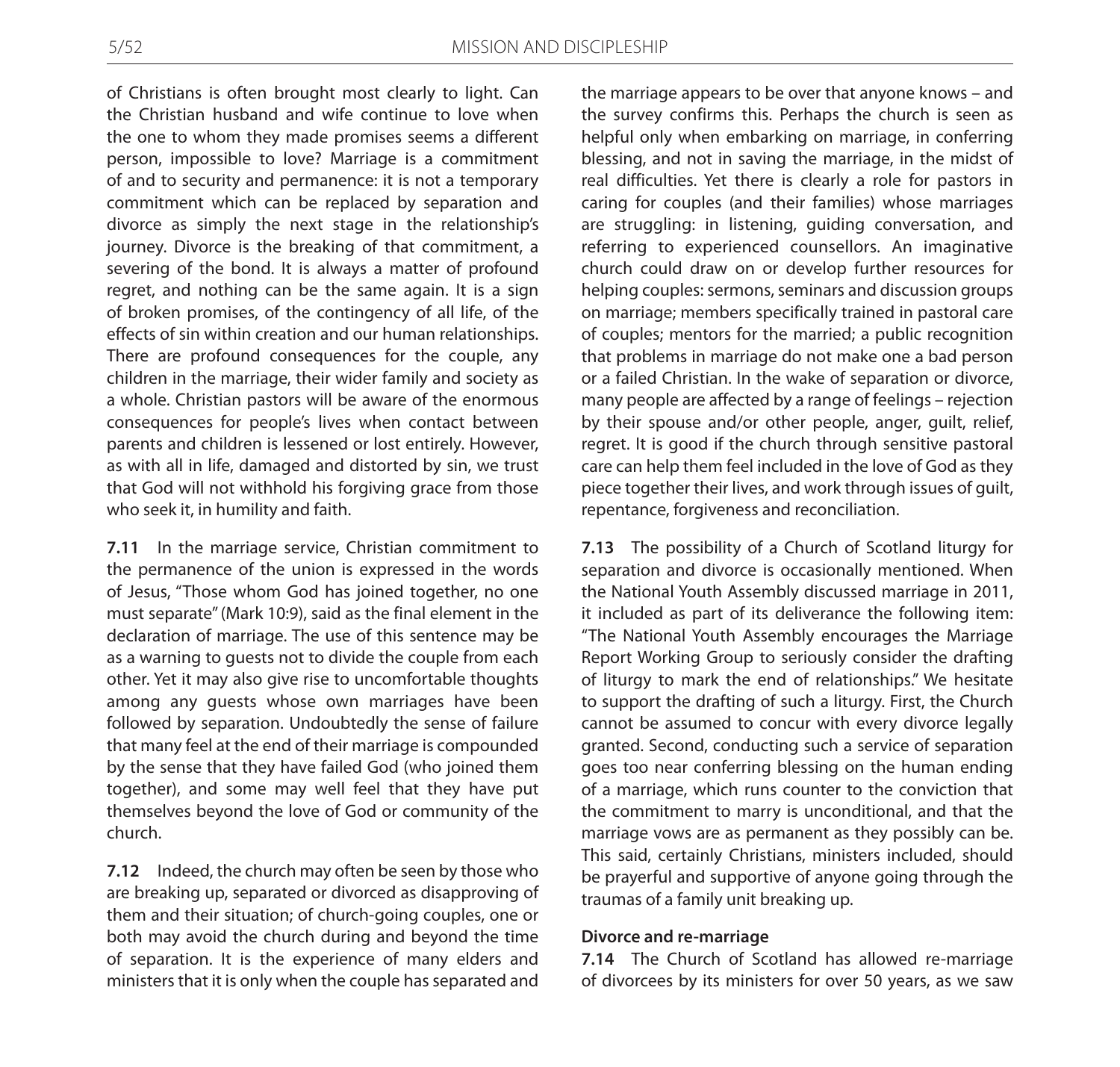above in section 4.14. While recognising that marriage involves promises to love unconditionally, faithfully and permanently, the church does not adhere to the ecclesiastical indissolubility of marriage bound up with a sacramental understanding of the union. Nevertheless, for the church, the re-marriage of divorcees has to be seen as pastorally different from the marriage of a couple who make their vows for the first time. This is a commitment which follows a prior promise of unconditional love, loyalty and trust. While such provision for re-marriage of divorced people was hedged around with qualifications and processes to be undertaken in the relevant Presbytery, it has over the years become more liberally applied. Some ministers exercise their right not to conduct such marriages, but many more are prepared to do so. It is hoped that in such cases, marriage preparation involves a sincere and substantial engagement with the past, including the reasons why the former marriage (or marriages, and indeed, other long-term committed partnerships, if appropriate) came to an end. The 1957 Report of the Special Committee on the Re-marriage of Divorced Persons made much of the need for repentance on the part of divorced persons, where guilt has existed.53 Indeed, if the church is to solemnise the re-marriage of divorcees (as it does), it can only be in the light of our understanding of the grace of God at work in forgiveness, and renewed commitment to better living. While marriage may in essence be permanent and secure, in reality it is for many insecure and broken off – and the church cannot but respond with love, patience, integrity and compassion.

**7.15** In short: in Christian understanding there is a presumption that marriage is permanent, that its love is unconditional, that its commitment is secure. Separation and divorce are to be regretted; and those involved require the healing and forgiving love of God regardless of their particular circumstances. The church can be a source of help as people journey through such times; our denomination's approach to the re-marriage of divorcees

reflects our commitment both to the presupposition that marriage is permanent and to our trust in the forgiving grace of God in Jesus Christ.

### **8. Conclusion: Believing in marriage**

**8.1** Drawing together the strands explored above, there are clearly a number of ways in which marriage is good. It is a form of partnership between men and women which exists immensely widely in time and space in human societies, and has been found to be a fruitful way of supporting intimacy, love and companionship, and of ordering sexual relationships, the bearing and rearing of children, the organisation of families, and relationships within the community. It is present throughout Scripture, and in the Old Testament is commended in foundational texts, exemplified in a wide variety of couples, revealing the blessings and imperfections of married life, and related to the covenant between God and Israel. It is further explored in the New Testament as a context, important for many people, in which their lives as disciples of Christ are played out. Indeed, in some significant passages, marriage is seen as an image of the covenantal relationship between Christ and the church, and is a central, joyful image for the reign of God. We have seen that despite the rise of secularism, availability of divorce and change in moral norms, marriage remains a popular choice for people in Scotland, very often after a period of living together. Couples still seek the public declaration and status of marriage, even though sexual intimacy, companionship, childrearing and family life do not depend on being married.

**8.2** Our own deliberations have focused on the central possibilities and challenges in marriage today. Despite the impermanence of many marriages, we assert that marriage is given in creation as a life-long union in which husband and wife become one flesh. Marital love, seen covenantally, displays the hallmarks of faithfulness, exclusivity, self-giving and forgiveness, and belongs for Christians to their life of discipleship, depending on the help of the Spirit. Separation and divorce, though on occasion necessary pastoral provisions, remain matters

<sup>53</sup> Report of the Special Committee on the Re-Marriage of Divorced Persons, Reports of the General Assembly, 1957, pp. 834, 837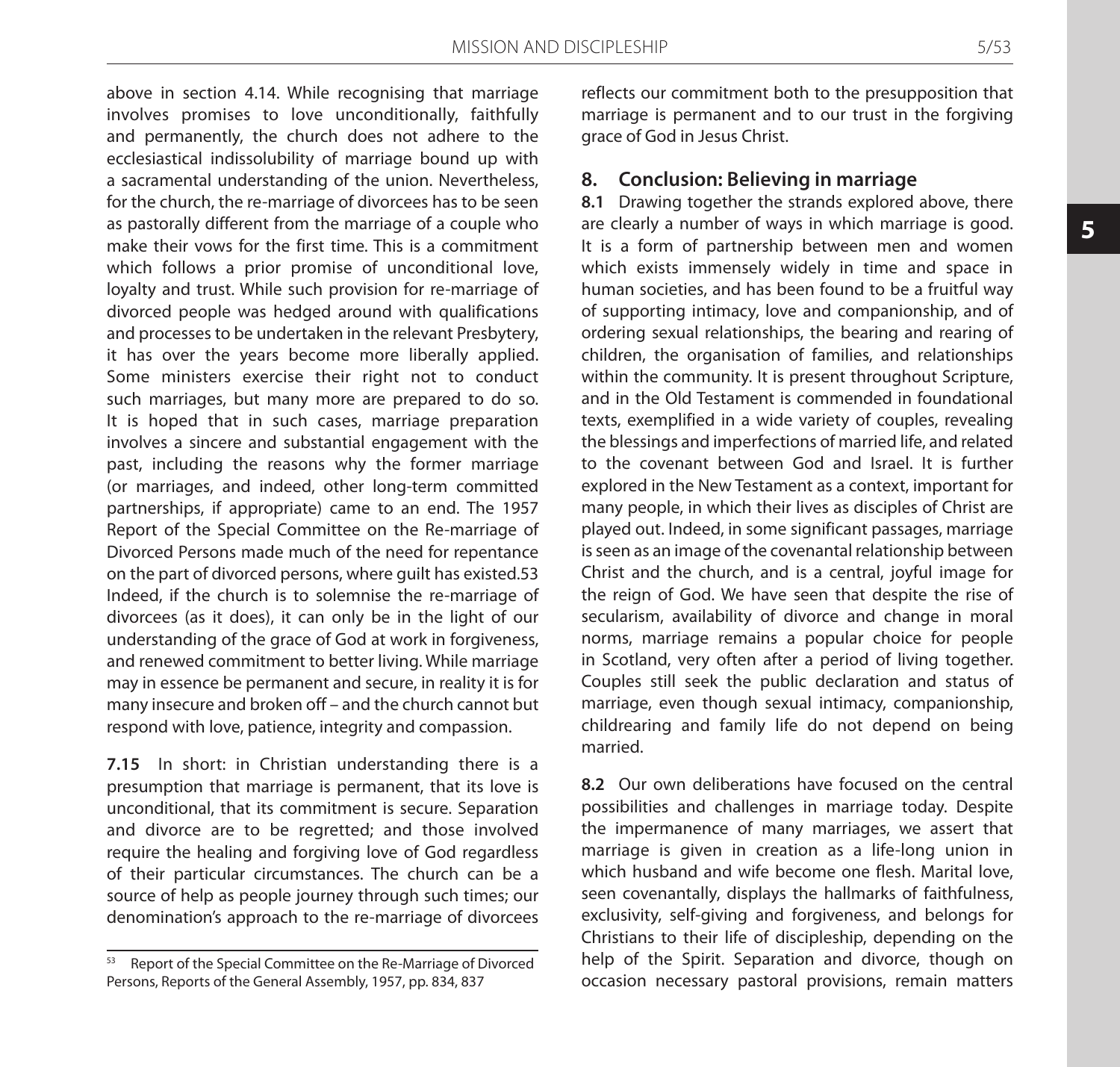of great regret, with need for the healing, forgiving grace of God. Other forms of partnership may well display the characteristics of married love, and be marriage-like in every way but for the public expression and witnessing of the commitment to permanence. Marriage offers the additional possibility of church solemnisation, which allows for the making of promises within the context of Christian prayer and acknowledgment of our calling to discipleship. While extending marriage to same-sex couples is beginning to be debated in society and the church, this would constitute a major break with Scripture and church practice through the ages.

**8.3** Yet for all the disputed questions regarding marriage – definition, nature, alternatives and permanence – we conclude by reiterating our belief in marriage, provided in the wisdom of God for uniting his beloved children, for mutual love, joy, companionship and the bearing and rearing of children; as an echo in human hearts of the divine outpouring of love; as a sign of God's generosity, faithfulness, commitment and forgiveness; as an aspect of human reality in which our discipleship of Christ is lived out; and as a foretaste of the new creation.

# **APPENDIX II JOINT REPORT OF THE MISSION AND DISCIPLESHIP AND MINISTRIES COUNCILS ON THE EMERGING CHURCH**

### **Report**

Following the publication of the Reformed, Reforming, Emerging and Experimenting report in 2011, the General Assembly charged the Ministries and Mission and Discipleship Councils with considering the recommendations in section 4 of the report, and bringing recommendations to the General Assembly of 2012. (Copies of the report are available from the Ministries Council and can be found at www.churchofscotland.org.uk/about\_us/ general\_assembly/reports\_and\_information).

During 2011 both Councils considered the best way of working together more effectively to consider the issues in the report and support the work of emerging church. The result was a restructuring of the way the Councils

have communicated and collaborated on this and the formation of a new Joint Emerging Church Group. Staffing constraints, and the development of the new JECG, which constituted in January 2012, means that the Councils are not yet in a position to bring firm recommendations to the General Assembly, and would intend to do so in 2013.

This report therefore seeks to inform the General Assembly of the progress made in the past year.

### **Joint Emerging Church Group**

Both Councils sought to establish a basis for more effective, intentional collaboration in their engagement with emerging church. Previously there had been two main groups concerned with this area of work; the Emerging Ministries Task Group (EMTG), which resided in the Ministries Council and managed the Emerging Ministries Fund, and the Joint Working Party, whose membership was drawn from both Councils and included others with particular insights. These two groups have now been replaced by the Joint Emerging Church Group (JECG) and the Councils have agreed the purpose of the group:

- To develop vision beyond 2020, identify trends in culture and consider the development of new approaches to ministry, congregational life and church planting.
- • To assess applications for funding, review projects, evaluate experience gained; and negotiate its transition to being one of the Ministries Council's Strategic Funds.
- In the light of the Reformed, Reforming, Emerging and Experimenting Report, make proposals for changes (including legislative changes) needed in order to facilitate a mixed economy within the Church of Scotland
- To identify where appropriate resources and training for leadership development, mission and worship are required for new and emerging models of church, and advise both Councils on membership of Fresh Expressions
- • To nurture, support, protect and inspire emerging work
- • To enable exchange of experience among those involved in all emerging church work (including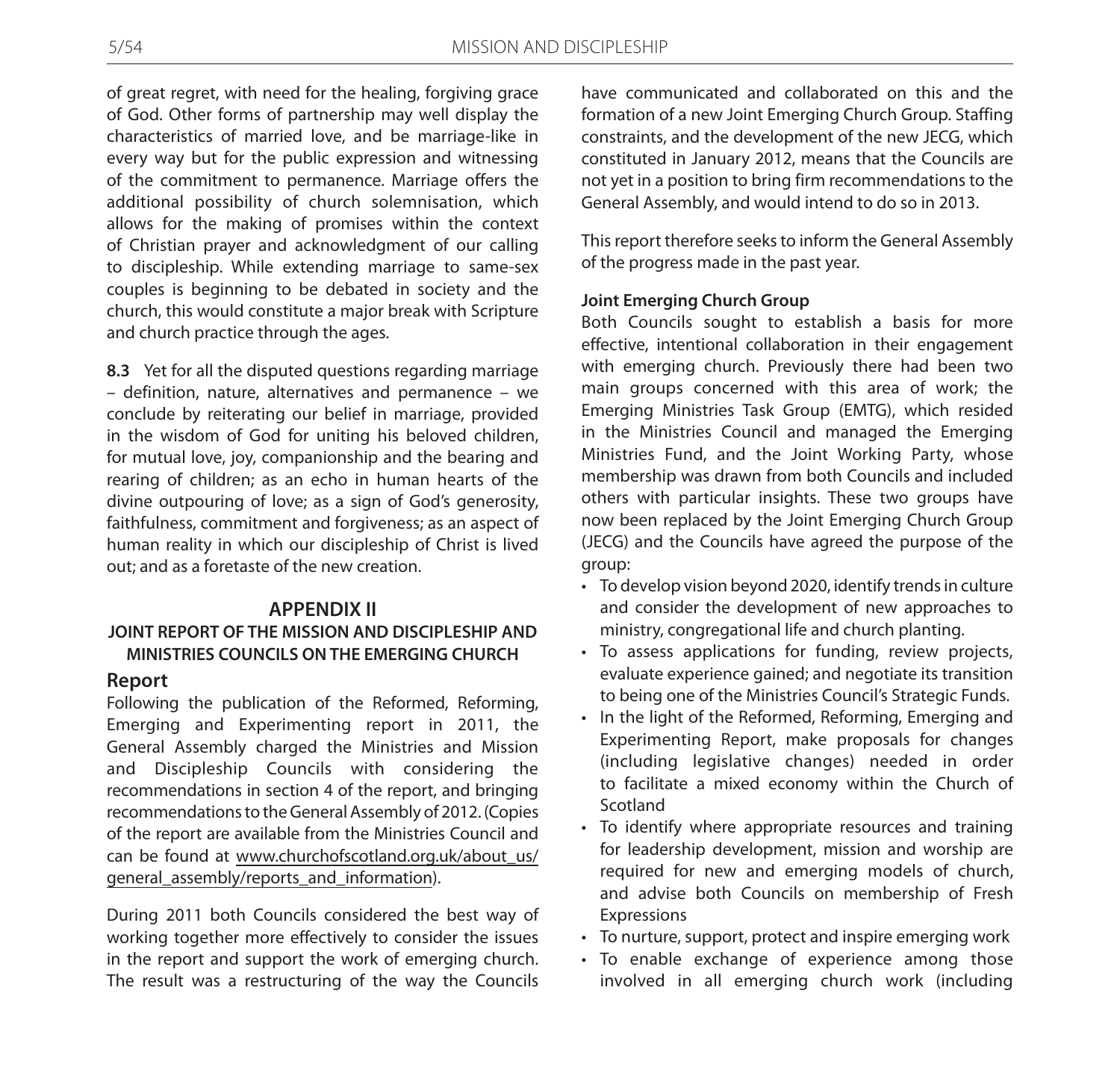Emerging Ministries Fund projects and New Charge Development) and the wider church, evaluating what works and what does not.

- • Support and nurture an Emerging Church Network, including Fresh Expressions training (Mission Shaped Intro, Mission Shaped Vision and Mission Shaped Ministry), Invest, vision and conference days, etc.
- • Encourage emerging work towards a transforming future and self-sustainability.
- • Engage with the Ministries Council Training Review and with developments of Pioneer Ministry.
- • Set budgets and track and report on expenditure clearly and regularly.

To oversee all systems for NCD charges, from initial discussions through the establishment of the charge to raising it to full status, a New Charge Development Sub-Group has been created.

The Group comprises full members of the two Councils, able to speak directly on emerging church issues at full Council meetings. It also includes members who are emerging church practitioners, those able to provide theological reflection on the issues, and members who are well versed in the structures and governance of the church. At present, the members of the group are (with one member still to be appointed):

| <b>Rev David Cameron</b>      | (Convener)      |
|-------------------------------|-----------------|
| Rev Colin Brough              | (Vice-Convener) |
| Mr Ron Clarke                 | (Secretary)     |
| Mrs Lesley Hamilton-Messer    | (Secretary)     |
| Rev lan Aitken                |                 |
| Rev Gary Caldwell             |                 |
| <b>Rev Elizabeth Crumlish</b> |                 |
| Mr Alan Dodds                 |                 |
| Rev Dr Doug Gay               |                 |
| Rev Tommy MacNeill            |                 |
| Ms Shona Stirling             |                 |
| Ms Alison Urie                |                 |
|                               |                 |

It is important to note that this is a dynamic area of work, and as issues and trends emerge and are identified it

may be necessary to review the scope and purpose of the group to respond appropriately to needs and opportunities as they become apparent.

### **Funding**

The major funding is the Emerging Ministries Fund (EMF), which comes to an end in 2013. At the time of writing the funding structure and management is undergoing review and the Strategic Funding Group is considering the way forward for the EMF. The substantive detail of this is contained in the report of the Ministries Council. As the JECG has inherited the EMTG's policy role it will have a close link between policy and funding, the progress of EMF projects and the experiences to disseminate.

#### **Fresh Expressions**

The Church of Scotland has benefited from an informal relationship with Fresh Expressions, most notably in the delivery of training through the Mission Shaped Vision, Mission Shaped intro, and Mission Shaped Ministry course (further information is available from http://www. freshexpressions.org.uk/training).

Both Councils agree that it is time to place the relationship on a more formal basis and are exploring this option with Fresh Expressions. They gratefully acknowledge the insights and assistance of Bishop Graham Cray in their discussions.

# **APPENDIX III RECOMMENDED SALARY SCALES FOR ORGANISTS forwarded from the Scottish Federation of Organists**

The following salary scales have been compiled by the Salaries Committee of the Scottish Federation of Organists and have been endorsed by the General Assembly of the Church of Scotland. These scales came into effect on 1 January 2009 and will remain effective until at least 2013, when a review and revision will have taken place. The revised form of contract for the employment of an Organist, now available from the Church of Scotland Law Department at 121 George Street, Edinburgh, leaves the figures for the salary scale blank.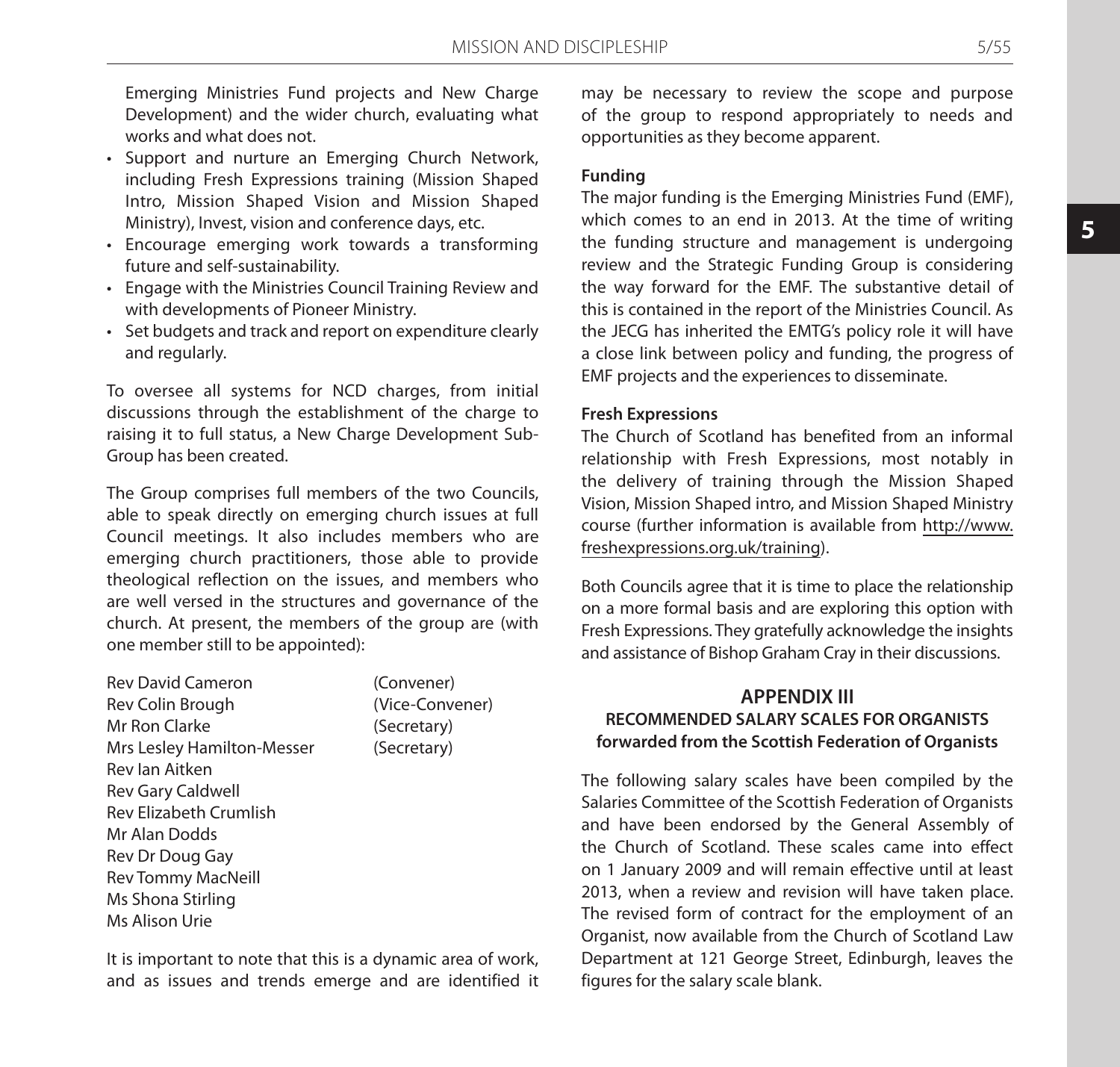It is recognised that it is not possible to lay down a figure that will be right for every church which employs an organist. It is also recognised that many posts will not fit exactly into any one of the under-noted categories, but it is hoped that those whose responsibility it is to determine a church musician's remuneration will be guided by these figures. Further information can be found on the Scottish Federation of Organists' website (www.scotsorgan.org.uk).

| Section A – Organists, Organists and Choirmasters, |  |  |
|----------------------------------------------------|--|--|
| <b>Directors of Music</b>                          |  |  |

| <b>Type</b>                                                                                                                                                                         | Salary Scale         | Deputy Fee   |
|-------------------------------------------------------------------------------------------------------------------------------------------------------------------------------------|----------------------|--------------|
| Churches without choirs                                                                                                                                                             | £1,450 $-$<br>£2,240 | f50          |
| Churches with choirs<br>making an occasional<br>individual contribution<br>to worship                                                                                               | £2,240 $-$<br>£3,570 | $f50 - f65$  |
| Churches with choirs<br>making a substantial<br>individual contribution<br>to worship                                                                                               | £3,570 -<br>£4,780   | $£65 - £90$  |
| Churches with complete<br>and competent choirs<br>singing full choral<br>services                                                                                                   | £4,780 –<br>£7.140   | $£90 - £100$ |
| Churches employing<br>a full/part-time<br>professional director of<br>music with extensive<br>responsibilities are<br>recommended to<br>consider salary scales<br>higher than scale | $£7,140+$            | $£100+$      |

### **Section B – Additional Services**

It is recommended that additional services such as weddings and funerals should have a fee in the range £50-£100, commensurate with the appropriate Deputy Fee. In cases where such a service is being recorded, the fee should be increased by 50% in respect of a sound recording, and 100% in respect of a video recording.

### **Section C – Deputies**

The minimum rate for a deputy should be £50 per service. Where the incumbent organist receives remuneration above the minimum recommended level, the deputy's fee will normally be increased proportionately.

# **APPENDIX IV COMMITTEE ON CHURCH ART AND ARCHITECTURE MEETING DATES FOR 2012/2013**

- 2012: 28 June, 27 September, 29 November
- 2013: 10 January, 25 April

# **APPENDIX V CO-OPTED MEMBERS ON GROUPS AND COMMITTEES**

**Learning Disabilities Working Group**

Rev Elizabeth Fisk Mr John Spence Mr David Clark Mrs Ivy Blair Rev Gayle Taylor Rev Jane Denniston